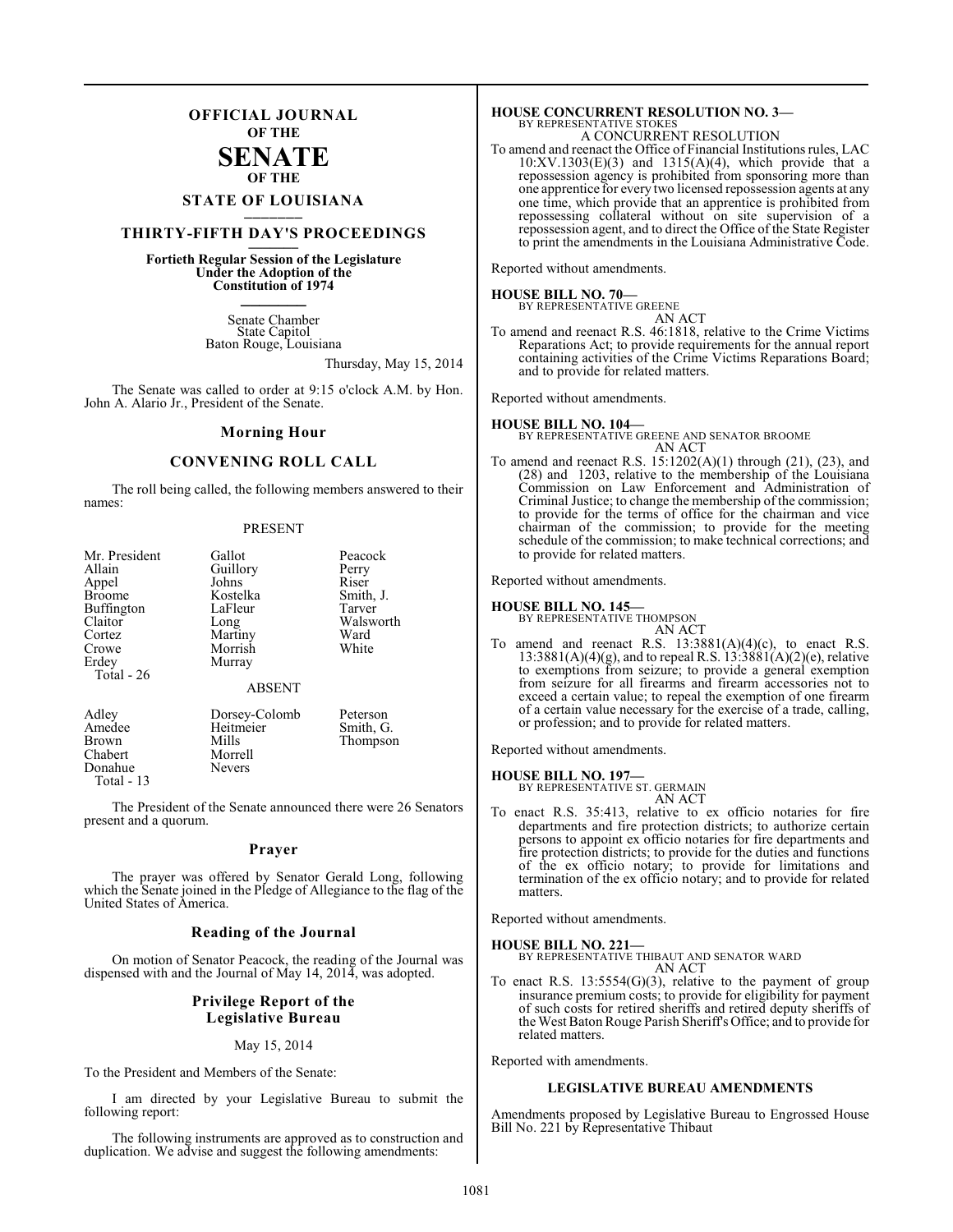# **Page 2 SENATE 35th DAY'S PROCEEDINGS**

AMENDMENT NO. 1

On page 1, line 17, following "Rouge" and before "Sheriff's" insert "<u>Parish</u>'

**HOUSE BILL NO. 259—** BY REPRESENTATIVE CHAMPAGNE

AN ACT

To amend and reenact R.S. 15:587.2(B), relative to criminal history information; to provide relative to criminal history records requested by institutions of postsecondary education; to provide relative to the type of arrest records provided to institutions of postsecondary education; and to provide for related matters.

Reported without amendments.

#### **HOUSE BILL NO. 274—**

BY REPRESENTATIVE BURRELL AN ACT

To amend and reenact R.S.  $13:5401(B)(3)(b)$  and to enact R.S.  $13:5401(C)(5)$  and (6), relative to reentry courts; to require certain notification by the court to the defendant; to authorize the creation of a reentry division of the Twenty-Sixth and First Judicial District Courts; and to provide for related matters.

Reported without amendments.

**HOUSE BILL NO. 338—** BY REPRESENTATIVE ALFRED WILLIAMS AN ACT

To amend and reenact Code of Civil Procedure Article 3606, relative to temporary restraining orders; to provide relative to the effectiveness of temporary restraining orders; to extend the effective period of temporary restraining orders when a hearing is continued due to declared states of emergency; and to provide for related matters.

Reported without amendments.

#### **HOUSE BILL NO. 395—**

BY REPRESENTATIVE ALFRED WILLIAMS AN ACT

To amend and reenact R.S. 13:4611(1)(d), relative to penalties for contempt of court; to provide for alternative penalties; to provide for the penalty of court-approved litter abatement or community service; and to provide for related matters.

Reported without amendments.

#### **HOUSE BILL NO. 421—**

BY REPRESENTATIVE RITCHIE AN ACT

To amend and reenact R.S. 9:362(7), relative to the Post-Separation Family Violence Relief Act; to provide for the definition of a "treatment program"; and to provide for related matters.

Reported without amendments.

#### **HOUSE BILL NO. 461—**

BY REPRESENTATIVE BADON AN ACT

To repeal R.S. 40:981.4, relative to drug-traffic loitering; to repeal provision of law creating the crime of drug-traffic loitering.

Reported without amendments.

#### **HOUSE BILL NO. 505—**

BY REPRESENTATIVES DIXON, WESLEY BISHOP, BURRELL, COX,<br>FOIL, GAINES, HARRIS, HOWARD, HUNTER, KATRINA JACKSON,<br>JEFFERSON, MORENO, NORTON, PRICE, THIBAUT, PATRICK<br>WILLIAMS, AND WOODRUFF AN ACT

To enact R.S. 23:291(E), relative to the disclosure of employment related information; to provide with respect to liability; to provide with respect to employers; to provide exceptions; and to provide for related matters.

Reported without amendments.

#### **HOUSE BILL NO. 623—**

BY REPRESENTATIVE ABRAMSON AN ACT

To amend and reenact R.S. 13:4165(A) and (D) and to enact R.S. 13:4165(E), relative to the appointment of special masters; to provide for contingent consent of the parties litigant; to provide for the compensation of the special master; to provide relative to the authority and procedure to appoint a special master; and to provide for related matters.

Reported without amendments.

#### **HOUSE BILL NO. 624—**

BY REPRESENTATIVE ABRAMSON AN ACT

To amend and reenact Code of Evidence Article 702, relative to expert testimony; to provide certain criteria for expert testimony; and to provide for related matters.

Reported without amendments.

#### **HOUSE BILL NO. 654—**

- BY REPRESENTATIVES LORUSSO, ADAMS, ANDERS, ARMES, ARNOLD, BARRAS, BERTHELOT, WESLEY BISHOP, BROADWATER, BROWN, HENRY BURNS, CARMODY, CARTER, COX, CROMER,<br>BROWN, HENRY BURNS, CARMODY, CARTER, COX, CROMER,<br>EDWARDS, FOIL, GIS
- AN ACT To amend and reenact R.S. 9:3261, relative to termination of certain leases; to authorize certain military personnel to terminate a lease under certain circumstances; to provide for the procedures relative to the termination of the lease; to provide for recovery of damages, remedies, and costs relative to termination of the lease; and to provide for related matters.

Reported without amendments.

#### **HOUSE BILL NO. 656—**

BY REPRESENTATIVE MILLER AN ACT

To amend and reenact R.S. 19:3 and 104, relative to expropriation; to prohibit the expropriation of certain property; and to provide for related matters.

Reported without amendments.

#### **HOUSE BILL NO. 681—**

BY REPRESENTATIVES THIERRY AND KATRINA JACKSON AN ACT

To amend and reenact Code of Criminal Procedure Articles 899.1(D) and  $900(A)(6)(c)(i)(bb)$ , relative to violations of probation conditions; to amend the definition of "technical violations" for the purposes of administrative sanctions and violations of probation conditions; to amend the definition of "technical violations" to include misdemeanor possession of marijuana or tetrahydrocannabinol, or chemical derivatives thereof; and to provide for related matters.

Reported without amendments.

**HOUSE BILL NO. 697—**

BY REPRESENTATIVE CONNICK AN ACT

To enact R.S. 15:542.1.1(A)(4), relative to sex offender registration and notification requirements; to provide relative to the inperson periodic renewals of registration by persons who are required to register as a sex offender or child predator; to provide for the frequency of in-person periodic renewals of persons who are homeless or without a fixed residence; to provide for definitions; and to provide for related matters.

Reported without amendments.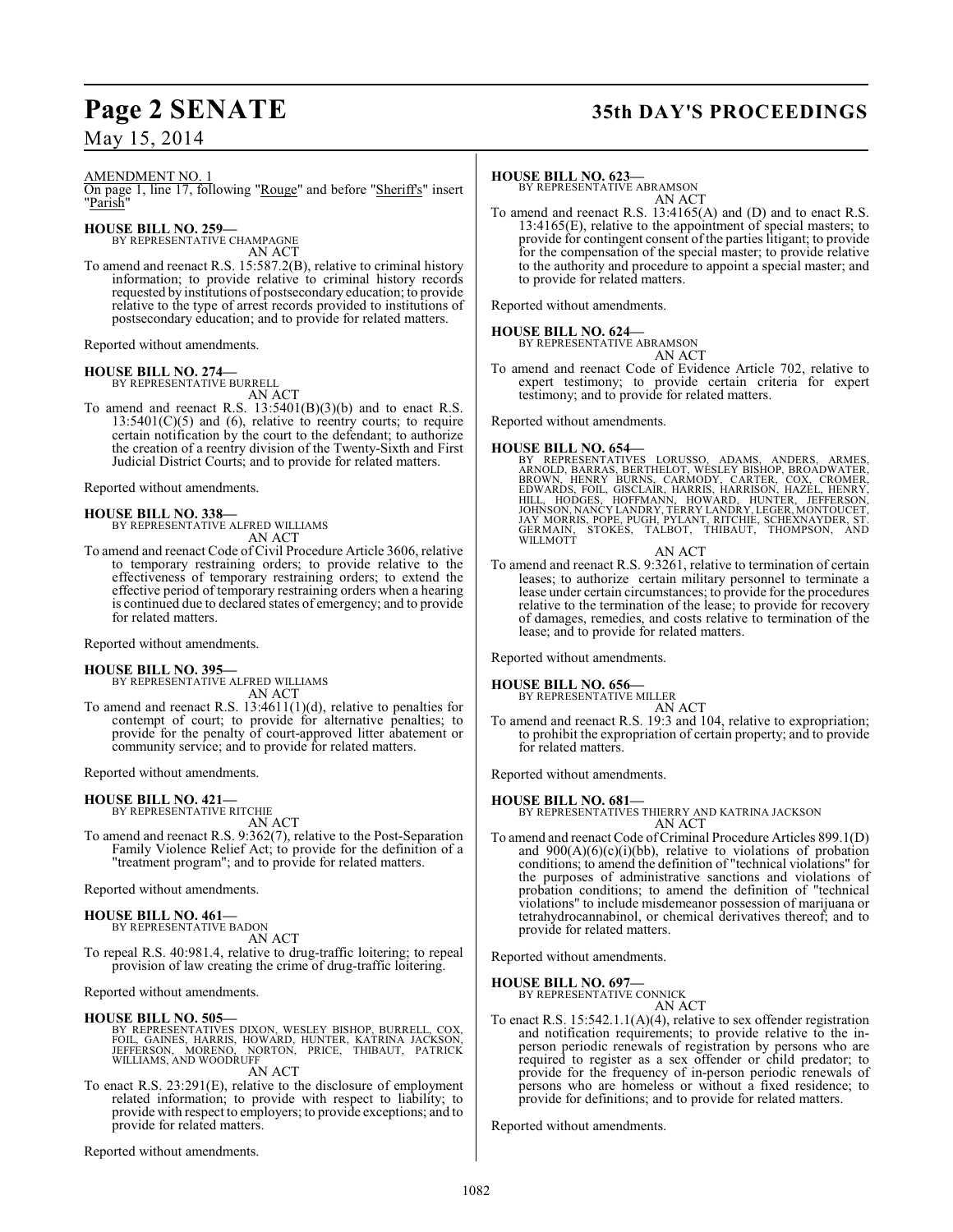# **35th DAY'S PROCEEDINGS Page 3 SENATE**

# May 15, 2014

**HOUSE BILL NO. 732—** BY REPRESENTATIVE KATRINA JACKSON

AN ACT

To amend and reenact Code of Criminal Procedure Article 890.1(D), relative to waiver of minimum mandatory sentences; to authorize the waiver of minimum mandatory sentences for certain crimes of violence; and to provide for related matters.

Reported without amendments.

**HOUSE BILL NO. 734—** BY REPRESENTATIVES BURRELL AND KATRINA JACKSON AN ACT

To enact R.S. 15:308(C) and 574.2(I), relative to ameliorative penalty provisions; to provide relative to the procedure by which an authorized reduction in sentence may be granted; to require the committee on parole to evaluate applications for such relief; and to provide for related matters.

Reported without amendments.

#### **HOUSE BILL NO. 940—**

BY REPRESENTATIVES ABRAMSON, BILLIOT, BROSSETT, MORENO, JAY MORRIS, ST. GERMAIN, AND WILLMOTT AN ACT

To enact R.S. 13:2575.6, relative to adjudication procedures in the city of New Orleans; to authorize the adoption of nuisance ordinances relative to sanitation and litter violations; to provide for administrative adjudication proceedings for sanitation and litter violations; to provide for the notice and procedures for the administrative adjudication hearing; to provide for civil fines and penalties; to provide for an appeal process; and to provide for related matters.

Reported without amendments.

#### **HOUSE BILL NO. 978—**

BY REPRESENTATIVE GREENE AN ACT

To enact R.S. 14:106(I), relative to obscenity; to provide relative to certain acts of obscenity occurring within a certain distance of school property; to require that notice of the act of obscenity be given to the principal and parents of all students at the school; to provide for the contents of the notice; to provide for a period of time in which such notice shall be provided; to provide for immunity from liability for certain persons; and to provide for related matters.

Reported without amendments.

**HOUSE BILL NO. 1029—** BY REPRESENTATIVES TERRY LANDRY, BADON, BROWN, GUILLORY, HODGES, HONORE, HOWARD, AND NORTON AN ACT

To enact R.S. 14:336, relative to offenses against the public; to create the crime of unlawful aiming of a laser at an aircraft; to provide for definitions; to provide for criminal penalties; to provide for exceptions; and to provide for related matters.

Reported with amendments.

## **LEGISLATIVE BUREAU AMENDMENTS**

Amendments proposed by Legislative Bureau to Reengrossed House Bill No. 1029 by Representative Terry Landry

#### AMENDMENT NO. 1

In Senate Committee Amendment No. 4 proposed by the Senate Committee on Judiciary C to Reengrossed House Bill No. 1029 by Representative Terry Landry and adopted by the Senate on May 14, 2014 on page 1, line 17, following "include" insert " any of the following"

#### AMENDMENT NO. 2

In Senate Committee Amendment No. 4 proposed by the Senate Committee on Judiciary C to Reengrossed House Bill No. 1029 by

Representative Terry Landry and adopted by the Senate on May 14, 2014 on page 1, line 37, following "that is" insert "either of the following"

#### AMENDMENT NO. 3

On page 2, line 5, following "of the" change "U.S." to "United **States** 

#### AMENDMENT NO. 4

On page 2, line 5, following "Defense," change "U.S." to "United **States** 

#### **HOUSE BILL NO. 1061—**

BY REPRESENTATIVE SCHRODER

AN ACT To amend and reenact Children's Code Articles 401, 552(2), 553(A) and (B), the heading of Part II of Chapter 6 of Title V of the Louisiana Children's Code, Children's Code Articles 558, 560(A), 571(B), 574, 575(B), 607, 608, 624(A), 625(A)(4),  $627(E)$ ,  $631(B)$ ,  $720(A)$ ,  $(B)$ (introductory paragraph) and  $(6)$ , (C), and (D), 723(D), 724(A) and (B), 1016(B) and (C), and 1269.4(A), to enact Chapter 7 of Title V of the Louisiana Children's Code, to be comprised of Children's Code Article 581, and Children's Code Articles 635.1 and 1405.1, and to repeal Children's Code Articles 559 and 571(C), relative to legal representation for children and indigent parents in child protection cases; to establish and provide for functions of the Louisiana Child Representation System and the Child Protection Representation Commission; to provide for the Child Advocacy Program of the Mental Health Advocacy Service; to provide relative to child in need of care proceedings; to provide for designation of programs by the Louisiana Supreme Court for provision of child representation services in certain courts; to provide for right to counsel for parents and conditions for waiving such right; to provide for custody hearings and orders; to provide for motions, case review reports, case plans, and filing in child protection cases; to provide for local rules of juvenile courts; and to provide for related matters.

Reported without amendments.

# **HOUSE BILL NO. 1104—** BY REPRESENTATIVE CARMODY

AN ACT

To amend and reenact R.S. 13:783(F)(7), relative to the payment of group insurance premium costs for certain clerk of court employees; to require the clerks of court for Bossier Parish, Caddo Parish, and Webster Parish to pay certain group insurance premium costs; to provide for eligibility for payment of such costs; and to provide for related matters.

Reported without amendments.

**HOUSE BILL NO. 1108—** BY REPRESENTATIVE TERRY LANDRY AN ACT

$$
\mathop{\rm AN}_{\rm CG} \mathop{\rm ACT}
$$

To amend and reenact Code of Criminal Procedure Article 213 and to enact Code of Criminal Procedure Article 202(F), relative to warrants of arrest; to prohibit magistrates from making arrests with or without a warrant for school employees for certain acts committed during the course and scope of employment; to authorize the issuance of a summons in lieu of a warrant for arrest; and to provide for related matters.

Reported with amendments.

## **LEGISLATIVE BUREAU AMENDMENTS**

Amendments proposed by Legislative Bureau to Reengrossed House Bill No. 1108 by Representative Terry Landry

## AMENDMENT NO. 1

In Senate Committee Amendment No. 2 proposed by the Senate Committee on Judiciary C to Reengrossed House Bill No. 1108 by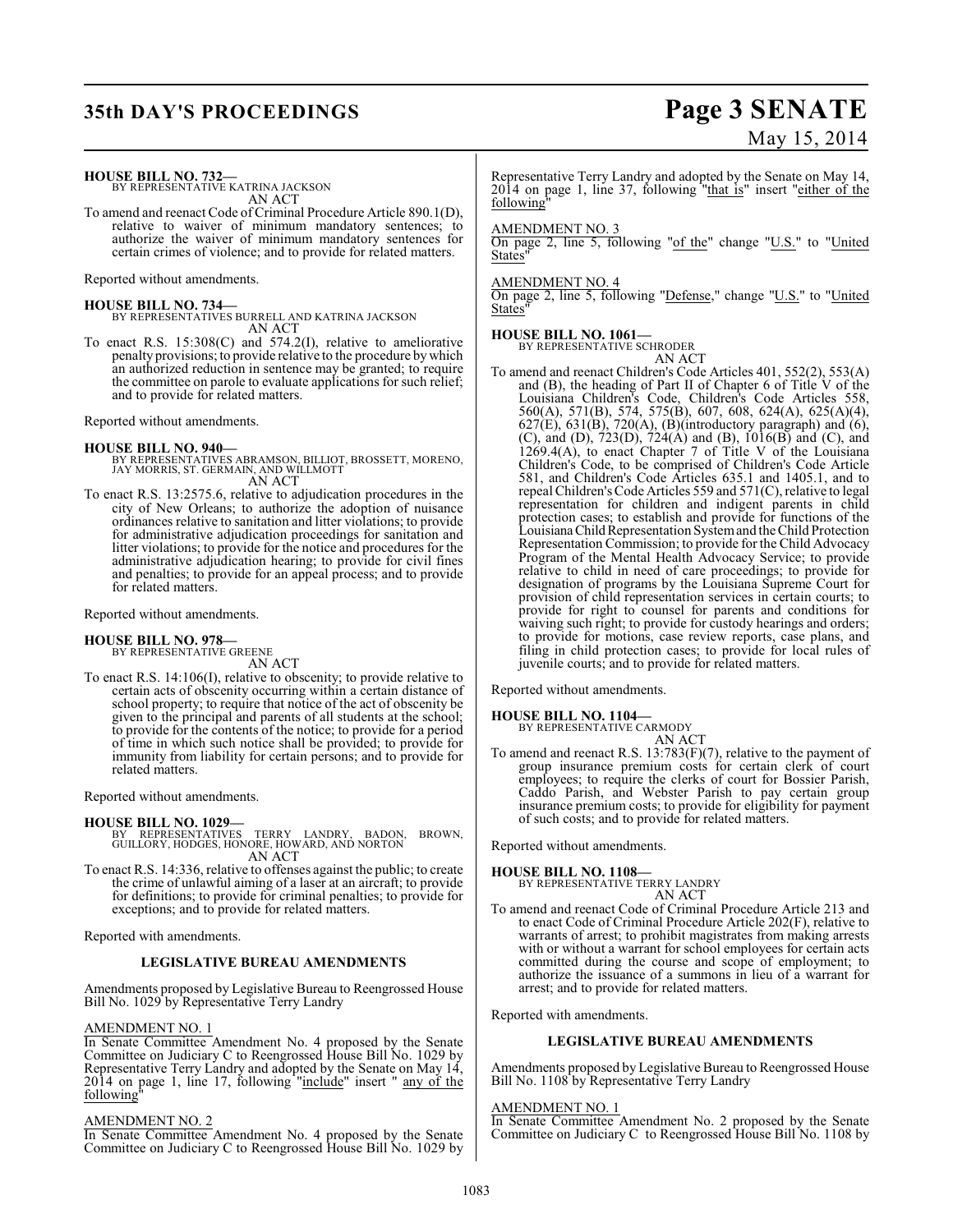# **Page 4 SENATE 35th DAY'S PROCEEDINGS**

May 15, 2014

Representative Terry Landry and adopted by the Senate on May 14, 2014 on page 1, line 6, following " $f$ for" insert "a"

#### AMENDMENT NO. 2

In Senate Committee Amendment No. 3 proposed by the Senate Committee on Judiciary C to Reengrossed House Bill No. 1108 by Representative Terry Landry and adopted by the Senate on May 14, 2014 on page 1, line 8, following "committed" and before "on" change "or" to "insert"

#### **HOUSE BILL NO. 1122—**

BY REPRESENTATIVE SMITH AN ACT

To amend and reenact Code of Civil Procedure Articles 3603.1(C)(1) and 3607.1, R.S. 46:2136.2(B), and R.S. 14:79(A)(1)(a) and (E) and to enact Chapter 28-C of Title 46 of the Louisiana Revised Statutes of 1950, to be comprised of R.S. 46:2171 through 2174, relative to stalking; to provide for the Protection From Stalking Act; to provide for summary procedures for obtaining a civil order of protection against stalking; to provide for assistance for victims of stalking; and to provide for related matters.

Reported without amendments.

#### **HOUSE BILL NO. 1133—**

BY REPRESENTATIVE TIM BURNS

- AN ACT
- To enact Chapter 2-A of Code Title XV of Code Book III of Title 9 of the Louisiana Revised Statutes of 1950, to be comprised of R.S. 9:3851 through 3856, and to amend and reenact Civil Code Article 3029 and R.S. 6:311.1 and 333(B)(introductory paragraph), relative to powers of attorney for the elderly; to provide for the filing of an action to review the acts of a mandatary; to provide for contents of the petition, service, and venue; to provide for the motion to dismiss; to provide for the substitution of parties; to provide for the relief the court may grant and the actions the court may take; to provide for the acts of the mandatary that constitute irreparable injury; to provide for payment of costs and attorney fees; to provide for exclusions and the applicability of the action; to provide for termination of the mandate; to provide for written notice to federally insured financial institutions; to provide for termination or modification; to provide for a bank's disclosure of certain records; and to provide for related matters.

Reported without amendments.

**HOUSE BILL NO. 1136—** BY REPRESENTATIVE JIM MORRIS AN ACT

To enact R.S. 26:90(A)(1)(a)(vi) and 286(A)(1)(a)(vi), relative to selling or serving alcoholic beverages; to authorize the use of certain identification cards from another state as acceptable identification for being sold or served alcoholic beverages; and to provide for related matters.

Reported without amendments.

#### **HOUSE BILL NO. 1142—** BY REPRESENTATIVE BURRELL

AN ACT

To amend and reenact R.S.  $14:79(A)(1)(a)$  and  $(E)$ , R.S. 46:2136.2(B), and Code of Criminal Procedure Article  $335.1(A)(1)$ , relative to bail; to provide relative to bail restrictions for offenses against a family or household member or dating partner; to provide for the issuance of a Uniform Abuse Prevention Order; to provide relative to the possession of firearms by persons subject to the order; to provide for the inclusion of such orders in the Louisiana Protective Order Registry; and to provide for related matters.

Reported without amendments.

#### **HOUSE BILL NO. 1166—**

BY REPRESENTATIVE ARNOLD AN ACT

To amend and reenact R.S.  $13:5073(A)(4)(f)(i)$  and (ii) and  $5075(K)$ , relative to tobacco enforcement; to provide for certain liability relative to importers; and to provide for related matters.

Reported without amendments.

#### **HOUSE BILL NO. 1225—**

BY REPRESENTATIVE ROBIDEAUX AND SENATOR GUILLORY AN ACT

To amend and reenact R.S.  $11:102(B)(3)(d)(v)$  through (viii),  $102.1(B)(3)(b)$ , (4), and (5) and (C)(4) and (5),  $102.2(B)(3)(b)$ and (4) and  $(C)(4)$  and  $(5)$ , 542 $(A)(2)$  and  $(3)$ ,  $(C)(1)$  through  $(3)$ , and  $(F)(1)$ ,  $883.1(A)(2)$  and  $(3)$ ,  $(C)(1)$  through  $(3)$ ,  $(F)$ , and  $(G)(1)$ ,  $1145.1(A)$ ,  $(C)(1)$  through  $(3)$ , and  $(D)$ , and  $1332(A)$ ,  $(C)(1)$  through  $(3)$ ,  $(D)$ , and  $(F)$  and to enact R.S. 11:102.3, 542(G), 883.1(H), 1145.1(F), and 1332(G), relative to the liabilities of the state retirement systems; to provide for payment of such liabilities; to limit creation of certain additional liabilities through benefit increases; to provide relative to authorization of such benefit increases; to provide for an effective date; and to provide for related matters.

Reported without amendments.

**HOUSE BILL NO. 1260— (Substitute for House Bill No. 738 by Representative Nancy Landry)**<br>BY REPRESENTATIVE NANCY LANDRY

AN ACT To amend and reenact R.S. 9:237(C), relative to covenant marriages; to provide for notice of certain expenses; and to provide for related matters.

Reported without amendments.

Respectfully submitted, DANIEL R. MARTINY Chairman

#### **Adoption of Legislative Bureau Report**

On motion of Senator Martiny, the Legislative Bureau amendments were adopted and the Bills and Joint Resolutions were read by title and passed to a third reading.

#### **Message from the House**

#### **PASSED SENATE BILLS AND JOINT RESOLUTIONS**

### May 14, 2014

To the Honorable President and Members of the Senate:

I am directed to inform your honorable body that the House of Representatives has finally passed the following Senate Bills and Joint Resolutions:

#### **SENATE BILL NO. 525—**

BY SENATORS ADLEY, THOMPSON AND WARD AN ACT

To enact R.S. 45:302.1, relative to the Louisiana Public Service Commission; to provide with respect to abandonment of interstate pipelines located wholly within the state; and to provide for related matters.

Reported with amendments.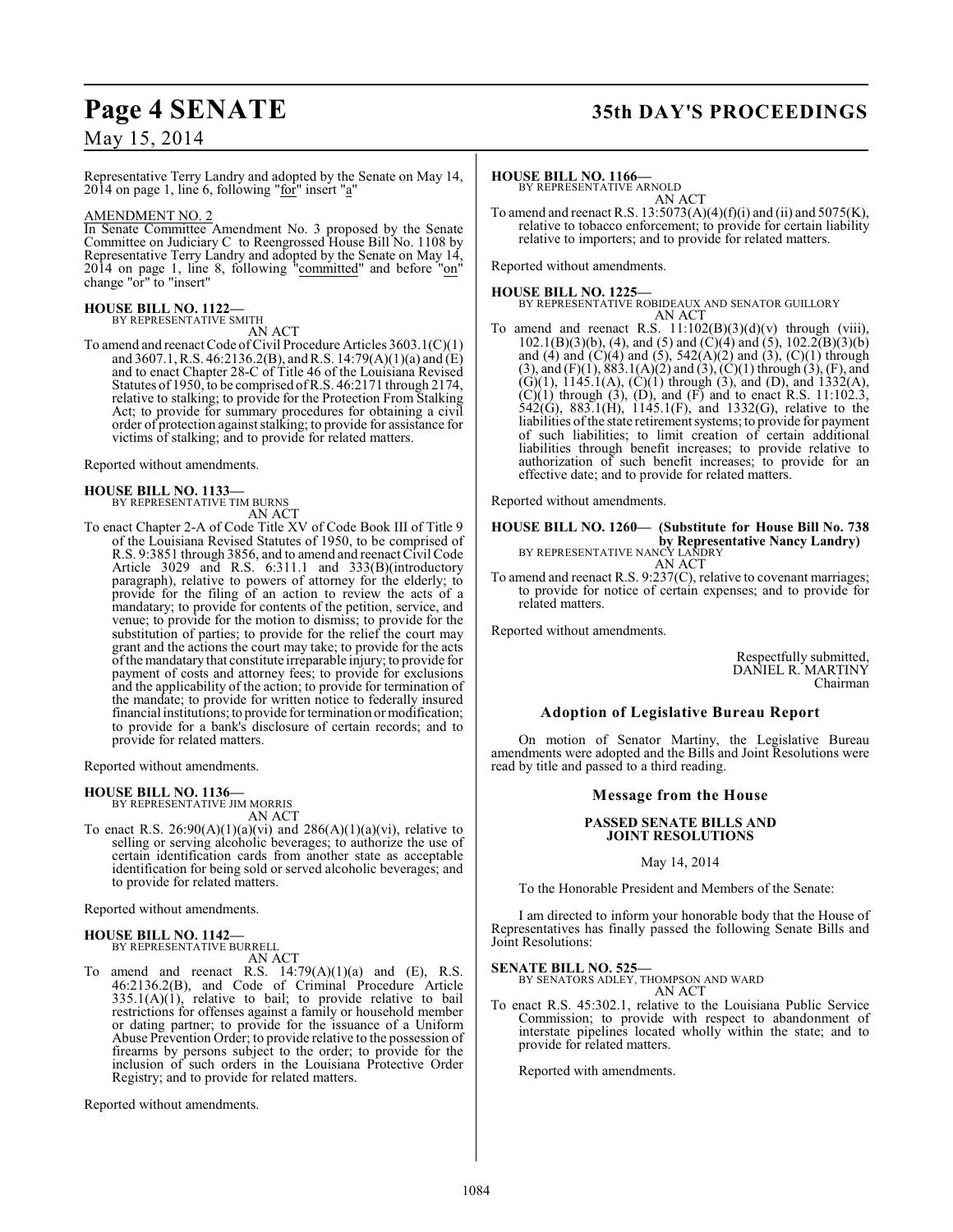# **35th DAY'S PROCEEDINGS Page 5 SENATE**

#### **SENATE BILL NO. 307—** BY SENATOR CROWE

AN ACT

To amend and reenact R.S. 35:403(A) and (B), relative to hospital notaries; to provide relative to appointment of ex officio notaries by hospital service district hospitals; to provide certain terms, conditions, and procedures; and to provide for related matters.

Reported with amendments.

# **SENATE BILL NO. 318—** BY SENATOR GARY SMITH

- AN ACT To amend and reenact R.S.  $32:1261(A)(1)(t)$ , relative to warranty
- repairs; to provide relative to unauthorized acts; to provide for exemptions; to provide for certain terms and conditions; and to provide for related matters.

Reported with amendments.

#### **SENATE BILL NO. 360—** BY SENATOR RISER

AN ACT

To amend and reenact R.S. 47:1989.1(A) and (B) and to repeal R.S. 47:1989.1(C), relative to reimbursement of expenses incurred by assessors defending assessments; to provide for reimbursement for successfully defending the legality of an assessment; to require reimbursement from taxes related to the successfullydefended assessments and to provide procedures therefor; to provide for an effective date; and to provide for related matters.

Reported with amendments.

#### **SENATE BILL NO. 402—** BY SENATOR MILLS

AN ACT

To amend and reenact R.S. 13:5713(A) and 5715(A), R.S. 14:30(B)(1), and 95(H), and R.S. 17:2355.1, relative to coroners; to provide relative to duties; to provide relative to duties regarding paupers; to include coroners as peace officers for certain purposes; to provide for the carrying of concealed weapons by coroners; to provide relative to the search and disclosure of records by coroners; and to provide for related matters.

Reported with amendments.

#### **SENATE BILL NO. 476—** BY SENATOR GARY SMITH

AN ACT

To enact R.S. 40:1462 and 1463, relative to driver training; to provide for bond requirements; to provide for cease and desist orders; and to provide for related matters.

Reported with amendments.

#### **SENATE BILL NO. 478—**

BY SENATOR CLAITOR AN ACT

To enact R.S. 13:996.69, relative to courts and judicial procedure; to authorize all courts in East Baton Rouge Parish to levy a warrant recall fee to fund a misdemeanor detention facility; to provide for the collection of the fee; to provide for the expenditure of funds collected; to provide reporting requirements; and to provide for related matters.

Reported with amendments.

#### **SENATE BILL NO. 106—** BY SENATOR WALSWORTH

AN ACT

To amend and reenactR.S. 23:1553(G) and to enact R.S. 23:1514(E), relative to the Incumbent Worker Training Program; to extend the termination date of the fund; and to provide for related matters.

Reported with amendments.

## **SENATE BILL NO. 189—**

BY SENATOR MORRISH AN ACT

To amend and reenact R.S. 48:1815(A) and R.S. 56:1948.5(47) and to enact R.S. 56:1948.5(65), relative to Louisiana Byways designation; to revise certain highway, route, and byway district designations; to provide for the route designation of the Flyway Byway in Jefferson Davis Parish; to provide for an effective date; and to provide for related matters.

Reported with amendments.

**SENATE BILL NO. 538—** BY SENATORS JOHN SMITH, ALLAIN, BUFFINGTON, CLAITOR, DORSEY-COLOMB, ERDEY, GUILLORY, HEITMEIER, MILLS AND NEVERS

AN ACT To enact Part III-B of Chapter 2 of Title 29 of the Louisiana Revised Statutes of 1950, to be comprised of R.S. 29:331, relative to the Military Airborne Hazards and Open Burn Pit Registry; to provide for the duties and powers of the secretary of the Department of Veterans Affairs; to provide terms, conditions

and requirements; and to provide for related matters.

Reported with amendments.

#### **SENATE BILL NO. 198—** BY SENATOR RISER

AN ACT

To amend and reenact R.S. 23:1168(A)(1) and (4) and (B), 1170(A) and (B), 1171, 1171.1, and  $1291(C)(5)$  and to enact R.S.  $23:1170(C)$ , and to repeal R.S.  $23:1168(A)(5)$ , relative to workers' compensation; to require for compliance; to provide for reporting of compliant coverage; to provide for penalties; to provide for matters to be determined by workers' compensation judges; and to provide for related matters.

Reported with amendments.

**SENATE BILL NO. 203—** BY SENATOR MORRELL AND REPRESENTATIVE CONNICK AN ACT

To enact R.S.  $13:5401(C)(5)$  and (6), relative to reentry courts; to authorize the creation of a reentry division of the Fifteenth Judicial District Court and the Twenty-Fourth Judicial District Court; and to provide for related matters.

Reported with amendments.

**SENATE BILL NO. 204—**

BY SENATOR MORRELL

AN ACT To amend and reenact R.S. 26:351(2)(a) and (4) and to enact R.S. 26:351(9), relative to the size of containers for beverages of high alcoholic content; to require certain container sizes for certain alcoholic beverages sold or shipped in the state; to provide relative to the number of containers in each shipping case or container; to exempt certain products; and to provide for related matters.

Reported with amendments.

**SENATE BILL NO. 222** BY SENATOR MURRAY

AN ACT

To amend and reenact R.S. 13:5107(D)(1) and to enact Code of Civil Procedure Articles 1201(D) and 3955(D), relative to service of process; to provide relative to time periods for service and interruptions; to provide relative to certain legal delays; to provide certain terms, conditions, procedures and effects; and to provide for related matters.

Reported with amendments.

# May 15, 2014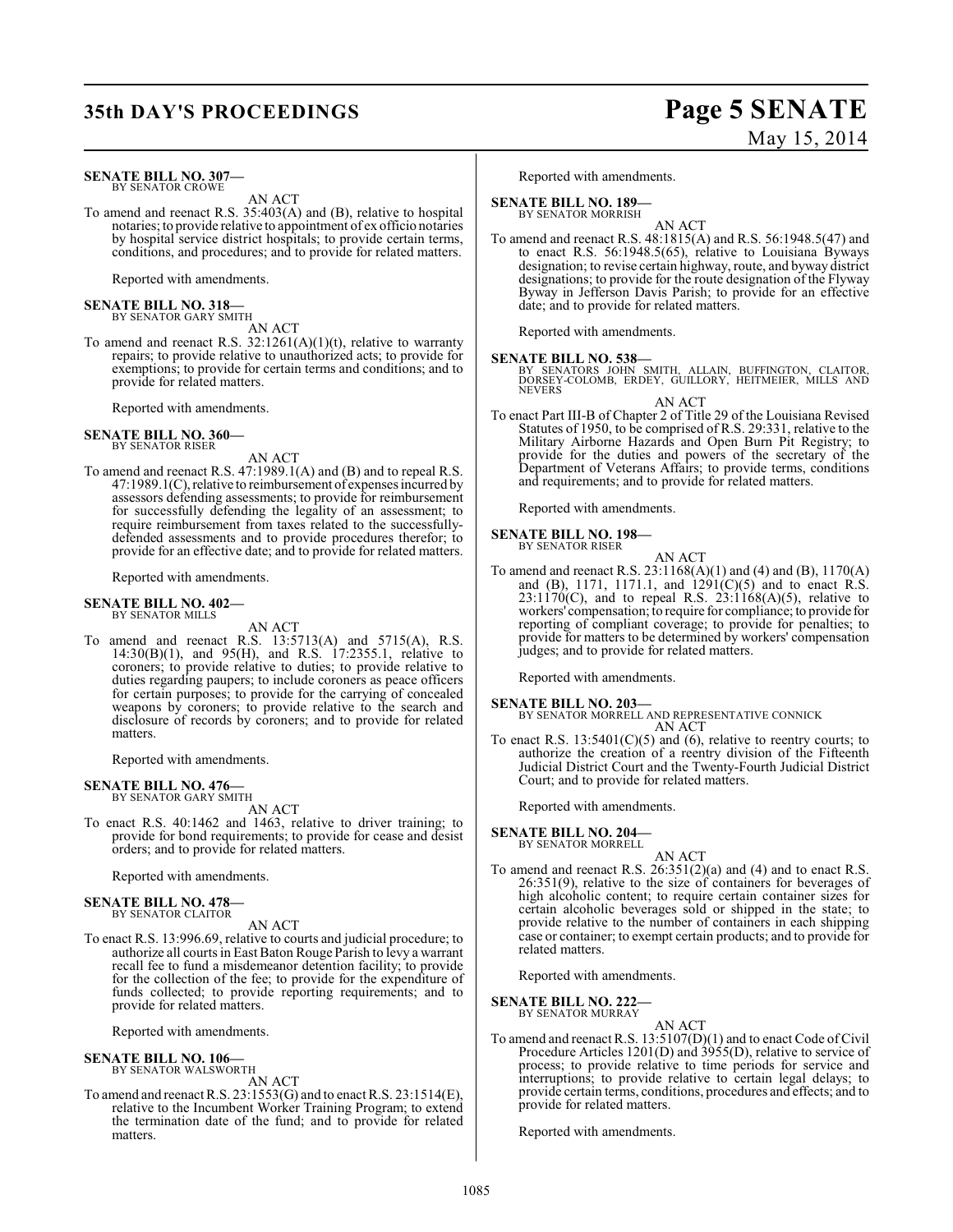#### **SENATE BILL NO. 241—** BY SENATOR THOMPSON

AN ACT

To enact R.S. 9:3554(A)(6) and (N), relative to the Louisiana Consumer Credit Law; to provide for powers of the commissioner of the Office of Financial Institutions; to provide for the collection of certain information and data; to provide for the reporting of certain information and data; to provide for penalties, remedies, and enforcement measures; and to provide for related matters.

Reported with amendments.

#### **SENATE BILL NO. 248—** BY SENATOR MORRISH

AN ACT

To amend and reenact R.S. 9:341, and to enact R.S. 9:364.1, relative to visitation; to provide relative to visitation rights of an incarcerated parent; to provide for factors to be considered in such cases; to provide for certain terms and conditions; and to provide for related matters.

Reported with amendments.

#### **SENATE BILL NO. 255—** BY SENATOR MARTINY

AN ACT

To enact R.S. 51:1428, provides relative to Unfair Trade Practices and Consumer Protection Law; to provide relative to patent infringement; to provide for definitions; to provide for unfair and deceptive trade practices; to provide for damages; to provide for procedures, terms, and conditions; and to provide for related matters.

Reported with amendments.

Respectfully submitted, ALFRED W. SPEER Clerk of the House of Representatives

#### **Senate Bills and Joint Resolutions on Second Reading**

#### **SENATE BILL NO. 684— (Substitute of Senate Bill No. 602 by Senator Nevers)**

BY SENATOR NEVERS

AN ACT

To enact Subpart A-1, Part III of Chapter 7 of Title 40 of the Louisiana Revised Statutes of 1950, to be comprised of R.S. 40:1597.1 and 1597.2, relative to elevators and conveyance devices; to provide for the office of state fire marshal to conduct a study and report on the cost of implementation and structure of fees necessary to require registration of elevator and conveyance devices, requiring compliance with certain codes, the issuance of inspector licenses, and the necessity for promulgation of administrative rules; to provide for certain reporting deadlines; and to provide for related matters.

On motion of Senator Donahue the bill was read by title, ordered engrossed and passed to a third reading.

#### **Senate Resolutions on Second Reading**

## **SENATE RESOLUTION NO. 135—** BY SENATORS DORSEY-COLOMB, ALARIO AND BROOME A RESOLUTION

To commend Rheagan Courville of the Louisiana State University gymnastics team for her outstanding accomplishments during the 2014 season.

On motion of Senator Dorsey-Colomb the resolution was read by title and adopted.

# **Page 6 SENATE 35th DAY'S PROCEEDINGS**

SENATE RESOLUTION NO. 136—<br>BY SENATORS DORSEY-COLOMB, ALARIO, BROOME, ADLEY,<br>ALLAIN, AMEDEE, APEL, BROWN, BUFFINGTON, CHABERT,<br>CLAITOR, CORTEZ, CROWE, DONAHUE, ERDEY, GALLOT, GUILLORY,<br>HEITMEIER, JOHNS, KOSTELKA, LAFLEUR, A RESOLUTION

To commend D-D Breaux, the LSU gymnastics coach for being named National Coach of the Year and assistant coaches Jay Clark and Bob Moore for being named National Assistant Coaches of the Year.

On motion of Senator Dorsey-Colomb the resolution was read by title and adopted.

**SENATE RESOLUTION NO. 137—**<br>BY SENATORS PETERSON, ADLEY, ALARIO, ALLAIN, AMEDEE, BROOME, BROWE, DROWE, DEFINGTON, CHABERT, CLAITOR,<br>CORTEZ, CROWE, DONAHUE, DORSEY-COLOMB, ERDEY, GALLOT,<br>GUILLORY, HEITMEIER, JOHNS, KOSTELK A RESOLUTION

To condemn the abduction of female students by armed militants from the Government Girls Secondary School in the northeastern province of Borno in the Federal Republic of Nigeria.

On motion of Senator Murray the resolution was read by title and adopted.

#### **Senate Concurrent Resolutions on Second Reading**

#### **SENATE CONCURRENT RESOLUTION NO. 136—** BY SENATOR THOMPSON A CONCURRENT RESOLUTION

To express the public policy of the state of Louisiana to provide for

the protection of the mounds, ridges, and other features associated with the Monumental Earthworks of Poverty Point; to protect the agricultural setting, which enhances the education, inspiration, and enrichment of all who visit the Poverty Point Historic Site; and to reactivate the Ancient Mounds Heritage Area and Trails Advisory Commission to provide a framework for this protection.

The resolution was read by title and referred by the President to the Committee on Education.

#### **Message from the House**

#### **ASKING CONCURRENCE IN HOUSE BILLS AND JOINT RESOLUTIONS**

#### May 15, 2014

To the Honorable President and Members of the Senate:

I am directed to inform your honorable body that the House of Representatives has finally passed and asks your concurrence in the following House Bills and Joint Resolutions:

HB No. 1115

Respectfully submitted, ALFRED W. SPEER Clerk of the House of Representatives

#### **House Bills and Joint Resolutions**

Senator Murray asked for and obtained a suspension of the rules to read House Bills and Joint Resolutions a first and second time by title and refer them to committee.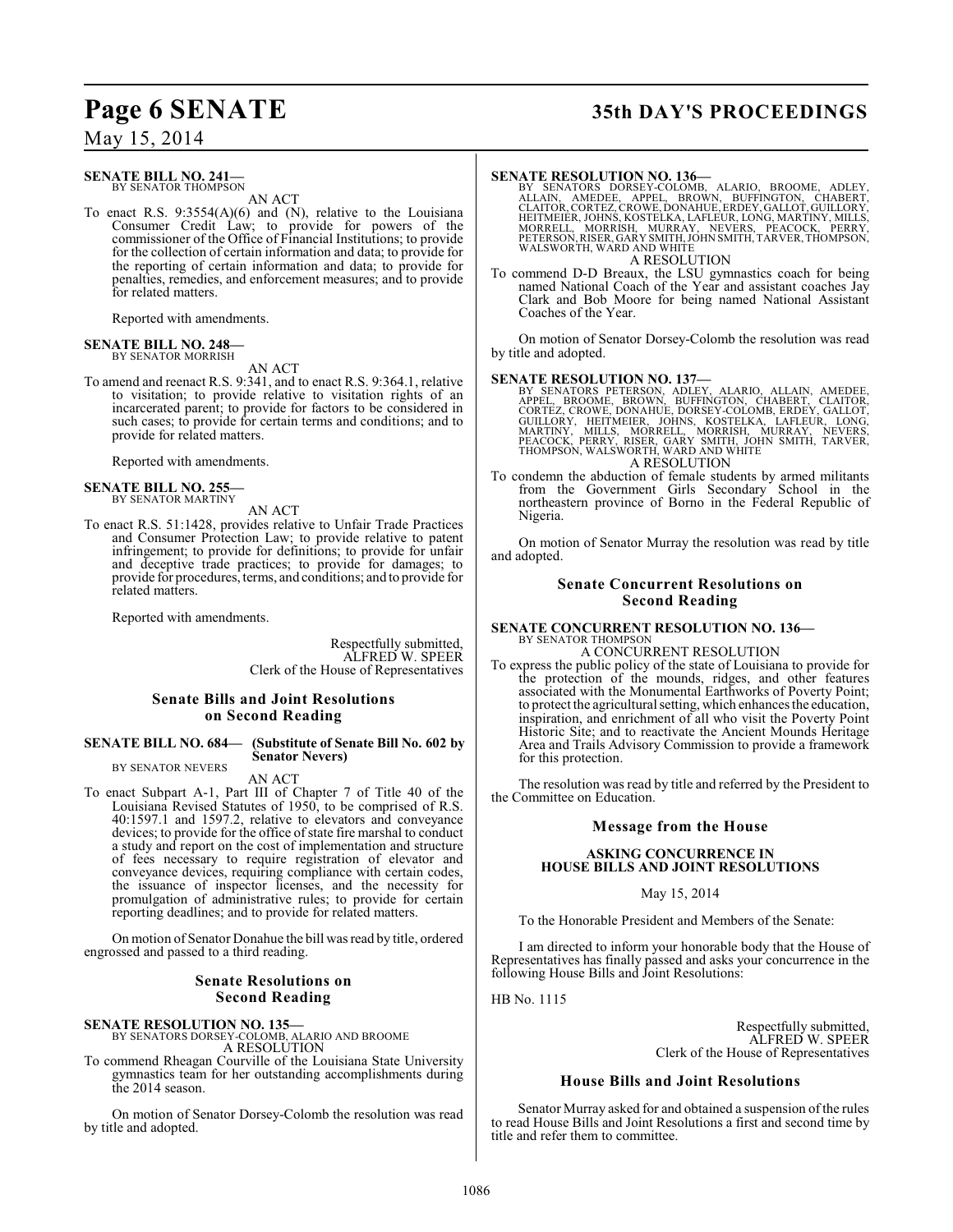# **35th DAY'S PROCEEDINGS Page 7 SENATE**

#### **HOUSE BILL NO. 1115—**

BY REPRESENTATIVE THOMPSON AN ACT

To amend and reenact R.S. 17:274.1(A) and (B)(1) and 3048.1(A)(1)(f)(iv), relative to the Taylor Opportunity Program for Students; to provide relative to the high school core curriculum required for initial eligibility for a program award; to authorize the State Board of Elementary and Secondary Education to designate course equivalencies for certain courses required for high school graduation for purposes of alignment with such core curriculum; and to provide for related matters.

The bill was read by title and referred by the President to the Committee on Education.

#### **House Concurrent Resolutions on Second Reading**

#### **HOUSE CONCURRENT RESOLUTION NO. 160—**

BY REPRESENTATIVES BERTHELOT, LAMBERT, PRICE, AND SCHEXNAYDER AND SENATOR AMEDEE A CONCURRENT RESOLUTION

To commend Chester J. Diez, Jr., for his dedicated service to the Republican Party and its principles and values and for his contributions towards the betterment of Ascension Parish.

On motion of Senator Murray the resolution was read by title and returned to the Calendar, subject to call.

**HOUSE CONCURRENT RESOLUTION NO. 161—** BY REPRESENTATIVES BERTHELOT, LAMBERT, PRICE, AND SCHEXNAYDER AND SENATORS AMEDEE AND BROWN A CONCURRENT RESOLUTION

To commend Kermit "Hart" Bourque for his more than fifty years of distinguished public service to the citizens of Louisiana.

On motion of Senator Murray the resolution was read by title and returned to the Calendar, subject to call.

#### **Reports of Committees**

The following reports of committees were received and read:

#### **REPORT OF COMMITTEE ON**

#### **EDUCATION**

Senator Conrad Appel, Chairman on behalf of the Committee on Education, submitted the following report:

#### May 15, 2014

To the President and Members of the Senate:

I am directed by your Committee on Education to submit the following report:

#### **SENATE CONCURRENT RESOLUTION NO. 55—** BY SENATOR APPEL

A CONCURRENT RESOLUTION

To provide for legislative approval of the formula developed by the State Board of Elementary and Secondary Education pursuant to Article VIII, Section 13(B) of the Constitution of Louisiana to determine the cost of a minimum foundation program of education in all public elementary and secondary schools as well as to equitably allocate the funds to parish and city school systems, and adopted by the board on March 13, 2014.

Reported with amendments.

Respectfully submitted, CONRAD APPEL Chairman

#### **Senate Concurrent Resolutions on Second Reading Just Reported by Committees**

Senator Appel asked for and obtained a suspension of the rules to take up Senate Concurrent Resolutions just reported by Committees.

#### **SENATE CONCURRENT RESOLUTION NO. 55—** BY SENATOR APPEL

A CONCURRENT RESOLUTION

To provide for legislative approval of the formula developed by the State Board of Elementary and Secondary Education pursuant to Article VIII, Section 13(B) of the Constitution of Louisiana to determine the cost of a minimum foundation program of education in all public elementary and secondary schools as well as to equitably allocate the funds to parish and city school systems, and adopted by the board on March 13, 2014.

Reported with amendments by the Committee on Education.

#### **SENATE COMMITTEE AMENDMENTS**

Amendments proposed by Senate Committee on Education to Original Senate Concurrent Resolution No. 55 by Senator Appel

AMENDMENT NO. 1 On page 1, line 6, between "systems," and "adopted" delete "and"

AMENDMENT NO. 2 On page 1, line 7, between "2014" and the period "." insert ", and amended by the board on May 12, 2014"

AMENDMENT NO. 3 On page 1, line 9, between "Year" and "adopted" insert "was"

AMENDMENT NO. 4 On page 1, line 11, after "law" delete the remainder of the line and insert "; and

#### AMENDMENT NO. 5

On page 1, after line 11, insert the following:

"WHEREAS, the Minimum Foundation Program formula for the 2014-2015 Fiscal Year adopted by the State Board of Elementary and Secondary Education on March 13, 2014, was not approved by the legislature; and

WHEREAS, the Minimum Foundation Program formula for the 2014-2015 Fiscal Year adopted by the State Board of Elementary and Secondary Education on March 13, 2014, was amended by the State Board of Elementary and SecondaryEducation on May 12, 2014, and was resubmitted to the legislature for approval on May 14, 2014, and reads as follows:"

#### AMENDMENT NO. 6

On page 1, delete lines 12 through 18, delete pages 2 through 28, and on page 30, delete lines 1 through 26, and insert the following; "**PROPOSED**

#### **FY 2014-2015 MINIMUM FOUNDATION PROGRAM FORMULA**

The FY 2014-15 Minimum Foundation Program (MFP) formula was adopted by the State Board of Elementary and Secondary Education on March 13, 2014, and amended May 12, 2014.

The formula determines allocations for city, parish, or other public school systems or schools. The definition of city, parish, or local public school systems and schools shall include city or parish school systems, Recovery School District including operated and Type 5 charter schools, Louisiana School for Math, Science, and the Arts (LSMSA), New Orleans Center for Creative Arts (NOCCA), New Type 2 Charter schools, Legacy Type 2 Charter schools, Office of Juvenile Justice (OJJ) schools, and Louisiana State University and Southern University Lab schools. The formula is divided into four calculations as follows:

# May 15, 2014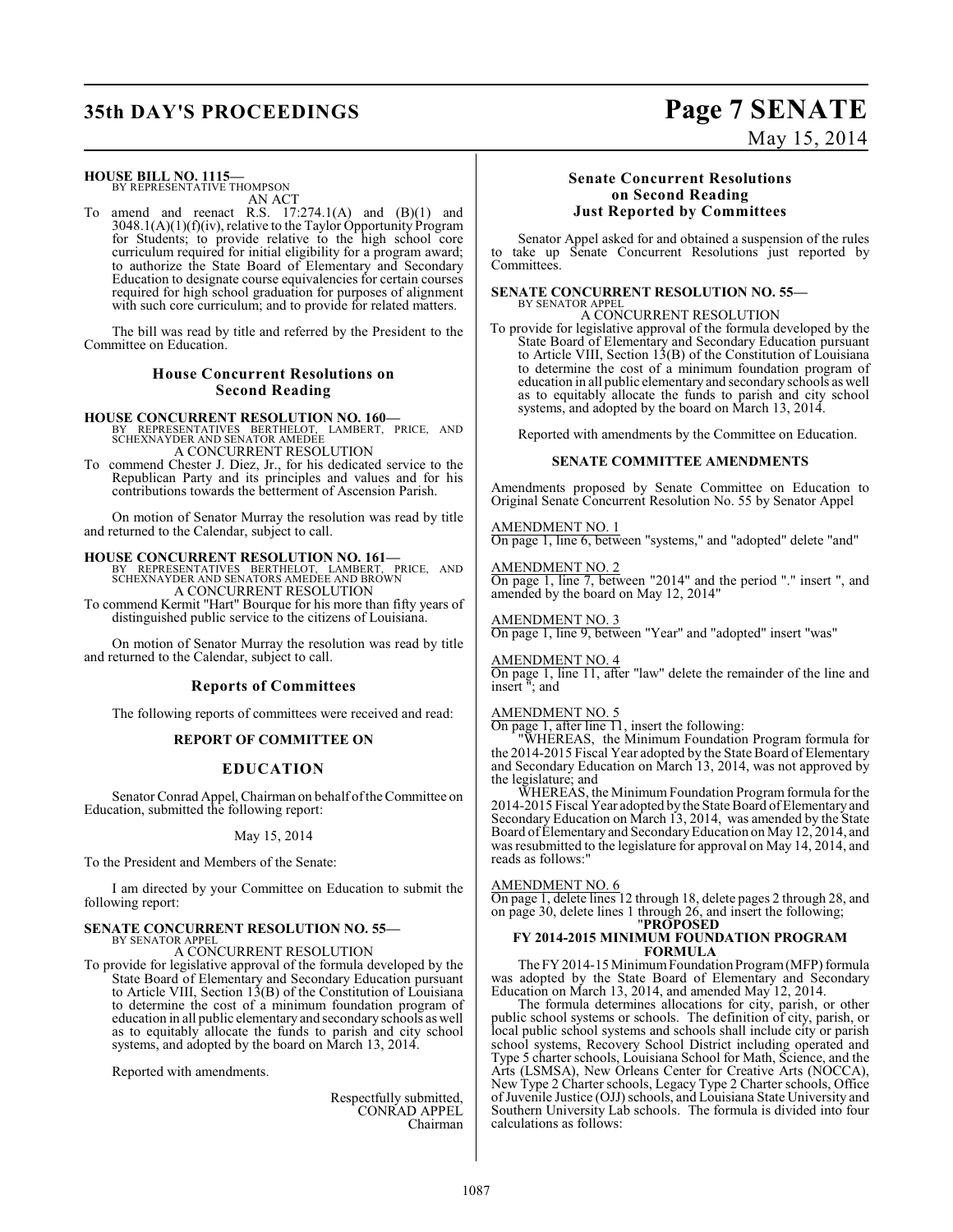# **Page 8 SENATE 35th DAY'S PROCEEDINGS**

## May 15, 2014

**Level 1** determines the minimum cost of education based on the education needs of each student. The cost includes funding for students enrolled in city and parish school systems, Recovery School District operated and Type 5 Charter schools, and New Type 2 Charter schools. The cost is then shared equitably between the State and the city and parish school systems based on the ability of the systems to support education in their communities through local sales and property tax revenues.

**Level 2** provides an incentive for city and parish school systems to support education in their communities above the minimum level of financial support required.

**Level 3** provides specific legislative education funding to city and parish school systems for continuing teacher and support worker pay raises, the Hold Harmless provision, and mandated operating costs.

**Level 4** provides additional funding including:

- Supplementary funding to meet specific needs at city, parish, or other local school systems and schools including Foreign Associate Teacher Salary and Stipends Allocation, Career Development Allocation, High Cost Services Allocation, and Supplemental Course Allocation.
- Allocations for State-Approved public school systems or schools including Legacy Type 2 Charter schools, Louisiana State University and Southern University Lab schools, New Orleans Center for Creative Arts (NOCCA), Louisiana School for Math, Science, and Arts (LSMSA), and Office of Juvenile Justice (OJJ) schools.
- Mid-Year Allocation Adjustments to account for mid-year increases and decreases in students in all city, parish, or other local public school systems or schools.

State MFP funds shall only be expended for educational purposes. Expenditures for educational purposes are those expenditures related to the operational and instructional activities of city, parish, or other public school systems or schools to include: instructional programs, pupil support programs, instructional staff programs, school administration, general administration, business services, operations and maintenance of plant services, student transportation services, food services operations, enterprise operations, community services operations, facility acquisition and construction services and debt services as defined by Louisiana Accounting and Uniform Governmental Handbook, Bulletin 1929.

**I. FORMULA CALCULATIONS**<br>**A.** Level 1: Calculate State and Lo<br>**1.** Determine Educational Costs **A. Level 1: Calculate State and Local Cost Allocation 1. Determine Educational Costs**

Eligible students from the following school systems and schools will be counted in both the Base and Weighted Student Memberships:

1. City and Parish school systems

2. State-Approved Public Schools - The student counts of the following state-approved schools shall be included in the membership and weighted student counts of the city or parish school system in which the student resides:

a)New Type 2 Charter schools.

3.Recovery School District - The student membership and weighted student counts of schools transferred to the Recovery School District, both operated and Type 5 Charter schools, shall continue to be included in the membership and weighted student counts of the city or parish school system from which jurisdiction of the school was transferred.

#### **STEP ONE: Determine the Number of Eligible Students for the Base Count**

The formula first counts each of the students enrolled on February 1 to determine the cost of education services. The formula utilizes the February 1 Student Membership Count to allocate funding beginning in July. The students eligible to be counted are identified in the Student Membership Definition adopted by the State Board of Elementary and Secondary Education. These students are counted as one (1.0) in the formula.

#### **STEP TWO: Determine the Number of Students Eligible for the Weighted Student Count**

The formula recognizes that providing educational services to meet the needs of particular students is more costly than regular educational services. Each special characteristic or need is given a numerical value referred to as a weight. The special needs of each

student are taken into consideration by multiplying the student count for each eligible child (1.0) by each of the weights. This calculation provides additional students that are then added to the February 1 Student Membership Count to equal the Total Weighted Student Membership Count. The students and units eligible to be counted are identified in the Student Membership Definition adopted by the State Board of Elementary and Secondary Education.

The following are the additional costs recognized by the formula:

**Low Income and English Language Learner Weight** - The formula recognizes that students living in poverty or students with a native language other than English are more likely to require additional educational services to be successful. To recognize that these services require additional costs, students that qualify for free or reduced price meals under the United States Department of Agriculture (USDA) School Food Service Program guidelines, or an alternative count as defined in the Student Membership Definition, and students identified as an English Language Learner are provided a weight of 22%.

**Career and Technical Education Weight** - The formula recognizes that the cost of providing materials and equipment, and teacher credentialing and training, for Career and Technical Education courses is above and beyond the cost of traditional academic education. Each secondary career and technical education course in which a student is enrolled in both the fall and spring semesters is provided a weight of 6%.

**Special Education Weight** - The formula addresses the extra cost associated with the delivery of services required in order to meet the needs of students with disabilities. Students with disabilities that have an Individualized Education Plan (IEP) developed according to State Board of Elementary and Secondary Education regulations are provided a weight of 150%.

**Gifted and Talented Weight** -The formula recognizes the cost of providing educational services to Gifted and Talented students that have an Individualized Education Plan (IEP) developed according to State Board of Elementary and Secondary Education regulations and are provided a 60% weight.

**Economy of Scale Weight** - This weight is provided for city or parish school systems to recognize a base amount of funding for fixed overhead costs that should be provided when student populations equal 7,500 students or less. The Economy of Scale Weight is calculated as a curvilinear weight of 20% at a student membership count of zero down to 0% at a student membership count equal to or greater than 7,500. To calculate this weight, the February 1 Student Membership Count for each city and parish school system is subtracted from 7,500 and divided by 37,500. The result of this calculation is then multiplied by each system's February

1 Student Membership Count to determine the weighted students.<br>**STEP THREE:** Determine Total Weighted Studer Determine Total Weighted Student **Membership Count**

#### **Formula:**

**Total Weighted Student Membership Count Equals**

**February 1 Student Membership Count (1.0) Plus**

**Low Income and English Language Learner Weight**

**Career and Technical Education Weight**

**Special Education Weight**

**Gifted and Talented Weight**

**Economy of Scale Weight**

**STEP FOUR:Identify the State and Local Base Cost Per Pupil**

**Formula:**

**The State and Local Base Cost Per Pupil shall equal \$3,855 plus** 

**2.75 percent times \$3,855 for a total of \$3,961.**

**STEP FIVE: Determine Total MFP Educational Costs Formula:**

**Total MFP Educational Costs**

**Equals**

**Total Weighted Student Membership Count Multiplied by**

**State and Local Base Cost Per Pupil**

**2. Determine State and Local Cost Allocation**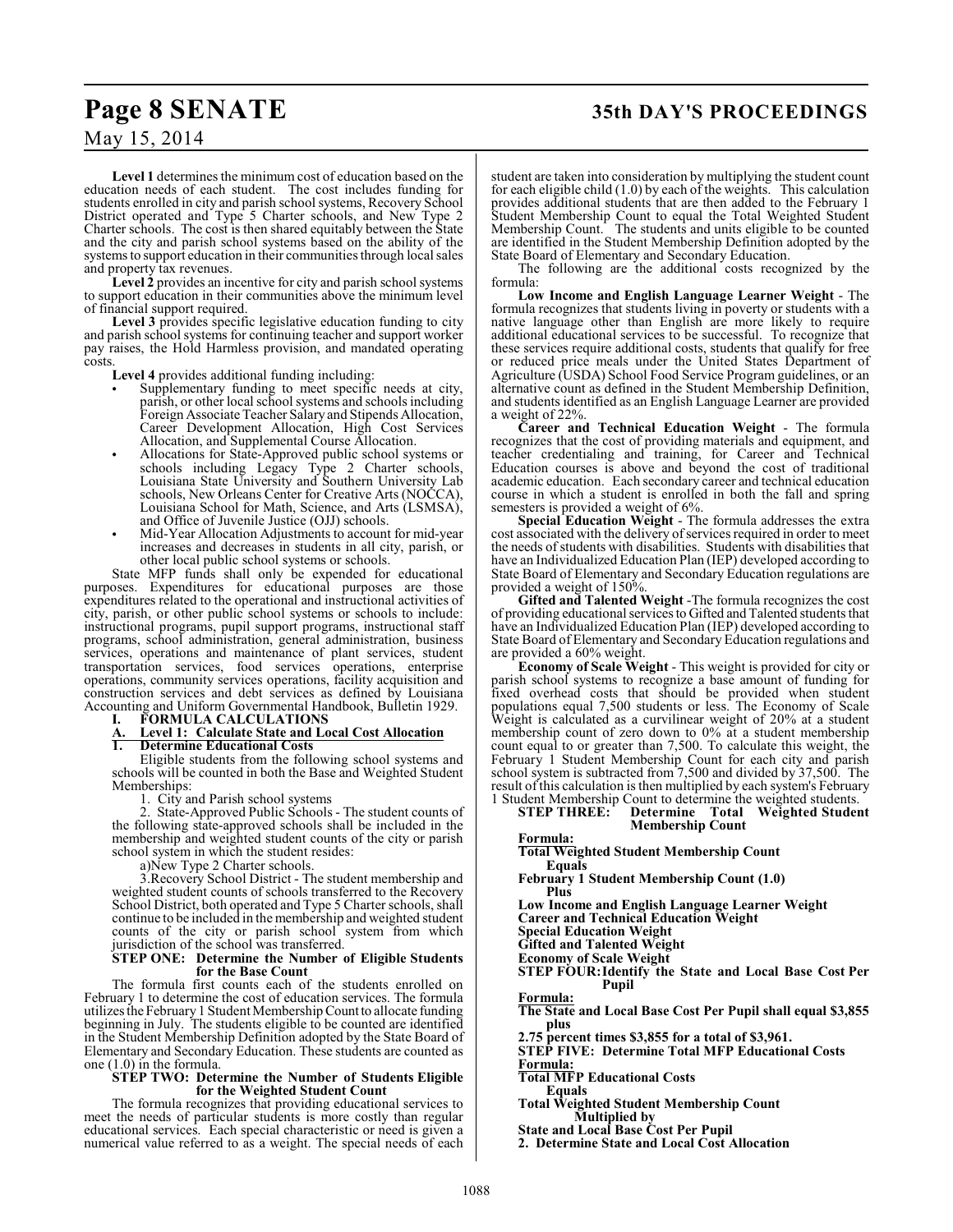# **35th DAY'S PROCEEDINGS Page 9 SENATE**

# May 15, 2014

The Total MFP Educational Costs are shared between the State and the city or parish school systems. The ability of school systems to support the cost of education in their communities is measured by the potential to raise local revenue. This potential contribution is measured by the following three factors using the latest available data as reported through the Annual Financial Report (AFR) as required by R.S. 17:92:

1. Local Property Tax Revenue Contribution<br>2. Local Sales Tax Revenue Contribution

2. Local Sales Tax Revenue Contribution<br>3. Other Local Revenue Contribution

Other Local Revenue Contribution

**STEP ONE - Determine the Local Property Tax Revenue Contribution**

**Formula:**

**Local Property Tax Revenue Contribution** 

**Equals State Computed Property Tax Millage (debt and non-debt)**

**Times Net Assessed Property Value**

**Net Assessed Property Value Increase Cap** - If a school system's Net Assessed Property Value has increased equal to or greater than 10% over the prior year Net Assessed Property Value, then the growth in the Net Assessed Property Value is capped at 10%. This cap is applied on a year-to-year basis comparing the current year Net Assessed Property Value to the prior year uncapped Net Assessed Property Value.

Computed Property Tax Millage - The Computed Property Tax Millage is calculated annually at the rate necessary to maintain a state and local allocation ratio of 65%/35%.

**STEP TWO - Determine the Local Sales Tax Revenue Contribution**

**Formula:**

**Local Sales Tax Revenue Contribution Equals**

**Computed Sales Tax Base (debt and non-debt) (including TIF areas)** 

**Multiplied By**

**State Computed Sales Tax Rate**

**Mid-Year Rate Increases** - If a local school system's sales tax goes into effect during the fiscal year, the tax rate is prorated to an annual rate applicable for the total revenue generated.

**Sales Tax Increase Cap** - If a system's Computed Sales Tax Base increased equal to or greater than 15% over the Computed Sales Tax Base calculated in the prior year formula, then the growth in the Computed Sales Tax Base will be capped at 15% over the amount used in the prior year formula. This cap will be applied on a year-to-year basis comparing the current year sales tax base to the prior year uncapped sales tax base.

**Computed Sales Tax Rate** - The Computed Sales Tax Rate is calculated annually at the rate necessary to maintain a state and local allocation ratio of 65%/35%.<br> **STEP THREE -** Determine

 $O$ ther Local Revenue **Contribution Formula: Other Local Revenue Contribution Equals State Revenue in lieu of taxes Plus Federal Revenue in lieu of taxes Plus 50% of Earnings on Property Determine Local Cost Allocation Formula: Local Cost Allocation Equals Property Tax Contribution Plus Sales Tax Contribution Plus Other Revenues Contribution STEP FIVE - Determine State Cost Allocation Formula: State Cost Allocation Equals Total State and Local Cost**

**Minus**

**Local Cost Allocation** 

**Minimum State Cost Allocation** - In no event shall the State Cost Allocation be less than 25% of Total Level 1 Cost for any city or parish school system.

**B. Level 2: Incentive for Local Effort**

Level 2 provides incentives for city and parish school systems that contribute a greater proportion of local revenues towards the cost of education in their communities by increasing local property and sales tax revenues. This effort is measured using the latest available data for the following sources of revenue as reported in the Annual Financial Report (AFR) as required in R. S. 17:92.

1. Total Sales Taxes<br>2. Total Property Ta

2. Total Property Taxes<br>3. State and Federal Rev

3. State and Federal Revenue in Lieu of Taxes<br>4.  $50\%$  Farnings on Property Revenue

50% Earnings on Property Revenue

**STEP ONE - Determine Eligible Local Revenue Formula:**

**Eligible Local Revenue**

**Equals**

**Total Sales Tax Revenue**

**Plus** 

**Total Property Tax Revenue Plus** 

**State and Federal Revenue in Lieu of Taxes Plus**

**50% of Earnings on Property Revenue**

**STEP TWO - Determine Local Revenue Eligible for Incentive**

**Formula:**

**Local Revenue Eligible for Incentive**

**Equals Eligible Local Revenue**

**Minus**

**Local Cost Allocation Determine the Limit on Revenue Eligible for Incentive**

**Formula:**

**Limit on Revenue Eligible for Incentive**

**Equals Total State and Local Cost Allocation**

**Multiplied by**

**34%**<br>**STEP FOUR -Determine Local Support of Level 2 Incentive**

**Formula: Local Support of Level 2 Incentive**

**Equals**

**Lesser of Local Revenue Eligible for Incentive or Limit on Local Revenue Eligible for Incentive**

**Multiplied by**

**Local Cost Allocation Percentage (Level 1) Multiplied by** 

**Level 2 Incentive Factor**

**Level 2 Incentive Factor** - The Level 2 Incentive Factor determines the amount of local support required in Level 2. In FY

14-15, the Level 2 Incentive Factor is established at 1.72. **STEP FIVE - Determine State Cost of Level 2 Incentive Formula:**

**State Support of Level 2 Incentive**

**Equals Lesser of Local Revenue Eligible for Incentive or Limit on Local Revenue Eligible for Incentive**

**Minus**

**Local Support of Level 2 Incentive**

**C. Level 3: Legislative Allocations**

Level 3 provides funding for three programs that address funding for school systems and schools regarding teacher and support worker pay raises, Hold Harmless funding, and mandated operating costs, and are in addition to allocations provided in Level 1 and 2. These allocations are as follows:

**Formula:**

**Total Level 3 Legislative Allocations Equals**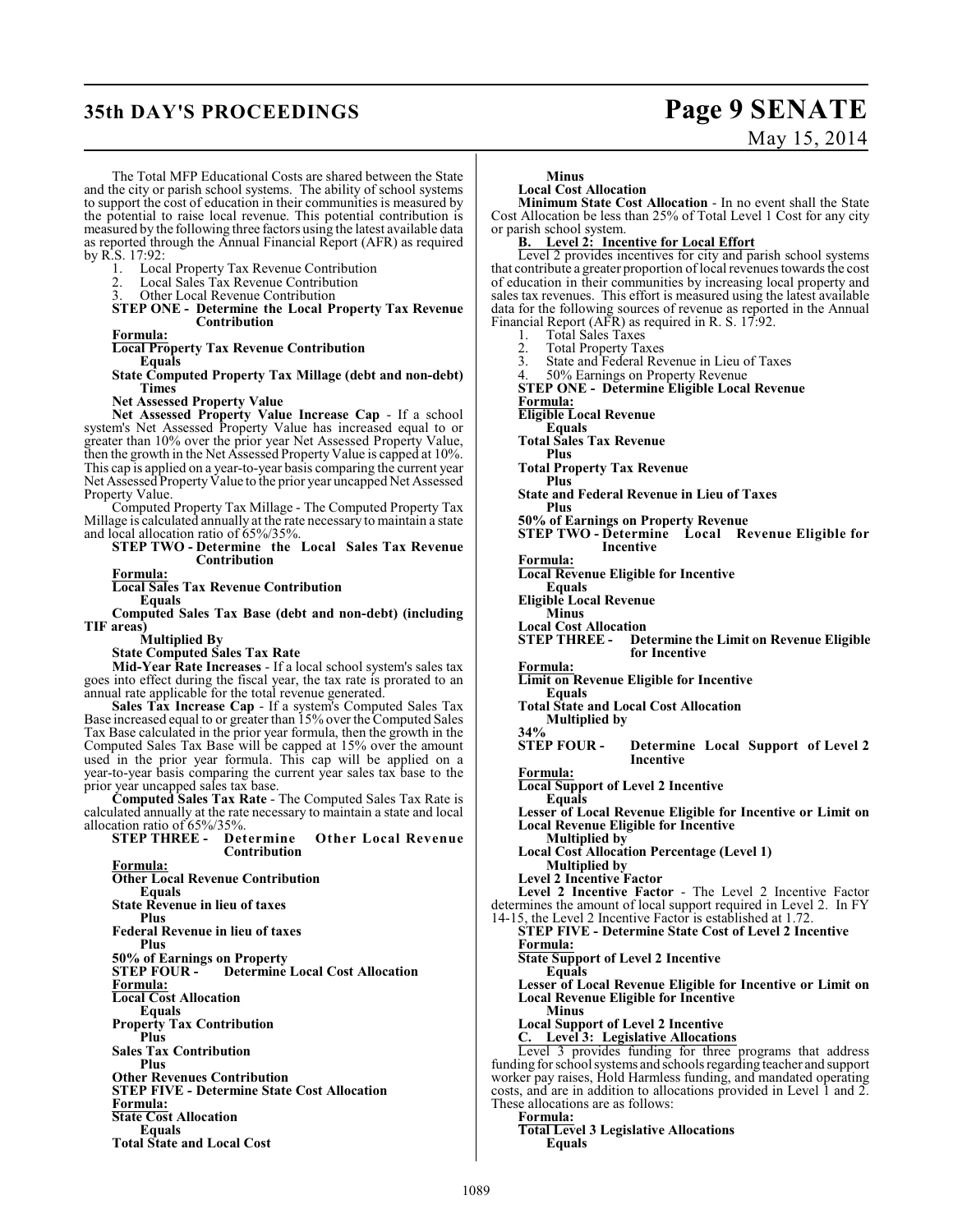# **Page 10 SENATE 35th DAY'S PROCEEDINGS**

May 15, 2014

**Continuation Pay Raises**

**Plus Hold Harmless Enhancement**

**Plus**

#### **Mandated Costs in Health Insurance, Retirement, and Fuel STEP ONE: Calculate Continuation Funding for Pay Raises**

1.Certificated Personnel Pay Raises were implemented in four recent years to assist in increasing Teacher and Principal pay to the Southern Regional Average. These funds continue to be provided directly to systems and schools to support these increased salaries.

a.Certificated Personnel Pay Raises provided in 2001-02, 2006-07, 2007-08, and 2008-09 will continue for each school system and school based on the calculated per pupil amount times the February 1 Student Membership Count.

2. Noncertificated Support Worker Pay Raises were implemented in three recent years to assist with increasing these salaries.

a. Noncertificated Support Worker Pay Raises provided in 2002-03, 2006-07, and 2007-08 will continue for each school system and school based on the calculated per pupil amount times the February 1 Student Membership Count.

3. This provision applies to city and parish school systems, Recovery School District, New Orleans Center for Creative Arts (NOCCA), Louisiana School for Math, Science, and the Arts (LSMSA), Legacy Type 2 Charter Schools, New Type 2 Charter Schools, Louisiana State University and Southern University Lab schools, and Office of Juvenile Justice (OJJ).

## **STEP TWO: Calculate Hold Harmless Enhancement**

**Participating School Systems** - The following school systems have a remaining Hold Harmless or "overfunded" allocation: Concordia, East Baton Rouge, Evangeline, Iberville, Jefferson, Plaquemines, St. Charles, St. James, and West Feliciana.

**Allocation Adjustment** - After subtracting amounts attributable to insurance supplements and legislative pay raises provided between FY 1993-94 and FY 1998-99 from the FY 2006-07 Hold Harmless amount, a revised Hold Harmless amount is calculated. Each of the remaining Hold Harmless school systems will receive a reduction of 10% to their remaining Hold Harmless allocation. On an annual basis, any Hold Harmless system may choose to reduce the remaining balance by an amount greater than 10% through formal notification to the Louisiana Department of Education. This request must take place no later than June 30th each year.

**Redistribution Allocation** - The annual 10% reduction amount will be redistributed in a per pupil amount to all non-hold harmless systems.<br>STEP THREE:

#### **Determine Allocation for Increasing Mandated Costs in Health Insurance, Retirement, and Fuel**

City and parish school systems shall receive a minimum of \$100.00 for each student in the prior year February 1 membership to offset these increasing operational costs.

The following formula is applied to determine the Level 1, 2, and 3 State Cost Allocation Per Pupil:

**Formula:**

**Level 1, 2, and 3 State Cost Allocation Per Pupil**

**Equals Level 1 State Cost Allocation Per Pupil** 

**Plus**

**Level 2 State Cost Allocation Per Pupil**

**Plus**

**Level 3 State Cost Allocation Per Pupil D. Level 4: Supplementary Allocations**

Specific Needs Allocations provide funding for four allocations for specific purposes and is in addition to system level allocations from Levels 1, 2, and 3. These allocations are as follows:

**Formula: Total Level 4 Supplementary Allocations**

**Equals**

**Foreign Language Associate Program Salary and Stipend Allocation** 

**Plus Career Development Allocation**

**Plus**

#### **High Cost Services Assistance Allocation Plus**

**Supplemental Course Allocation**

#### **STEP ONE: Calculate Foreign Language Associate Salary and Stipend Allocation**

**Salary Allocation** - Any city, parish, or other public school system or school employing a Foreign Language Associate or a graduate of the Escadrille Louisiane program shall receive a supplemental allocation from State Board of Elementary and Secondary Education of \$21,000 per teacher. The state shall Secondary Education of  $$21,000$  per teacher. maintain support of the Foreign Language Associate program at a maximum of 300 Foreign Language Associates employed in any given year.

These teachers shall be paid by the employing city, parish, or other local public school system or school at least the state average classroom teacher salary (without PIP) by years of experience and degree beginning with year three. Ofthe \$21,000 allocation, \$20,000 shall be allocated to the school where the teacher is employed and the funds used to support the total cost of the teacher salary, and the remaining amount shall be associated with costs of VISA sponsorship pursuant to State Board of Elementary and Secondary Education regulations.

**Stipend Allocation** - First year teachers will receive an installation incentive of an additional \$6,000; second and third year teachers will receive a retention incentive of an additional \$4,000. These amounts must be provided to each Foreign Associate Teacher or Escadrille Louisiane graduate by each school district or school in which they are employed.

#### **STEP TWO: Career Development Allocation**

The cost of providing materials and equipment, and teacher credentialing and training to attain a statewide industry-based credential is above and beyond the cost typically required for high school courses. An allocation will be provided to support the development of these technical courses required for statewide credentials in city and parish school systems and other public schools.

The first step in the allocation is to calculate six percent  $(6\%)$  of the MFP State and Local Base Cost Per Pupil to determine the Career Development Per Pupil Amount. The Career Development Per Pupil Amount will be provided for each qualifying student course enrollment in grades 9 through 12.

If a city or parish school system receives less than \$25,000 from the Career Development Per Pupil Amount, then the city or parish school system will be provided an economies of scale minimum allocation of \$25,000. If other public schools containing grades 9 through 12 receive less than \$10,000 from the Per Pupil Amount, then the other public schools containing grades 9 through 12 will be provided an economies of scale minimum allocation of \$10,000.

**Formula:**

**Career Development Allocation Per Pupil**

**Equals MFP State and Local Base Cost Per Pupil Multiplied By**

**Six Percent (6%)**

**Formula:**

**Career Development Allocation** 

**Equals**

**Career Development Allocation Per Pupil Multiplied By**

**Number of Students Enrolled in Qualifying Courses in Grades 9 through 12**

**Calculate High Cost Services Assistance** High cost services for students with disabilities generate a particular budget challenge for city, parish, and other public school systems and schools.

In an effort to assist with these expenses, an allocation will be provided to city, parish, and other public school systems and schools which submit documentation as required by the Louisiana Department of Education substantiating that the prior year cost of services for a specific student exceeds three times the most recent state average total expenditure per pupil amount.

Once costs associated with providing services for a student with disabilities have been verified, the city or parish school system or other public schools will be eligible to receive an allocation to assist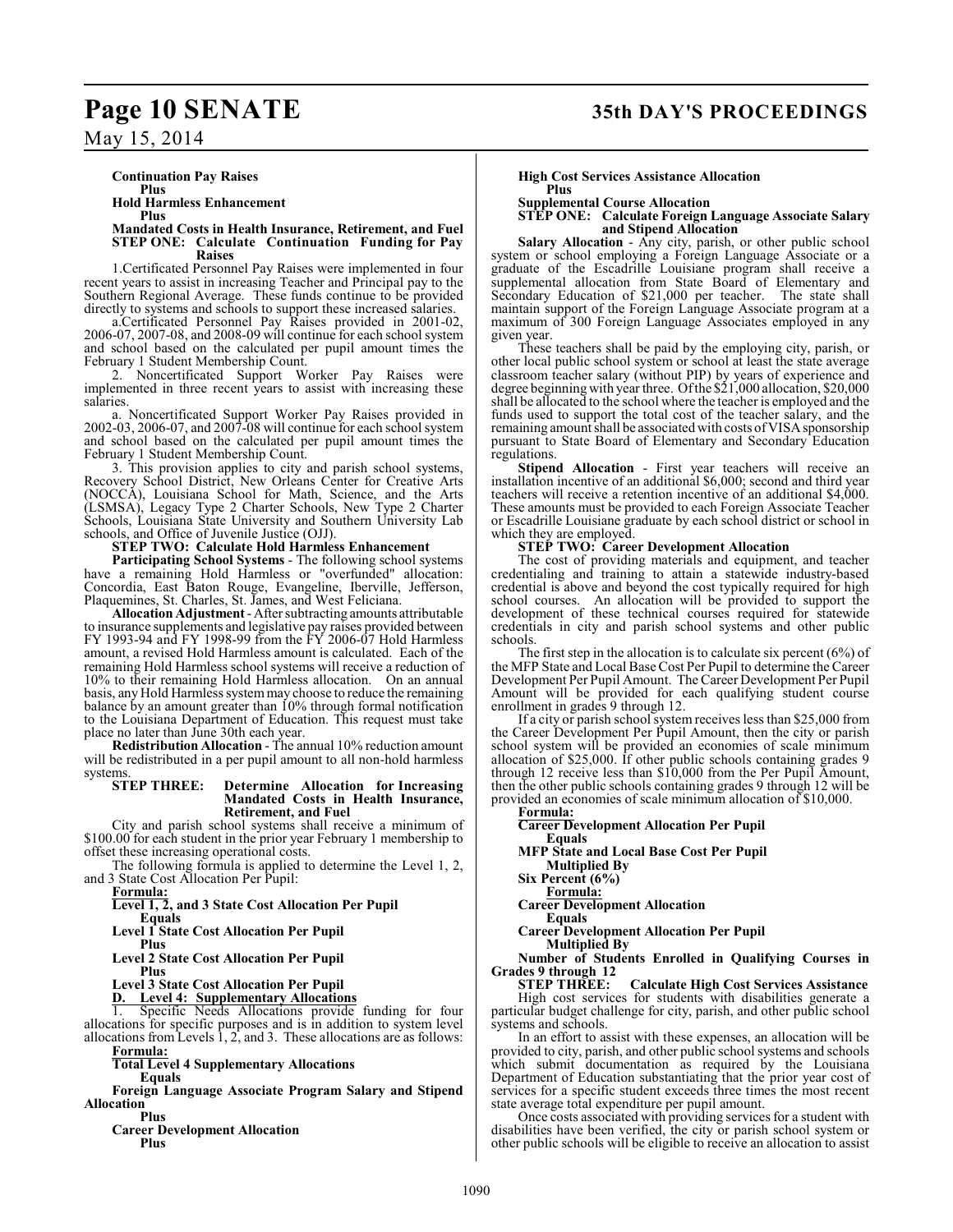# **35th DAY'S PROCEEDINGS Page 11 SENATE** May 15, 2014

with these costs. The allocation will be limited by the amount budgeted for the High Cost Services Assistance Allocation. So as to be equitably distributed, the total allocation provided to city and parish school systems versus other public schools shall be proportional to the share oftotal qualifying applications submitted by city and parish school systems versus other public schools.

The first step in the allocation will be to calculate the impact of these costs on the budget of the school system or school using the latest available state and local revenue data. The High Cost Services requested for reimbursement will be reduced by the MFP state and local amount allocated on behalf of each student from Levels 1, 2, and 3. The next step will rank the Percent  $(\%)$  Impact from highest to lowest percent, with two separate rank listings for school systems and other public schools.

**Formula: Percent (%) Impact on Budget Equals Cost of Services Divided By**

#### **Total State and Local Revenue**

The two rank listings will be divided into four tiers and allocations will be provided based on a percentage from one hundred percent reimbursement in the highest funded tier with smaller percentages reimbursed in the lower tiers based on where the school system or school falls within the tiers on one of the two lists.

#### **STEP FOUR:Calculate Supplemental Course Allocation**

Pursuant to R.S. 17:4002.1 through 4002.6, the Supplemental Course Allocation shall provide for the cost of secondary course choices specifically approved by the State Board of Elementary and Secondary Education. For each city and parish school system and other public school, the allocation shall equal the number of students enrolled in grades 7 through 12 as of February 1 each year multiplied by \$26 per pupil.

**Formula:**

**Supplemental Course Allocation for School Systems or Public Schools**

**Equals**

#### **Supplemental Course Allocation Per Pupil Multiplied By**

#### **Number of Students in Grades 7 through 12**

If the entire allocation is not committed by the city or parish public school systems or other public school by a date set forth by the Louisiana Department of Education, the original allocation will be reduced by the uncommitted amount. The total uncommitted amount from each city or parish public school systems or other public school will be reallocated to those city or parish public school systems or other public schools that obligated one hundred percent of their original allocation based on criteria set forth by the Louisiana Department of Education.

### **2. Allocations for Other Public Schools**

#### **STEP ONE: Louisiana State University and Southern University Laboratory Schools**

State Cost Allocation

a. The February 1 Student Membership count at the Louisiana State University and Southern University Lab Schools shall be multiplied by the Average State Cost Allocation Per Pupil to equal the Louisiana State University and Southern University Lab Schools State Cost Allocation.

b. Funds appropriated for these schools shall be allocated to the institution of higher education operating such a school. Each such institution of higher education shall ensure the equitable expenditure of such funds to operate such schools.

#### **STEP TWO: Legacy Type 2 Charter Schools**

A Legacy Type 2 Charter school is a Type 2 Charter school approved before July 1, 2008 by the State Board of Elementary and Secondary Education.

1. State Cost Allocation

a. Any Legacy Type 2 Charter school shall annually be allocated funds as determined by applying the formula contained in R. S. 17:3995.

b.The State Cost Allocation equals the number of students multiplied by the average State Per Pupil for the system where the school is located.

2. Local Cost Allocation

a. Any Legacy Type 2 Charter school shall annually be allocated funds as determined by applying the formula contained in R. S. 17:3995.

b. The Local Cost Allocation equals the number of students multiplied by the average Local Per Pupil for the system where the school is located.

c. For any student enrolled in a Legacy Type 2 Charter school, the Local Cost Allocation shall be funded by the State.

3. The exclusion of any portion of local revenues specifically dedicated by the legislature or by voter approval to capital outlay or debt service shall be applicable only to a charter school housed in a facility or facilities provided by the district in which the charter school is located.<br>**STEP THREE:** 

#### **Office of Juvenile Justice (OJJ) Schools**

1. Eligible Schools - Any elementary and secondary school operated by the Office of Juvenile Justice (OJJ) in a secure care facility shall be considered a public elementary or secondary school and, as such, the Office of Juvenile Justice (OJJ) shall be annually appropriated funds for these students.

2. Eligible Students - Each student counted in the prior year average daily membership, as defined by the State Board of Elementary and Secondary Education in the Student Membership Definition, is calculated by dividing the number of days the student is under the guidance and direction of teachers by the total instructional days during the specified school year.

Allocation - The Office of Juvenile Justice (OJJ) shall annually be allocated funds for the eligible students. For each student enrolled in these schools, both a State Cost Allocation and a Local Cost Allocation shall be provided.

4. State Cost Allocation

a. The State Cost Allocation is equal to the State Cost Allocation Per Pupil for the system where each student resided prior to adjudication multiplied by the prior year average daily membership of the Office of Juvenile Justice schools.

b. The State Cost Allocation Per Pupil allocation shall be adjusted based on a factor determined by the Louisiana Department of Education to provide for the differential in the number of educational days provided to the students in the custody of the Office of Juvenile Justice (OJJ).

c. Additionally, the State Cost Allocation Per Pupil shall be adjusted based on a factor determined by the Louisiana Department of Education to recognize the increased number of special education students in the Office of Juvenile Justice (OJJ) schools relative to the state average special education student population.

d. The average daily membership will be reconciled on an annual basis using the latest available data.

5. Local Cost Allocation

a. Each student counted in the prior year average daily membership, as defined by the State Board of Elementary and Secondary Education, shall be provided for and funded from the minimum foundation program a Local Cost Allocation Per Pupil equal to the Local Cost Allocation Per Pupil for the district where the student resided prior to adjudication.

b. The Local Cost Allocation is equal to the Local Cost Allocation Per Pupil for the system were each student resided prior to adjudication multiplied by the prior year average daily membership of the Office of Juvenile Justice schools.

c. For the purpose of the Local Cost Allocation Per Pupil, the average daily membership of the Office of Juvenile Justice (OJJ) shall be included in the membership counts of the city, parish, or other local public school board in which the student resided prior to adjudication to the Office of Juvenile Justice.

d. For a district(s) that shares local revenue, the allocation for the Office of Juvenile Justice will be completed before the calculation of local revenues.

e. The Local Cost Allocation Per Pupil shall be funded with a transfer of the MFP monthly amount representing the Local Cost Allocation Per Pupil from the city, parish, or other local public school board in which the attending students resided prior to adjudication to the Office of Juvenile Justice (OJJ).

f. The average daily membership will be reconciled on an annual basis using the latest available data.

**3. Mid-Year Student Allocations**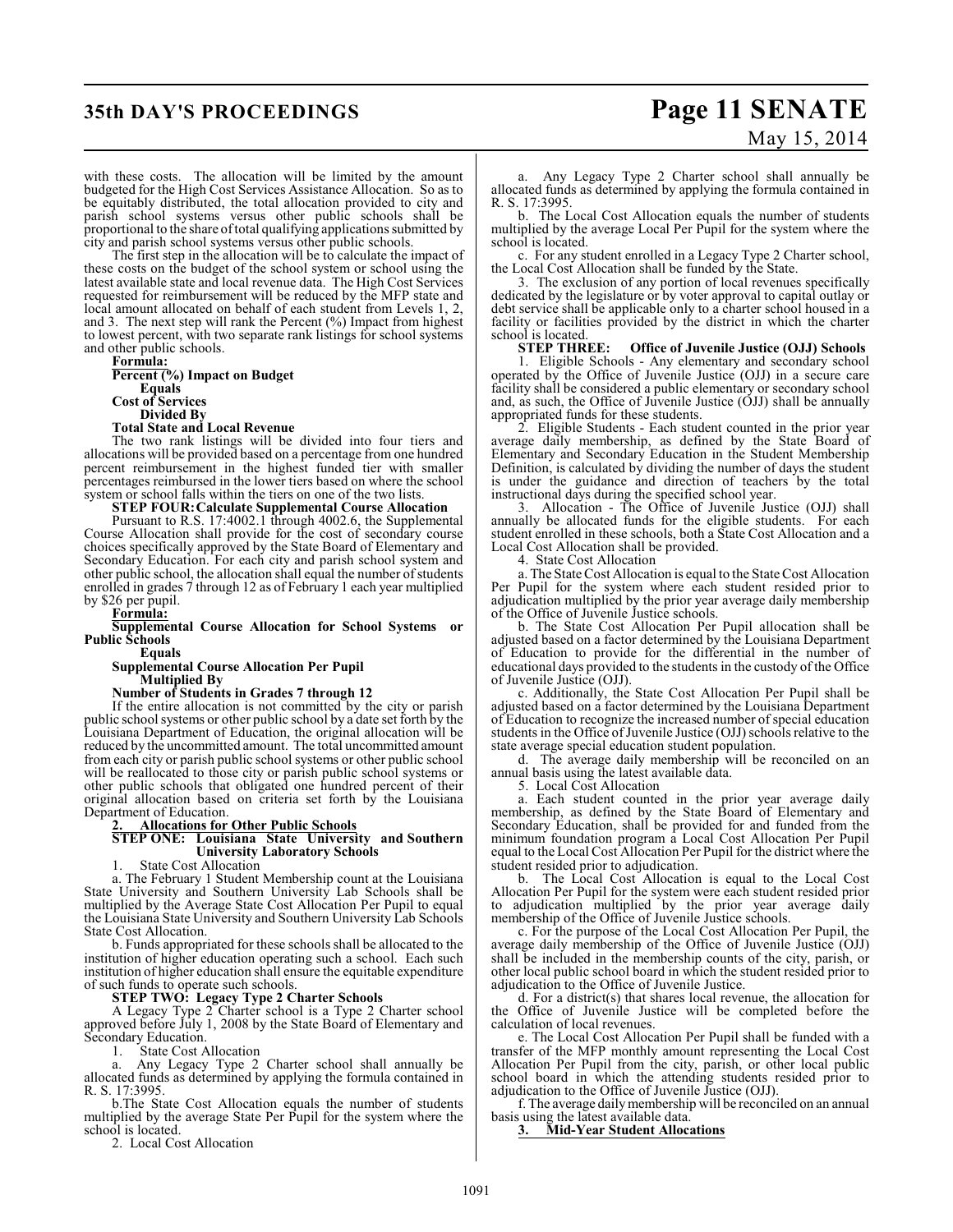1. Student counts in October and February may result in mid-year allocation adjustments for the following: City and parish school systems, Recovery School District, Type 2 Charter schools, Louisiana State University and Southern University Lab schools, Louisiana School for Math, Science and the Arts (LSMSA), and New Orleans Center for Creative Arts (NOCCA).

2. If the current year October 1 Mid-Year Student Count is more or less than the prior year February 1 student count, an adjustment to the current year allocation shall be made for each student gained or lost. The October adjustment equals the number of students gained or lost times the annual StateCost per pupil allocation amount for the system or school in which the change occurred. The February adjustment equals the number of students gained or lost times one-half of the State Cost per pupil allocation for the system or school in which the change occurred.

3. Individual adjustments shall be made for increases or decreases in the October or February Mid-Year Student Counts for the Recovery School District, the system of prior jurisdiction, and Type 5 Charter schools.

4. Mid-Year adjustments for the Recovery School District shall utilize the final State Cost per pupil allocation for the system of prior jurisdiction.

5. If the Recovery School District qualifies for an October Mid-Year Adjustment to the State Cost per pupil allocation, a Mid-Year adjustment shall also be made to the Local Cost per pupil allocation for the system of prior jurisdiction. The October Local Cost per pupil allocation shall be recalculated based on updated revenue data for the system of prior jurisdiction. There shall be no recalculation of the Local Cost per pupil allocation in conjunction with the February 1 student count.

6. School systems or charter schools in the first year of operation are not eligible for an October Mid-Year Adjustment. However, their allocation will be finalized using October 1 data. The newly opened school systems or charter schools will qualify for the February 1 mid-year adjustment.

7. October and February Mid-Year Adjustments shall be combined and applied in the March through June payments.

**Total MFP State Cost Allocation Formula: Total MFP State Cost Allocation Equals Level 1 State Cost Allocation Plus Level 2 State Cost Allocation Plus Level 3 State Cost Allocation Plus Level 4 State Cost Allocation**  $$ **STATE-APPROVED PUBLIC SCHOOLS A. RECOVERY SCHOOL DISTRICT** 1. State Cost Allocation a. Once all final calculations are made, the final State Cost Allocation Per Pupil Amount for the city or parish school system

which counted the Recovery School District students will be multiplied by the February 1 Recovery School District Student Membership Count to equal the Recovery School District State Cost Allocation.

b. In a system with one or more Type 3B charter schools, if the Type 3B charter is not its own LEA, the local school system shall distribute minimum foundation program formula funds to each Type 3B charter school in the system pursuant to calculations determined by the Louisiana Department of Education. If the Type 3B charter is its own LEA, such payments shall be made to the Type 3B charter school by the Louisiana Department of Education. Such calculations shall include differentiated funding weights for certain students, including students identified as being eligible for special education services. The calculations shall ensure equity so that each Type 3B charter school in the system receives a per-pupil amount equal to the amount a Type 5 charter school located in the same parish or school system boundary would have received from the Recovery School District (RSD).

2. Local Cost Allocation

a. In addition to the State Cost Allocation, the Recovery School District shall receive an applicable Local Cost Allocation.

**Formula:** 

**Local Cost Allocation Per Pupil Equals**

**Projected Local Revenues from District of Prior Jurisdiction Divided by** 

**Total School District Membership (Recovery School District Student Membership Count plus Student Membership Count for the system of prior jurisdiction plus New Type 2 Charter school students residing in the jurisdiction)**

b. To begin the fiscal year, the Local Cost allocation is based on eligible projected local revenues for the most recent prior fiscal year from the city or parish school district that had jurisdiction of the school prior to its transfer.

c. For purposes of the Recovery School District calculation, local revenue is defined to include revenue from the following sources, excluding any portion which has been specifically dedicated by the legislature or by voter approval to capital outlay or debt service, per the definitions in the Annual Financial Report (AFR) and the Louisiana Accounting and Uniform Governmental Handbook as reported to the Department of Education:

1. Sales and use taxes, less any tax collection fee paid by the school system

2. Ad valorem taxes, less any tax collection fee paid by the school system

3. Earnings from sixteenth section lands owned by the school system

d. The exclusion of any portion of local revenues specifically dedicated by the legislature or by voter approval to capital outlay or debt service shall be applicable only to a charter school housed in a facility or facilities provided by the system in which the charter school is located.

e. The projected local revenues shall be divided by the Total School District Membership Count including the Recovery School District Student Membership Count, both operated and charter schools, plus the Student Membership Count of the system of prior jurisdiction. If any New Type 2 Charter School student resides within the physical boundaries of the system of prior jurisdiction, this school the student attends shares in the local revenues of the system of prior jurisdiction. As a result, the New Type 2 Charter School Student Membership Count of the students residing in the jurisdiction will be added to the Recovery School District and the system of prior jurisdiction Student Membership Count.

f. The Local Cost Allocation for the Recovery School District is determined by multiplying the local revenue per pupil times the number of Recovery School District students used in the MFP final allocation.

**Formula:**

**Local Cost Allocation**

**Equals**

**Projected Local Revenues from District of Prior Jurisdiction Per Pupil**

**Multiplied By**

#### **Recovery School District Student Membership Count**

g. Once the local amount is determined, it is adjusted to a monthly amount that is transferred from the MFP monthly allocation of the city, parish, or other local public school board of prior jurisdiction to the Recovery School District.

h. Based on the October 1 Student Membership Count, the local revenue allocation per student will be recalculated and there will be a corresponding adjustment in the local revenue allocation. No recalculation of the local revenues per student will occur as a result of the February 1 Student Count adjustment.

i. During the third quarter of the fiscal year, the local revenue allocation per student shall be adjusted to reflect actual prior year local revenue data.

j. A final reconciliation will occur based upon the receipt of the annual audited financial statements of the system of prior jurisdiction. If an increase or decrease in local revenue collections exists, the state superintendent may establish a payment schedule. In the event that the fiscal status of the system of prior jurisdiction or the Recovery School District changes during the fiscal year or on or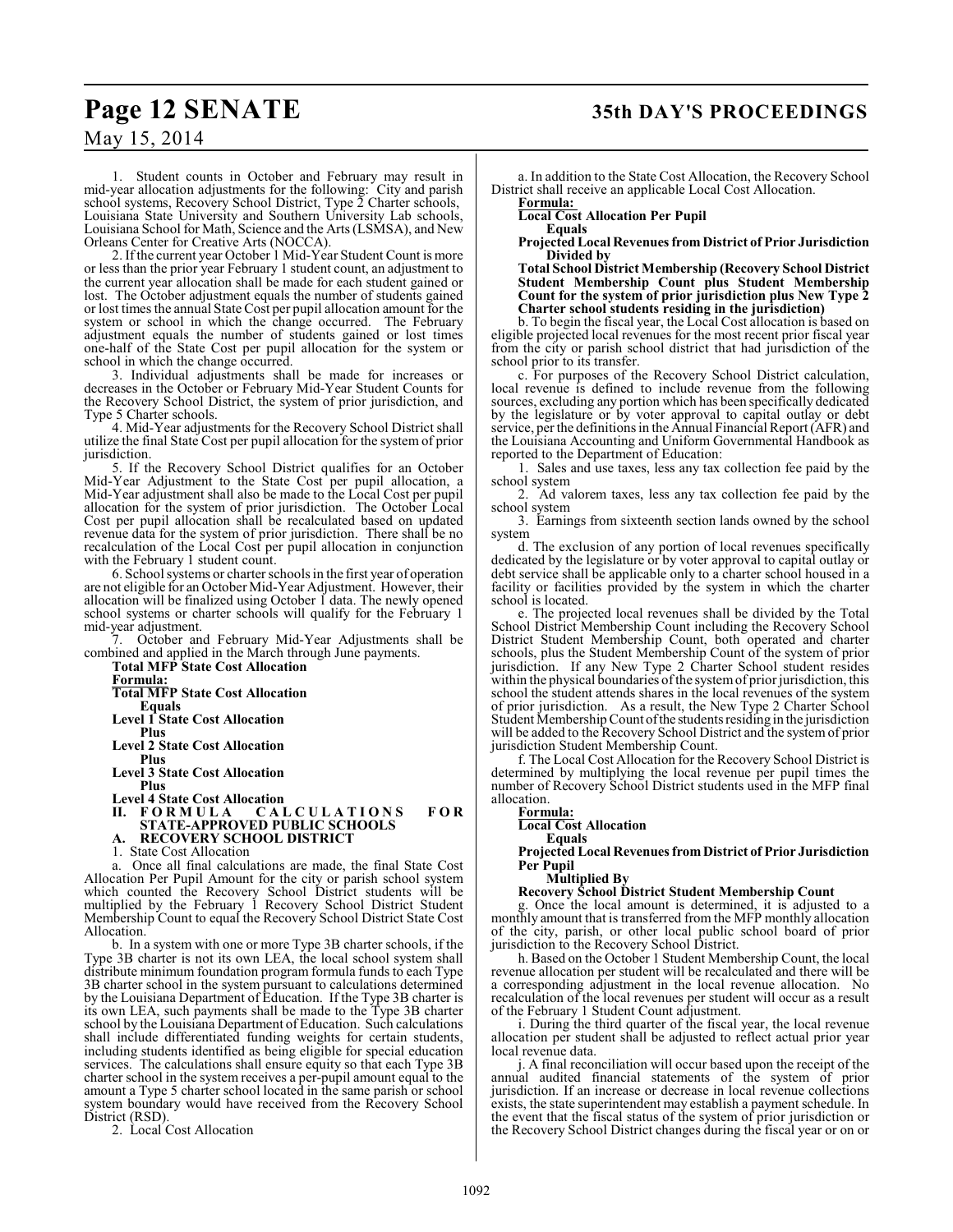# **35th DAY'S PROCEEDINGS Page 13 SENATE**

# May 15, 2014

before the final reconciliation, the state superintendent may adjust the local revenue based on the revenues identified.

3. Monies appropriated to the Recovery School District, except for administrative costs, that are attributable to the transfer of a school from a prior school systemand monies allocated or transferred from the prior system to the Recovery School District shall be expended solely on the operation ofschoolstransferred from the prior system to the jurisdiction of the Recovery School District.

#### **B. NEW TYPE 2 CHARTER SCHOOLS**

A New Type 2 Charter school is a Type 2 Charter school approved after July 1, 2008 by the State Board of Elementary and Secondary Education.

1. State Cost Allocation

a. Any New Type 2 Charter School shall annually be provided a State Cost Allocation as determined by applying the formula contained in R.S. 17:3995.

b. The State Cost Allocation equals the number of students multiplied by the average State Cost Allocation Per Pupil for the system in which the student resides.

Mid-Year Adjustments shall adhere to the guidelines established in this document.

2. Local Cost Allocation

a. Any New Type 2 Charter school shall annually be provided a Local Cost Allocation by applying the formula contained in R. S. 17:3995.

b. The Local Cost Allocation equals the number of students multiplied by the Local Cost Allocation Per Pupil for the system in which the student resides.

c. One exception to R. S. 17:3995 is that the Local Cost allocation will be funded with a transfer of the MFP monthly amount representing the Local Cost Allocation from the city or parish school system in which the attending students reside.

d. The city or parish where students attending the New Type 2 Charter school reside is the local taxing authority and shall provide the local support for the students.

Mid-Year Adjustments will adhere to the guidelines established in this document.

3. Virtual Charter schools may receive, as approved by the State Board of Elementary and Secondary Education, a lesser percentage of the state and local amount calculated in R.S. 17:3995.

4. Where student attendance is from multiple school systems, the Department of Education shall determine the Local Cost Allocation based on students reported by the schools. The student membership count of the New Type 2 charter schools shall be included in the membership count of the city or parish school board in which the student resides to determine the Local Cost Allocation.

5. In the first year of operation, a New Type 2 Charter school shall be allocated funding based on an estimated student count since a February 1 student count does not exist. The allocation will be finalized based on the October 1 student count.

6. The exclusion of any portion of local revenues specifically dedicated by the legislature or by voter approval to capital outlay or debt service shall be applicable only to a charter school housed in a facility or facilities provided by the district in which the charter school is located.

#### **C. LOUISIANA SCHOOL FOR MATH, SCIENCE AND THE ARTS (LSMSA) AND NEW ORLEANS CENTER FOR CREATIVE ARTS (NOCCA).**

1. The Louisiana School for Math, Science and the Arts (LSMSA) and New Orleans Center for Creative Arts (NOCCA) shall be provided both a State and Local allocation.

2. State Cost Allocation

a. The State Cost Allocation shall be based on the State Cost Allocation Per Pupil for the city or parish school system where the attending students reside.

3. Local Cost Allocation

a. The Local Cost Allocation will be based on the Local Cost Allocation for the city or parish school system where the attending students reside.

b. For any student enrolled in LSMSA or NOCCA, the Local Cost Allocation shall be funded by the State.

c. Where student attendance is from multiple school systems, the Department of Education shall determine the Local Cost Allocation based on students reported by the schools.

## **III. FORMULA PROCEDURES**

**A. Preliminary Allocation**

1. The minimum foundation program formula for the upcoming fiscal year adopted by the State Board of Elementary and Secondary Education, along with a preliminary allocation schedule representing the estimated cost of the proposed formula, shall be submitted to the Joint Legislative Committee on the Budget and to the House and Senate Education Committees for consideration no later than March 15.

2. This preliminary allocation shall utilize student and other input data available at the time.

#### **B. Final Allocation**

Final allocations for the fiscal year in which the formula takes effect will be determined no later than June 30 of the preceding fiscal year. The latest available data will be utilized to calculate the final allocation except that student count estimates will be utilized for school systems or charter schools opening for the first time in the fiscal year beginning July 1.

#### **IV. FORMULA PAYMENTS**

## **A. PAYMENT PROCEDURES**

1. The Total MFP State Cost Allocation for city, parish, and other school systems and schools will be converted to monthly payments from July through June each year except payments will be made on Level 4 allocations as data becomes available.<br> **B.** REOUESTED PAYMENT ADJUSTMENT

#### **B. REQUESTED PAYMENT ADJUSTMENTS**

1. If the city, parish, or other school systems and schools have documented growth in students prior to the actual Mid-Year Student Counts in October and February, a temporary change to the final allocation may be requested. The State Superintendent is authorized to approve or deny this revision.

a. Sufficient documentation will be requested to substantiate this requested allocation adjustment.

b. The adjusted allocation will remain in effect until the actual October or February Mid-Year Student Count. Once the Mid-Year Student Count is final, reconciliation will be completed and payments adjusted accordingly.

## **C. PAYMENT ADJUSTMENTS FOR AUDIT FINDINGS**

1. Review and/or audit of the systems' or schools' data used in determining their Minimum Foundation Program allocation may result in changes in final statistical information. The Minimum Foundation Program allocation adjustments necessary as a result of these audit findings will be made in the following school year. These adjustments are applicable to the following: city or parish school systems, Recovery School District, Type 2 Charter schools, Louisiana State University and Southern University Lab schools, Office of Juvenile Justice (OJJ) schools, Louisiana School for Math, Science and the Arts (LSMSA), and New Orleans Center for Creative Arts (NOCCA).

#### **V. 70% EXPENDITURE REQUIREMENT**

To provide for appropriate accountability of state funds while providing city, parish, or local public school systems or other public schools flexibility in determining specific expenditures, city, parish, or local public school systems or other public schools must ensure that 70% of the city, parish, or local public school system or other public school general fund expenditures are in the areas of instruction and school administration at the school building level as developed by the Department of Education and defined by the State Board of Elementary and Secondary Education regulations.

## **VI. PAY RAISE REQUIREMENT**

If a city, parish, or local public school system or other public school has a net increase from 2013-2014 to 2014-2015 in its per student Level 1 and 2 State Cost Allocation, the city, parish, or local public school system or other public school shall be required to sustain the certificated classroom teacher pay raises provided by appropriation in 2013-2014. If the city, parish, or local public school system or other public school has established plans to sustain or increase the teacher pay raises provided for by the 2013-2014 appropriation prior to the development of this formula, then this provision shall not apply.

#### **VII. SEVERABILITY PROVISION**

If any provision of this minimum foundation formula or the application thereof is held invalid, such invalidity shall not affect other provisions or applications of this minimum foundation formula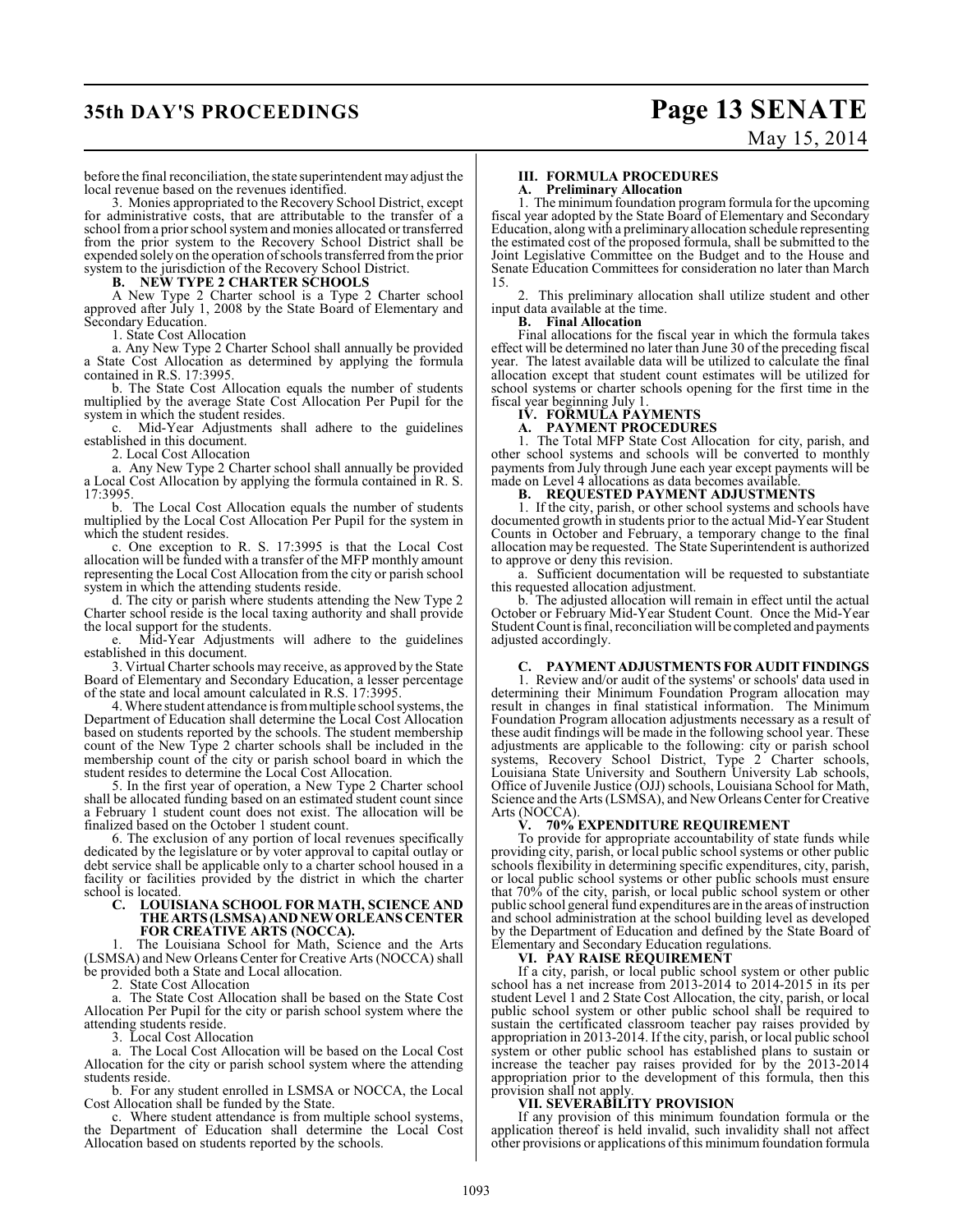which can be given effect without the invalid provisions or applications, and to this end the provisions of this minimum foundation formula are hereby declared severable. The severability provision hereof shall be broadly construed so as to give effect to each and every possible provision or application of this minimum foundation formula which is not specifically held invalid, unlawful, or unconstitutional."

#### AMENDMENT NO. 7

On page 30, line 2, between "2014" and the period "." insert ", and amended by the board on May 12, 2014"

On motion of Senator Appel, the committee amendment was adopted. The amended concurrent resolution was read by title, ordered engrossed and recommitted to the Committee on Finance.

## **Senate Bills and Joint Resolutions on Second Reading Reported by Committees**

**SENATE BILL NO. 91—** BY SENATOR BROWN

AN ACT

To amend and reenact R.S. 39:112(C)(2) and to enact R.S.  $39:112(C)(1)(d)$ , relative to capital outlay; to provide for the submission of capital outlay budget requests for certain projects resulting from a national or state declared disaster; to provide for definitions; to provide for an effective date; and to provide for related matters.

Reported with amendments by the Committee on Revenue and Fiscal Affairs.

#### **SENATE COMMITTEE AMENDMENTS**

Amendments proposed by Senate Committee on Revenue and Fiscal Affairs to Original Senate Bill No. 91 by Senator Brown

AMENDMENT NO. 1

On page 1, at the end of line 16, change "**an**" to **a**" and at the beginning of line 17, delete "**imminent**"

AMENDMENT NO. 2 On page 2, delete lines 11 through 17 in their entirety, and at the beginning of line 18 change "**(c)**" to "**(b)**"

AMENDMENT NO. 3 On page 2, at the beginning of line 26, change "(d)" to "**(c)**"

#### AMENDMENT NO. 4

On page 2, between lines 28 and 29, insert the following:

"**(d) "Public need" means a capital outlay budget request which occurs within twelve months of the executive order or proclamation of the governor or a parish president for a project that stabilizes a disaster designated area.**"

On motion of Senator Riser, the committee amendment was adopted. The amended bill was read by title, ordered engrossed and passed to a third reading.

#### **SENATE BILL NO. 271—** BY SENATOR MURRAY

AN ACT

To amend and reenact R.S. 18:621, relative to elections; to provide relative to vacancies in the office of a judge; to provide for the calling of elections; to provide certain terms, conditions, procedures, requirements and effects; and to provide for related matters.

Reported favorably by the Committee on Senate and Governmental Affairs. The bill was read by title, ordered engrossed and passed to a third reading.

# **Page 14 SENATE 35th DAY'S PROCEEDINGS**

#### **SENATE BILL NO. 446—**

BY SENATOR BUFFINGTON

AN ACT To enact R.S. 44:4(48), relative to public records; to provide for the application of the public records law; to provide exceptions from the public records law for certain security issues; and to provide for related matters.

Reported favorably by the Committee on Senate and Governmental Affairs. The was read by title, ordered engrossed and passed to a third reading.

#### **House Bills and Joint Resolutions on Second Reading Reported by Committees**

#### **HOUSE BILL NO. 68—**

BY REPRESENTATIVE TIM BURNS

AN ACT To amend and reenact R.S. 28:454.16(A) and R.S. 40:2009.16(A)(1) and (B), relative to responsibility for certain administrative hearings and appeals; to provide that certain hearings and appeals formerly conducted by the bureau of appeals of the Department of Health and Hospitals shall be conducted by the division of administrative law; and to provide for related matters.

Reported favorably by the Committee on Senate and Governmental Affairs. The bill was read by title and referred to the Legislative Bureau.

#### **HOUSE BILL NO. 154—**

BY REPRESENTATIVE LEGER

AN ACT To enact R.S. 13:126.1, 352.1, 841.4, 1213.3, 1912, 2157.1, 2500.5, 2520, and 2565, relative to additional court costs or fees; to provide for additional fees or costs on writs and appeals filed with the supreme court and all courts of appeal; to provide for additional court costs or fees in all district courts, the New Orleans Civil District Court, all city and municipal courts, the city courts of New Orleans, the municipal court of New Orleans, the traffic court of New Orleans, and all parish courts; to provide for the collection, disposition, and use of fees; and to provide for related matters.

Reported favorably by the Committee on Revenue and Fiscal Affairs. The bill was read by title and referred to the Legislative Bureau.

**HOUSE BILL NO. 168—** BY REPRESENTATIVES HOFFMANN, COX, HENSGENS, HILL, KATRINA JACKSON, POPE, STOKES, AND WILLMOTT AN ACT

To amend and reenact R.S. 40:1300.252, 1300.256(A)(4), and 1300.262(B)(1)(a) and (2)(a) and to enact R.S. 40:1263 and  $1300.256(A)(5)$ , relative to smoking regulation; to prohibit smoking in certain outdoor areas proximate to state office buildings; to provide relative to the purpose of certain smoking regulations; to provide for applicability; to provide for penalties; to provide for an effective date; and to provide for related matters.

Reported favorably by the Committee on Health and Welfare. The bill was read by title and referred to the Legislative Bureau.

**HOUSE BILL NO. 230—**

BY REPRESENTATIVE PONTI

- AN ACT
- To enact R.S. 49:191(7) and to repeal R.S. 49:191(5)(i), relative to the Department of Economic Development, including provisions to provide for the re-creation of the Department of Economic Development and the statutory entities made a part of the department by law; to provide for the effective termination date for all statutory authority for the existence of such statutory entities; and to provide for related matters.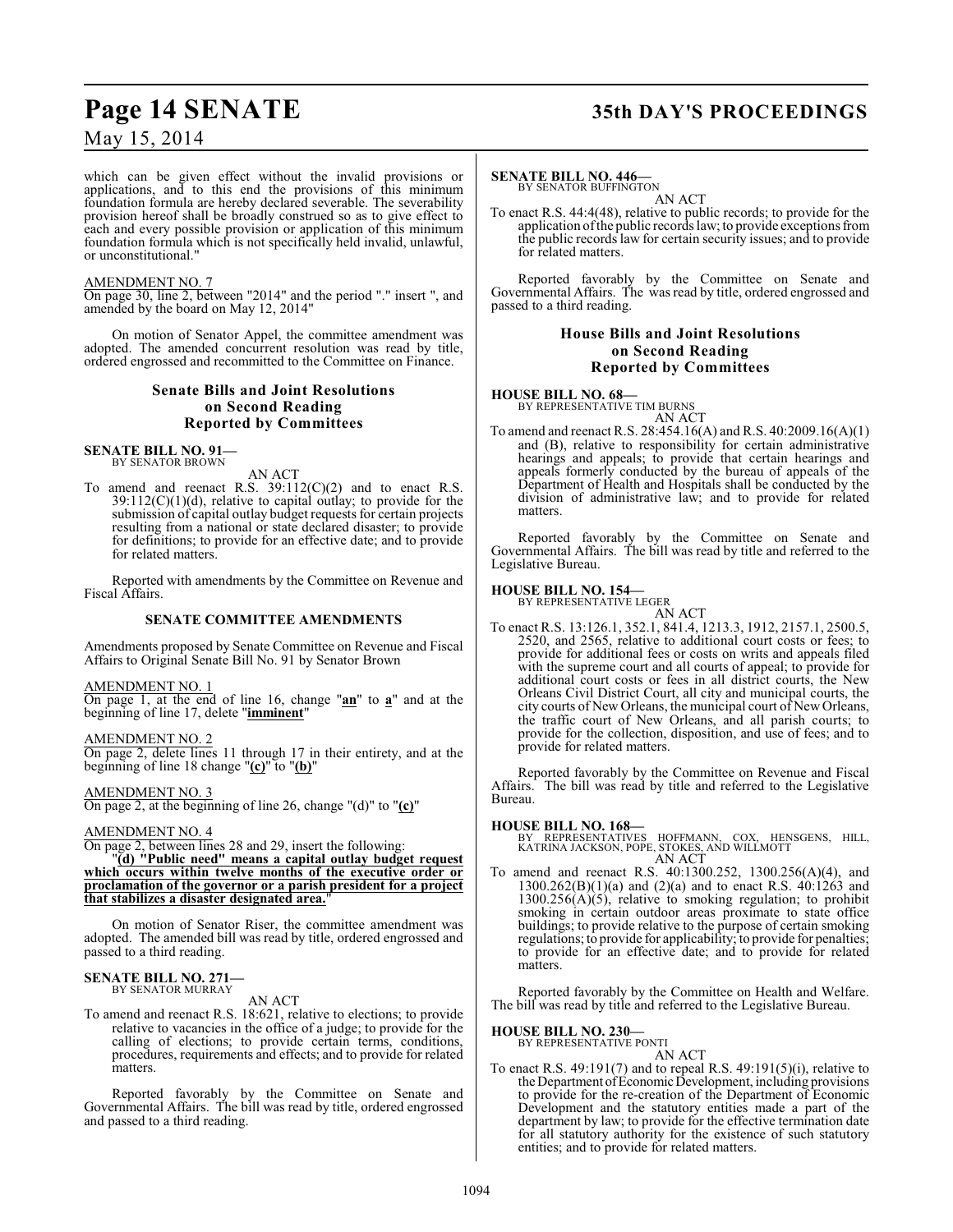# **35th DAY'S PROCEEDINGS Page 15 SENATE**

# May 15, 2014

Reported favorably by the Committee on Commerce, Consumer Protection, and International Affairs. The bill was read by title and referred to the Legislative Bureau.

#### **HOUSE BILL NO. 248—** BY REPRESENTATIVE PONTI

AN ACT

To repeal R.S. 51:2316, relative to the position of coordinator of the Louisiana Economic Development Corporation; to repeal the position of coordinator; and to provide for an effective date.

Reported favorably by the Committee on Commerce, Consumer Protection, and International Affairs. The bill was read by title and referred to the Legislative Bureau.

#### **HOUSE BILL NO. 267—** BY REPRESENTATIVE PONTI

AN ACT

To amend and reenactR.S. 39:551.1 and 997(A) and R.S. 51:1157.1, relative to bond insurance; to remove the Board of Commerce and Industry and the secretary of the Department of Economic Development fromthe process of bond approval; and to provide for related matters.

Reported favorably by the Committee on Commerce, Consumer Protection, and International Affairs. The bill was read by title and referred to the Legislative Bureau.

#### **HOUSE BILL NO. 296—**

BY REPRESENTATIVE CONNICK AN ACT

To amend and reenact R.S.  $18:1313(J)(2)(a)$ , (b), and (d), relative to elections; to provide relative to recounts of absentee by mail and early voting ballots; to provide for a recount in proposition elections under certain circumstances; to provide for procedures; to provide relative to the duties of certain election officials relative to such recount; to provide relative to the payment of costs; and to provide for related matters.

Reported favorably by the Committee on Senate and Governmental Affairs. The bill was read by title and referred to the Legislative Bureau.

# **HOUSE BILL NO. 322—** BY REPRESENTATIVE JONES

AN ACT

To enact R.S. 49:974, relative to administrative procedure; to require agencies to publish on the Internet certain information concerning rulemaking and fees; to provide for the information that must be published; to provide for the manner of such publication; to provide certain requirements for departments and the division of administration regarding such publication; to provide for deadlines; to provide for effectiveness; and to provide for related matters.

Reported favorably by the Committee on Senate and Governmental Affairs. The bill was read by title and referred to the Legislative Bureau.

#### **HOUSE BILL NO. 355—**

BY REPRESENTATIVE DANAHAY AN ACT

To amend and reenact R.S. 26:354(I) and 492(A) and to repeal Part IV of Chapter 17 of Subtitle II of Title 47 of the Louisiana Revised Statutes of 1950, comprised of R.S. 47:1471, relative to gallonage taxes; to provide with respect to the reporting and payment of certain state and local taxes by dealers of beverages of certain alcoholic content; to provide for the approval of an application for a waiver of penalties imposed on a dealer for failure to timely report and pay the tax; to provide for authority of the secretary of the Department of Revenue; to provide relative to the jurisdiction of the Board of Tax Appeals regarding certain alcoholic beverage permits; to direct the Louisiana State Law Institute to redesignate and rename certain provisions of current law; to provide for effectiveness; and to provide for related matters.

Reported favorably by the Committee on Revenue and Fiscal Affairs. The bill was read by title and referred to the Legislative Bureau.

## **HOUSE BILL NO. 400—**

BY REPRESENTATIVE BADON AN ACT

To repeal Subpart G of Part VI of Chapter 1 of Title 51 of the Louisiana Revised Statutes of 1950, comprised of R.S. 51:300.1 through 300.6, relative to Jazzland, Inc.; to repeal provisions of law relating to the reservation of the term "Jazzland" and related logos and symbols as trade names, trademarks, and service marks by Jazzland, Inc. in the state of Louisiana.

Reported favorably by the Committee on Commerce, Consumer Protection, and International Affairs. The bill was read by title and referred to the Legislative Bureau.

**HOUSE BILL NO. 404—** BY REPRESENTATIVE HENRY BURNS AN ACT

To enact R.S. 49:191(7)(a) and to repeal R.S. 49:191(5)(j), relative to the Department of Veterans Affairs, including provisions to provide for the re-creation of the Department of Veterans Affairs and the statutory entities made a part of the department by law; to provide for the effective termination date for all statutory authority for the existence of such statutory entities; and to provide for related matters.

Reported favorably by the Committee on Health and Welfare. The bill was read by title and referred to the Legislative Bureau.

# **HOUSE BILL NO. 436—** BY REPRESENTATIVE FANNIN

AN ACT To amend and reenact Act No. 818 of the 2012 Regular Session of the Legislature, relative to the payment of refunds by the Department of Revenue for overpayments of tax; to authorize certain methods of payment; to provide with respect to taxpayer selection of the method of payment for their refund for certain taxes; to provide for applicability; to provide for effectiveness; and to provide for related matters.

Reported favorably by the Committee on Revenue and Fiscal Affairs. The bill was read by title and referred to the Legislative Bureau.

**HOUSE BILL NO. 465—** BY REPRESENTATIVE BROADWATER AN ACT

To enact R.S. 47:1967(H), relative to ad valorem tax; to provide with respect to ad valorem taxes imposed on certain shares of bank stock; to provide for requirements of the Louisiana Legislature; and to provide for related matters.

Reported with amendments by the Committee on Revenue and Fiscal Affairs.

#### **SENATE COMMITTEE AMENDMENTS**

Amendments proposed by Senate Committee on Revenue and Fiscal Affairs to Reengrossed House Bill No. 465 by Representative Broadwater

#### AMENDMENT NO. 1

On page 1, line 14, after "repealed" insert "or reduced"

On motion of Senator Riser, the committee amendment was adopted. The amended bill was read by title and referred to the Legislative Bureau.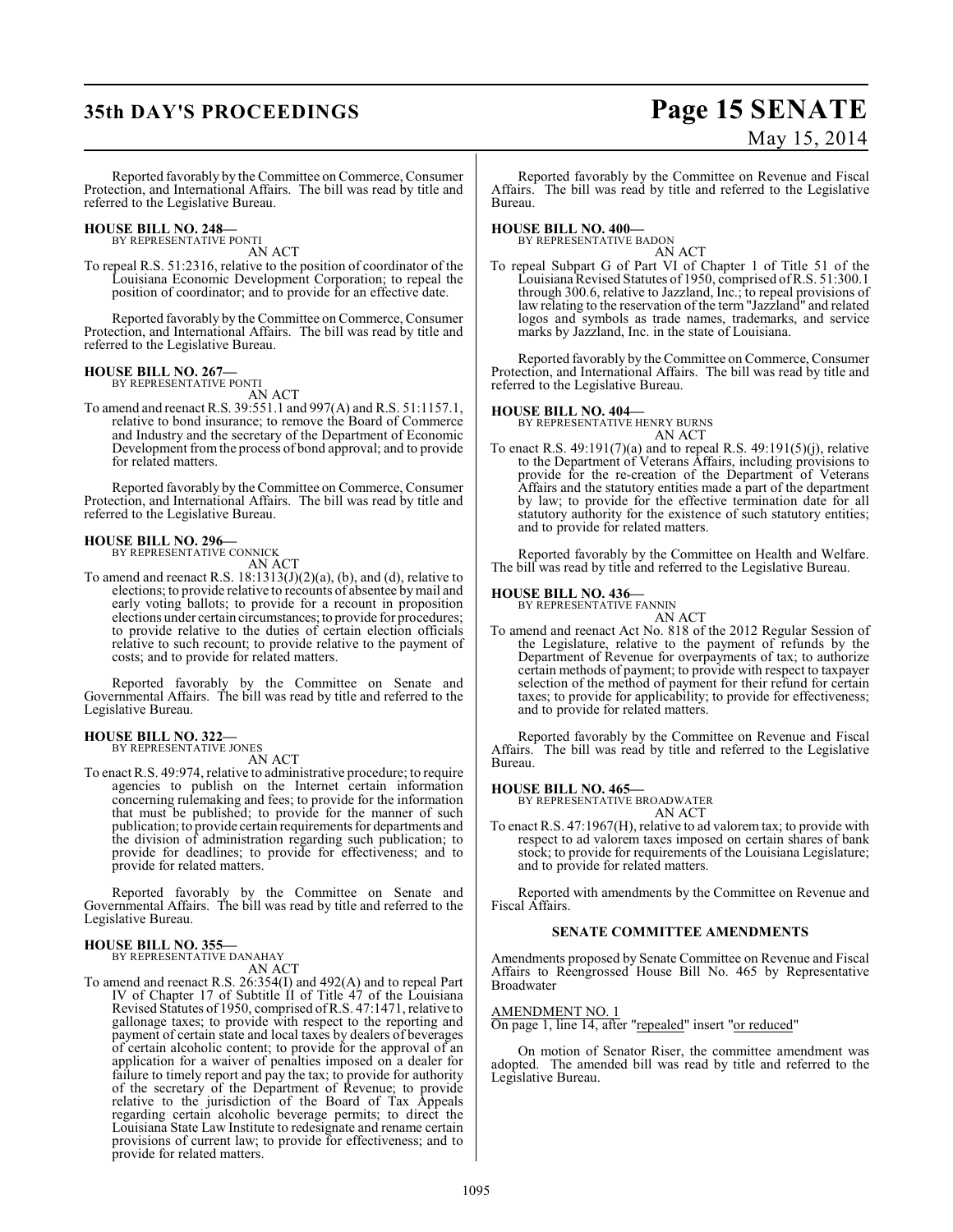# **Page 16 SENATE 35th DAY'S PROCEEDINGS**

May 15, 2014

#### **HOUSE BILL NO. 466—**

BY REPRESENTATIVE HENRY BURNS AN ACT

To amend and reenact R.S. 8:655(A)(introductory paragraph) and (B) and to enact R.S. 8:655(C), relative to the disposal of human remains; to establish the right to control interment through a United States Department of Defense Form 93; to limit liability relative to the disposal of human remains; and to provide for related matters.

Reported favorably by the Committee on Commerce, Consumer Protection, and International Affairs. The bill was read by title and referred to the Legislative Bureau.

#### **HOUSE BILL NO. 469—** BY REPRESENTATIVE HARRIS

AN ACT

To amend and reenact R.S. 37:1864.3(A)(1) and (3) and 1973(A)(1)(introductory paragraph) and (2), relative to used or secondhand property; to prohibit cash payments for aluminumcopper air conditioning coils; and to provide for related matters.

Reported favorably by the Committee on Commerce, Consumer Protection, and International Affairs. The bill was read by title and referred to the Legislative Bureau.

### **HOUSE BILL NO. 487—**

BY REPRESENTATIVE ALFRED WILLIAMS AN ACT

To amend and reenact R.S. 40:1300.53(A)(1) and to enact R.S. 40:1300.53(A)(3) and (4), relative to ambulance personnel; to prohibit the hiring of licensed ambulance personnel and nonlicensed persons with a conviction of certain crimes; to provide for retroactive application; to provide for an effective date; and to provide for related matters.

Reported favorably by the Committee on Health and Welfare. The bill was read by title and referred to the Legislative Bureau.

# **HOUSE BILL NO. 488—** BY REPRESENTATIVE BERTHELOT

A JOINT RESOLUTION

Proposing to amend Article VII, Section 25(A)(1) and (E) of the Constitution of Louisiana, relative to tax sales; to provide relative to authorized agents of a tax collector; to provide relative to the costs recoverable in tax sales; to provide for submission of the proposed amendment to the electors; and to provide for related matters.

Reported with amendments by the Committee on Revenue and Fiscal Affairs.

#### **SENATE COMMITTEE AMENDMENTS**

Amendments proposed by Senate Committee on Revenue and Fiscal Affairs to Engrossed House Bill No. 488 by Representative Berthelot

#### AMENDMENT NO. 1

On page 2, line 4, delete "fixed or contingent"

#### AMENDMENT NO. 2

On page 2, line 7, insert at the end of the line "The use of an authorized agent shall not relieve the tax collector of its duties and responsibilities under law to the delinquent taxpayer."

#### AMENDMENT NO. 3

On page 2, delete line 10 and insert "collector or an authorized agent of the collector shall in accordance with law seize and sell sufficient"

#### AMENDMENT NO. 4

On page 2, line 12, delete "fixed or contingent"

#### AMENDMENT NO. 5

On page 2, at the end of line 17, insert "The use of an authorized agent shall not relieve the tax collector of its duties and responsibilities under law to the delinquent taxpayer.

On motion of Senator Riser, the committee amendment was adopted. The amended bill was read by title and referred to the Legislative Bureau.

#### **HOUSE BILL NO. 538—** BY REPRESI

| ENTATIVE ST. GERMAIN |
|----------------------|
| AN ACT               |

To amend and reenact R.S. 47:306(E), relative to payment of taxes by vehicle dealers; to provide for the authority of the vehicle commissioner; to provide for the authority of the secretary of the Department of Revenue; to provide for extensions for remitting certain taxes by vehicle dealers; to provide for the authority to waive certain tax penalties; and to provide for related matters.

Reported favorably by the Committee on Revenue and Fiscal Affairs. The bill was read by title and referred to the Legislative Bureau.

#### **HOUSE BILL NO. 551—**

BY REPRESENTATIVE TIM BURNS AN ACT

To amend and reenact R.S. 37:3276(F) and (G), 3278, and  $3284(B)(1)$ (introductory paragraph), (a) through (d), and (4) and  $(D)(2)$  and to enact R.S.  $37:3284(B)(5)$  and  $3299$ , relative to the Private Security Regulatory and Licensing Law; to make changes to when a person in the private security business can solicit business; to require all applicants to successfully pass an examination; to provide relative to training requirements; to require reports to be filed by certain persons upon discharging a weapon; and to provide for related matters.

Reported favorably by the Committee on Commerce, Consumer Protection, and International Affairs. The bill was read by title and referred to the Legislative Bureau.

**HOUSE BILL NO. 611—** BY REPRESENTATIVE ABRAMSON

## AN ACT

To amend and reenact R.S. 10:4A-108, relative to the electronic transfer of funds; to provide for the applicability of Chapter 4A of Title 10 of the Louisiana Revised Statutes of 1950 to a funds transfer that is a remittance transfer as defined in the federal Electronic Fund Transfer Act; to provide for a solution to an inconsistency between an applicable provision of Louisiana law and an applicable provision of the federal Electronic Fund Transfer Act; and to provide for related matters.

Reported favorably by the Committee on Commerce, Consumer Protection, and International Affairs. The bill was read by title and referred to the Legislative Bureau.

**HOUSE BILL NO. 614—** BY REPRESENTATIVE ABRAMSON

AN ACT To amend and reenact R.S.  $42:17(A)(1)$  and  $19(A)(1)(b)(i)$  and  $(ii)(aa)$  and  $(2)(a)$ , relative to the Open Meetings Law; to clarify that certain time periods are exclusive of legal holidays; and to provide for related matters.

Reported with amendments by the Committee on Senate and Governmental Affairs.

#### **SENATE COMMITTEE AMENDMENTS**

Amendments proposed by Senate Committee on Senate and Governmental Affairs to Engrossed House Bill No. 614 by Representative Abramson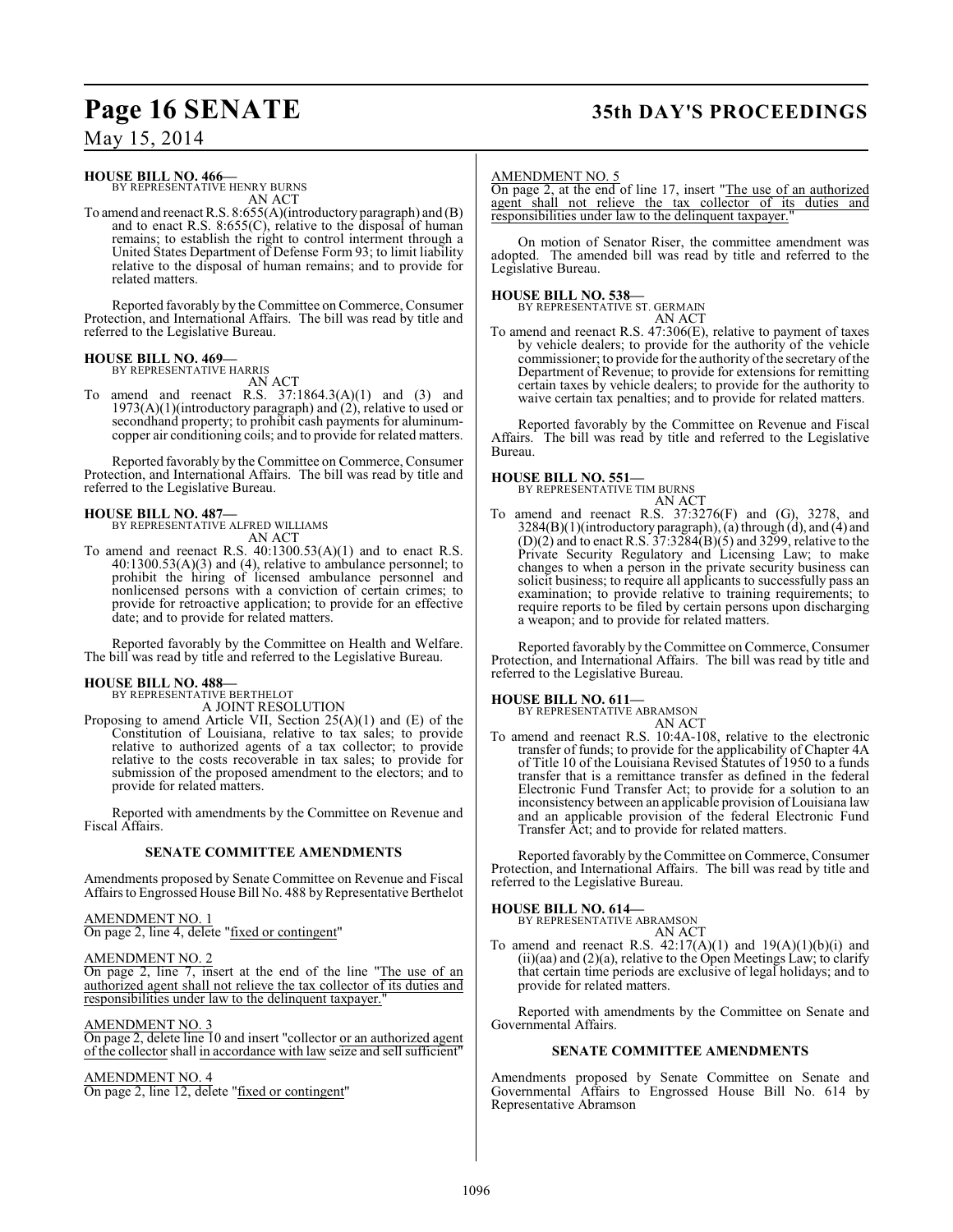# **35th DAY'S PROCEEDINGS Page 17 SENATE** May 15, 2014

#### AMENDMENT NO. 1

On page 1, line 2, after "R.S.  $42:17(A)(1)$ " and before  $"19(A)(1)(b)(i)"$  delete "and" and insert ","

AMENDMENT NO. 2

On page 1, line 2, after  $''(2)(a)$ ," insert "and  $20(B)$ ,"

#### AMENDMENT NO. 3

On page 1, line 4, after "holidays;" insert "to require the posting of minutes on the website of a public body under specified circumstances;"

#### AMENDMENT NO. 4

On page 1, line  $\overline{6}$ , after "R.S. 42:17(A)(1)" and before  $"19(A)(1)(b)(i)"$  delete "and" and insert ","

#### AMENDMENT NO. 5

On page 1, line 6, after " $(2)(a)$ " insert "," and "and  $20(B)$ "

#### AMENDMENT NO. 6

On page 2, after line 28, insert the following: "§20. Written minutes \* \* \*

B.(1) The minutes shall be public records and shall be available within a reasonable time after the meeting, except where such disclosures would be inconsistent with R.S. 42:16, 17, and 18, or rules adopted under the provisions of R.S. 42:21.

(2) If the public body has a website, the public body shall post on its website a copy of the minutes made available pursuant to Paragraph (1) of this Subsection and shall maintain the copy of those minutes on the website for at least three months after the posting. If the public body is required to publish its minutes in an official journal, the public body shall post its minutes on its website as required by this Paragraph within ten days after publication in the official journal. If the public body is not required to publish its minutes in an official journal, the public body shall post its minutes on its website as required by this Paragraph within a reasonable time after the meeting. The inability of the public to access the public body's website due to any type of technological failure shall not be a violation of the provisions of this Chapter."

On motion of Senator Walsworth, the committee amendment was adopted. The amended bill was read by title and referred to the Legislative Bureau.

#### **HOUSE BILL NO. 616—**

BY REPRESENTATIVE ABRAMSON

AN ACT

To amend and reenact R.S. 44:35(A) and (D), relative to public records; provides with respect to in-person, written, and electronic requests for a public record; to provide an enforcement mechanism if the custodian fails to respond to a written or electronic request within a certain number of days; to assign costs and attorney fees against the custodian in certain cases; and to provide for related matters.

Reported favorably by the Committee on Senate and Governmental Affairs. The bill was read by title and referred to the Legislative Bureau.

#### **HOUSE BILL NO. 691—** BY REPRESENTATIVE BROADWATER

AN ACT

To amend and reenact R.S. 37:3301, 3302, 3303, 3304, and 3307, to enact R.S. 37:3305.1, 3306.1, 3308.1, 3309.1, 3311(C), and 3313, and to repeal R.S. 37:3305, 3306, 3308, 3309, and 3310, relative to the Louisiana Athletic Trainers Law; to provide for purpose of Chapter; to make changes to definitions; to provide relative to the powers and duties of the Louisiana State Board of Medical Examiners in regards to athletic trainers; to provide relative to fees; to provide relative to exemptions from civil liability; to provide for prohibited activities of athletic trainers; to establish qualifications and requirements for athletic trainers; to provide relative to exemptions; and to provide for related matters.

Reported with amendments by the Committee on Health and Welfare.

#### **SENATE COMMITTEE AMENDMENTS**

Amendments proposed by Senate Committee on Health and Welfare to Reengrossed House Bill No. 691 by Representative Broadwater

#### AMENDMENT NO. 1

On page 2, delete lines 18 through 24, and insert:

 $\sqrt[12]{(4)}$  "Board sanctioned approved" means one of the following: such associations (a) Approved organization, including but not limited to the Amateur Athletic Union, the International Olympic Committee and its affiliates, the Pan American Committee Sports Organization, the National Collegiate Athletic Association, the National Association of Intercollegiate Athletics, college and university intramural sports, and National High School Athletic Association sports events. of the National Federation of State High School Associations.

(b) An organization, provided the athletic activity meets one or more of the following:

(i) Has an officially-designated coach or individual who has the responsibility for athletic activities of the organization.

(ii) Has a regular schedule of practices or workouts that are supervised by an officially-designated coach or individual.

(iii) Is an activity generally recognized as having an established schedule of competitive events or exhibitions.

(iv) Has a policy that requires documentation of having a signed medical clearance by a licensed physician or other board authorized health care provider as a condition for participation for the athletic activities of the organization.

On motion of Senator Mills, the committee amendment was adopted. The amended bill was read by title and referred to the Legislative Bureau.

#### **HOUSE BILL NO. 708—**

BY REPRESENTATIVE GAROFALO

AN ACT To amend and reenact R.S. 51:3121(C)(4)(c), relative to rebates; to provide with respect to the Competitive Projects Payroll Incentive Program; to define qualified capital expenditures for purposes of a rebate based on certain project facility expenses; to provide for effectiveness; and to provide for related matters.

Reported favorably by the Committee on Revenue and Fiscal Affairs. The bill was read by title and referred to the Legislative Bureau.

#### **HOUSE BILL NO. 764—**

BY REPRESENTATIVE PEARSON AN ACT

To amend and reenact R.S. 44:4.1(B)(11), to enact R.S. 22:1566, and to repeal R.S. 22:753(H)(5), relative to health insurance navigators and similar individuals or entities; to provide for definitions; to provide with respect to regulation by the commissioner of insurance, including registration or licensing of individuals and entities acting as navigators or providing similar services; to authorize the commissioner to assess fees and impose penalties; to provide for an exemption from the Public Records Law; and to provide for related matters.

Reported favorably by the Committee on Insurance. The bill was read by title and referred to the Legislative Bureau.

#### **HOUSE BILL NO. 780—**

BY REPRESENTATIVE TALBOT

AN ACT To amend and reenact R.S.  $47:6301(B)(1)(c)(iv)$  and (viii) and (3), and  $(C)(1)(e)$  and to enact R.S.  $47:6301(\hat{C})(1)(g)$ , relative to the rebate for donations to school tuition organizations; to provide with respect to requirements of certain school tuition organizations; to provide with respect to the definition of a "qualified student" for purposes of the rebate; to provide with respect to the requirements of the Department of Education; to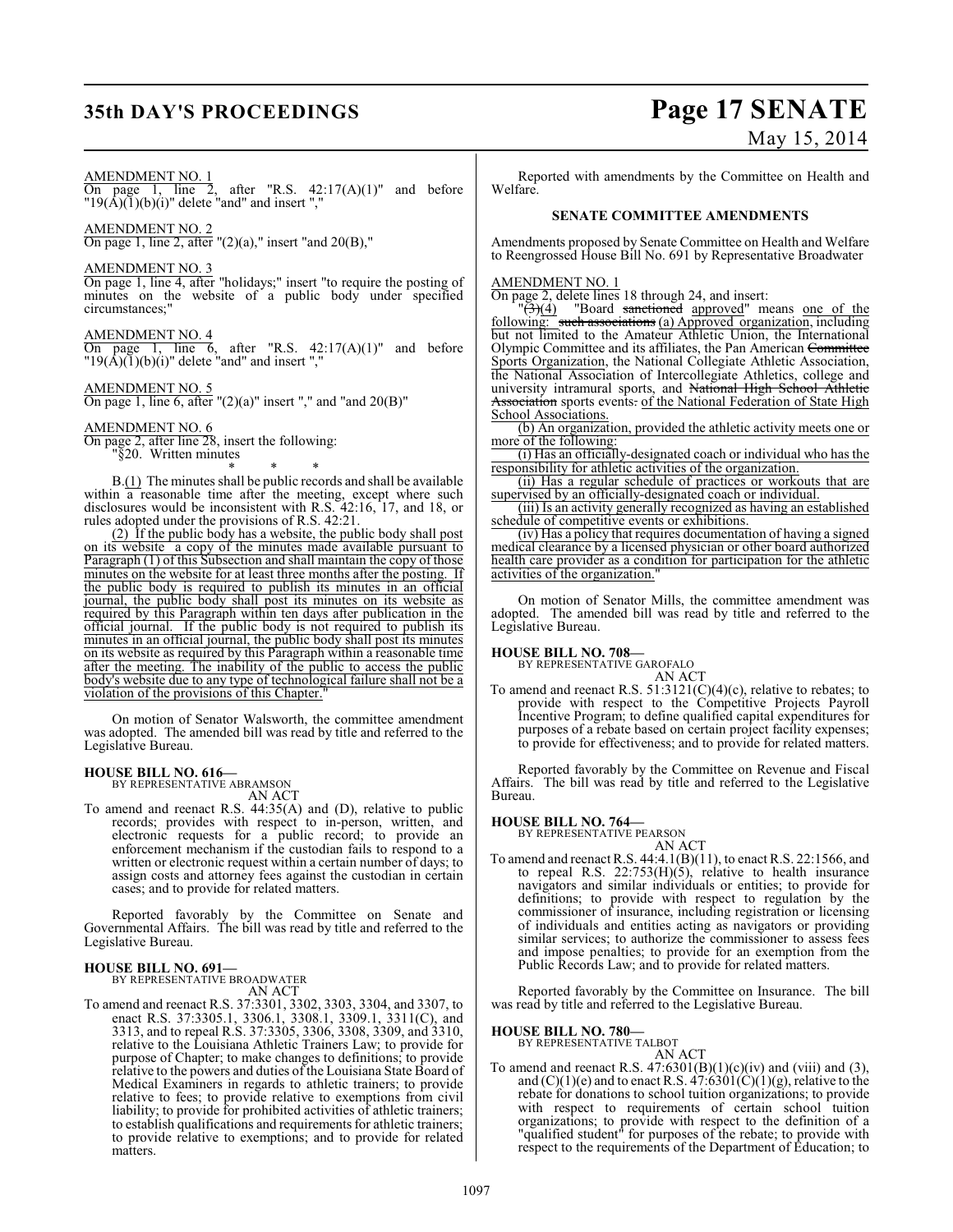# **Page 18 SENATE 35th DAY'S PROCEEDINGS**

## May 15, 2014

require certain annual audits; to require certain public reports; and to provide for related matters.

Reported favorably by the Committee on Revenue and Fiscal Affairs. The bill was read by title and referred to the Legislative Bureau.

#### **HOUSE BILL NO. 786—**

BY REPRESENTATIVE NANCY LANDRY AN ACT

To enact R.S. 17:52.2, relative to the Lafayette Parish School Board; to provide for the election of members to the school board; to provide for the terms of members ofthe school board; to provide for effectiveness; and to provide for related matters.

Reported favorably by the Committee on Senate and Governmental Affairs. The bill was read by title and referred to the Legislative Bureau.

**HOUSE BILL NO. 788—** BY REPRESENTATIVES LEGER, WESLEY BISHOP, STOKES, AND WILLMOTT

#### AN ACT

To amend and reenact Sections 4 (introductory paragraph), 4D, 4G, 4M, 20A, and 23 and to enact Section 20F of Act No. 305 of the 1978 Regular Session of the Legislature, as amended by Act No. 657 of the 1979 Regular Session of the Legislature, Act No. 99 of the 1980 Regular Session of the Legislature, Act No. 9 of the 1980 Second Extraordinary Session of the Legislature, Act No. 287 ofthe 1982 Regular Session of the Legislature, Act No. 572 of the 1984 Regular Session of the Legislature, Act No. 390 of the 1987 Regular Session of the Legislature, Act No. 43 of the 1992 Regular Session of the Legislature, Act No. 1013 of the 1993 Regular Session of the Legislature, Act Nos. 13 and 42 of the 1994 Regular Session of the Legislature, Act Nos. 1174 and 1176 of the 1997 Regular Session of the Legislature, and Act No. 72 of the 2002 First Extraordinary Session of the Legislature, all relative to the Ernest N. Morial-New Orleans Exhibition Hall Authority, to grant additional powers to the authority, to provide for the issuance of bonds and other obligations of the authority to finance expansion projects; to provide for additional bonding capacity of the authority; to provide an effective date; and to provide for related matters.

Reported favorably by the Committee on Revenue and Fiscal Affairs. The bill was read by title and recommitted to the Committee on Finance.

# **HOUSE BILL NO. 814—** BY REPRESENTATIVE JAMES

AN ACT

To amend and reenact R.S. 46:446, relative to recovery of medical assistance payments made by medical assistance programs; to provide for definitions; to confer upon Medicaid managed care organizations certain rights of recovery; to provide relative to notice, pleadings, compromise, and prescription in cases of third party liability for injury, illness, or death; and to provide for related matters.

Reported with amendments by the Committee on Health and Welfare.

#### **SENATE COMMITTEE AMENDMENTS**

Amendments proposed by Senate Committee on Health and Welfare to Reengrossed House Bill No. 814 by Representative James

#### AMENDMENT NO. 1

On page 3, line 4, after "compensation." insert "The department or Medicaid managed care organization shall be responsible for the pro rata share of the attorney fees for any person or his spouse, representative, or dependent for the recovery of damages or compensation.

On motion of Senator Mills, the committee amendment was adopted. The amended bill was read by title and referred to the Legislative Bureau.

#### **HOUSE BILL NO. 824—**

BY REPRESENTATIVE LEGER AN ACT

To amend and reenact R.S.  $47:6019(A)(2)(c)$  and  $(3)(b)(i)(cc)$ , relative to the rehabilitation of historic structures; to provide relative to the application fee charged by the state historic preservation office for processing certain applications; to authorize the establishment and imposition of a fee for the processing of tax credit transfers; to require the promulgation of rules and regulations; and to provide for related matters.

Reported with amendments by the Committee on Revenue and Fiscal Affairs.

#### **SENATE COMMITTEE AMENDMENTS**

Amendments proposed by Senate Committee on Revenue and Fiscal Affairs to Reengrossed House Bill No. 824 by Representative Leger

#### AMENDMENT NO. 1

On page 2, line 1, change "oversight" to "approval"

## AMENDMENT NO. 2

On page 2, line 11, after "Revenue," delete the reminder of the line, and on line 12, delete "the Administrative Procedure Act." and insert: 'subject to approval by the House Committee on Ways and Means and the Senate Committee on Revenue and Fiscal Affairs.

On motion of Senator Riser, the committee amendment was adopted. The amended bill was read by title and referred to the Legislative Bureau.

# **HOUSE BILL NO. 841—** BY REPRESENTATIVE LEGER

AN ACT To amend and reenact R.S. 12:1301(A)(18) and 1316 and to enact R.S. 12:1318(E) and 1370, relative to limited liability companies; to provide for the definition of person as it relates to limited liability companies; to provide relative to voting of managers; to provide relative to voting by proxy; and to provide for related matters.

Reported favorably by the Committee on Commerce, Consumer Protection, and International Affairs. The bill was read by title and referred to the Legislative Bureau.

#### **HOUSE BILL NO. 852—**

BY REPRESENTATIVE TALBOT AN ACT

To amend and reenact R.S. 22:978(E)(1)(introductory paragraph), (a), (b), (d), and (e), (7), and (8) and to enact R.S.  $22:978(G)$ , relative to insurance claims data; to provide for the release of claims data to agents; to require the agent receiving the claims data to certify the limited use of the data; to provide that an insurer shall not be required to release information protected as confidential by federal law; and to provide for related matters.

Reported favorably by the Committee on Insurance. The bill was read by title and referred to the Legislative Bureau.

#### **HOUSE BILL NO. 879—**

BY REPRESENTATIVE THIBAUT

AN ACT To amend and reenact R.S.  $22:691.6(A)(2)$  and  $(J)(2)$  and R.S. 44:4.1(B)(11), relative to insurance holding companies; to provide that annual registration statements are due on April thirtieth for the previous calendar year; to provide an exemption from the Public Records Law; and to provide for related matters.

Reported with amendments by the Committee on Insurance.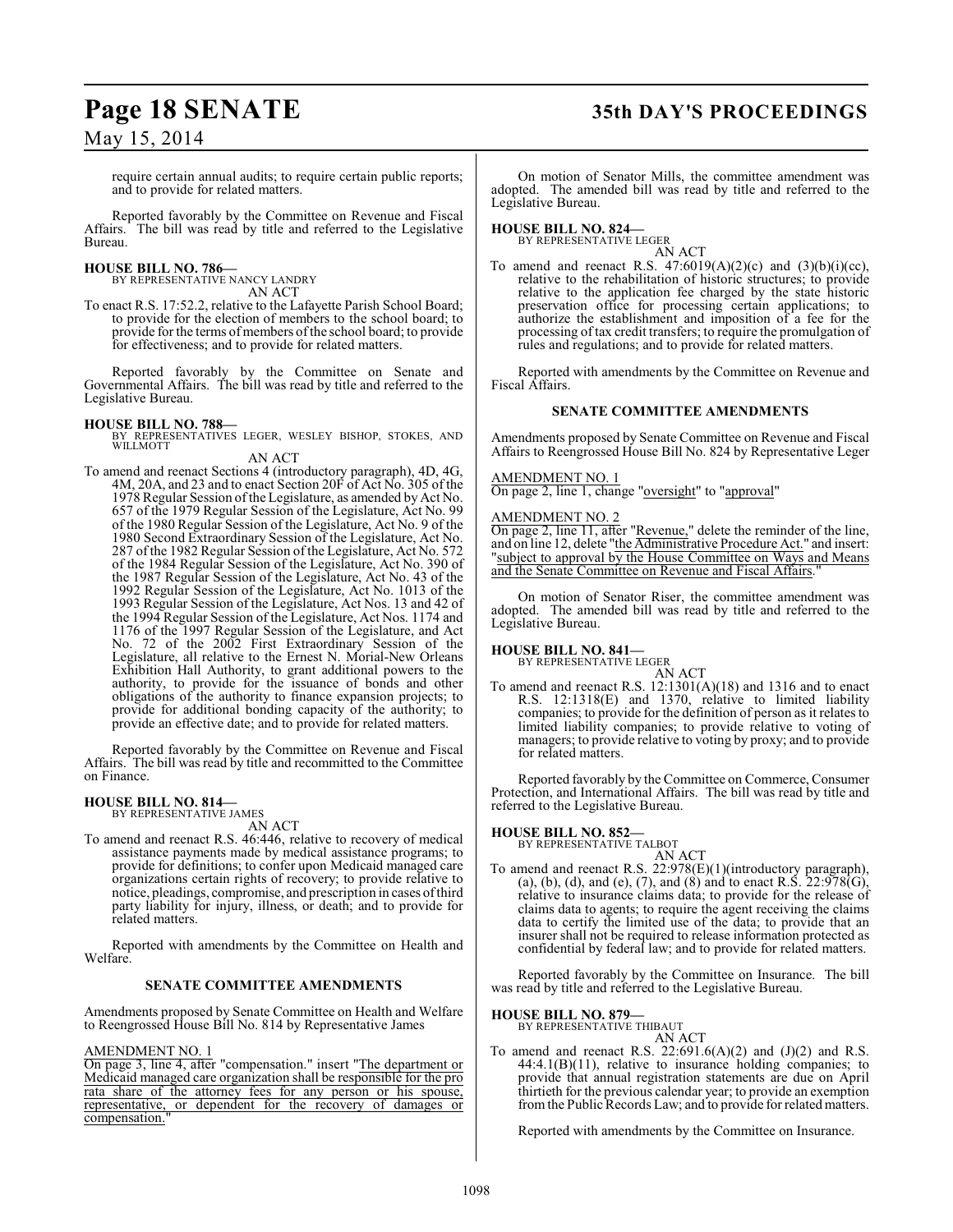# **35th DAY'S PROCEEDINGS Page 19 SENATE**

### **SENATE COMMITTEE AMENDMENTS**

Amendments proposed by Senate Committee on Insurance to Re-Reengrossed House Bill No. 879 by Representative Thibaut AMENDMENT NO. 1

On page 1, line 2, delete "and R.S. 44:4.1(B)(11)"

#### AMENDMENT NO. 2

On page 1, line 4, after "calendar year;" delete the remainder of the line and on line 5 delete "Public Records Law;"

#### AMENDMENT NO. 3

On page 2, delete lines 11 through 24 in their entirety

On motion of Senator Morrish, the committee amendment was adopted. The amended bill was read by title and referred to the Legislative Bureau.

#### **HOUSE BILL NO. 909—**

BY REPRESENTATIVE LEOPOLD AN ACT

To amend and reenact R.S. 44:4.1(B)(11) and to enact R.S. 22:1488, relative to disclosures by homeowner's insurers; to require insurers authorized to issue homeowner's policies in Louisiana to provide policy and premium information; to provide for the commissioner of insurance publishing aggregate information on homeowner's policies in force and the direct incurred losses of insurers; to provide for the commissioner of insurance publishing a description of the actuarial model used for homeowner's properties risk and other related data; to provide penalties for noncompliance by insurers; to provide for an exemption from the Public Records Law; and to provide for related matters.

Reported with amendments by the Committee on Insurance.

#### **SENATE COMMITTEE AMENDMENTS**

Amendments proposed by Senate Committee on Insurance to Re-Reengrossed House Bill No. 909 by Representative Leopold

#### AMENDMENT NO. 1

On page 4, between lines 19 and 20, insert the following:

"H. The provisions of this Section shall become void on May 1,  $2017."$ 

On motion of Senator Morrish, the committee amendment was adopted. The amended bill was read by title and referred to the Legislative Bureau.

# **HOUSE BILL NO. 916—** BY REPRESENTATIVE LEGER

AN ACT

To amend and reenact R.S. 13:996.67(D), relative to the Civil District Court for the parish of Orleans; to extend the termination date relative to the collection of costs for the judicial building fund for the Civil District Court for the parish of Orleans; and to provide for related matters.

Reported favorably by the Committee on Revenue and Fiscal Affairs. The bill was read by title and referred to the Legislative Bureau.

HOUSE BILL NO. 1058—<br>
BY REPRESENTATIVES HARRISON, ADAMS, ARMES, BADON, BARROW, BERTHELOT, BILLIOT, STUART BISHOP, BROADWATER, BROSSETT, BROWN, BURFORD, HENRY BURNS, BURRELL, CARMODY, CARTER, CHAMPAGNE, CHANEY, CONNICK, CO

AN ACT

To enact Part LXXV of Chapter 5 of Title 40 of the Louisiana Revised Statutes of 1950, to be comprised of R.S. 40:1300.381 through 1300.382, relative to public information concerning Down syndrome; to provide for definitions; to require the Department of Health and Hospitals to disseminate information regarding Down syndrome to healthcare providers and to publish such information electronically; and to provide for related matters.

Reported favorably by the Committee on Health and Welfare. The bill was read by title and referred to the Legislative Bureau.

### **HOUSE BILL NO. 1060—**

BY REPRESENTATIVE THIERRY

AN ACT To amend and reenact R.S. 22:1265(D) and (F) and 1333(C) and (D) and to enact R.S. 22:1265(I) and (J) and 1333(G) and  $(H)$ , relative to the renewal of homeowners' insurance; to define the three-year period in which an insurer may cancel a homeowner's policy; to require insurers withdraw from the homeowners' insurance market under certain circumstances; to clarify that an insurer's business plan shall be considered proprietary or trade secret pursuant to the Uniform Trade Secrets Act; and to provide for related matters.

Reported favorably by the Committee on Insurance. The bill was read by title and referred to the Legislative Bureau.

#### **HOUSE BILL NO. 1062—**



To enact R.S. 46:311 through 313, relative to the Supplemental Nutrition Assistance Program; to create and provide for a task force to study and make recommendations concerning electronic benefits disbursement by the Department of Children and Family Services; to provide for termination of the task force; to provide for redesignation of laws; and to provide for related **matters** 

Reported with amendments by the Committee on Health and Welfare.

#### **SENATE COMMITTEE AMENDMENTS**

Amendments proposed by Senate Committee on Health and Welfare to Re-Reengrossed House Bill No. 1062 by Representative Hoffmann

#### AMENDMENT NO. 1

On page 3, line 18, change "September 1, 2015" to "March 1, 2015"

On motion of Senator Mills, the committee amendment was adopted. The amended bill was read by title and referred to the Legislative Bureau.

### **HOUSE BILL NO. 1065—**

BY REPRESENTATIVES POPE, ANDERS, BARROW, BROWN, HENSGENS, HODGES, AND HOWARD AN ACT

To amend and reenact R.S.  $37:1041(C)(2)(a)$ ,  $(4)(a)$ , and  $(5)$ , to enact R.S. 37:1041(D) and (E), 1048(15), and 1049(8), and to repeal R.S. 37:1041(C)(2)(b) and (d) and 1061(A)(29), relative to the practice of optometry; to provide definitions; to provide for the powers of the Louisiana State Board of Optometry Examiners in the control and regulation of the practice of optometry; to provide for qualifications and requirements of applicants for licensure as optometrists; and to provide for related matters.

Reported favorably by the Committee on Health and Welfare. The bill was read by title and referred to the Legislative Bureau.

# May 15, 2014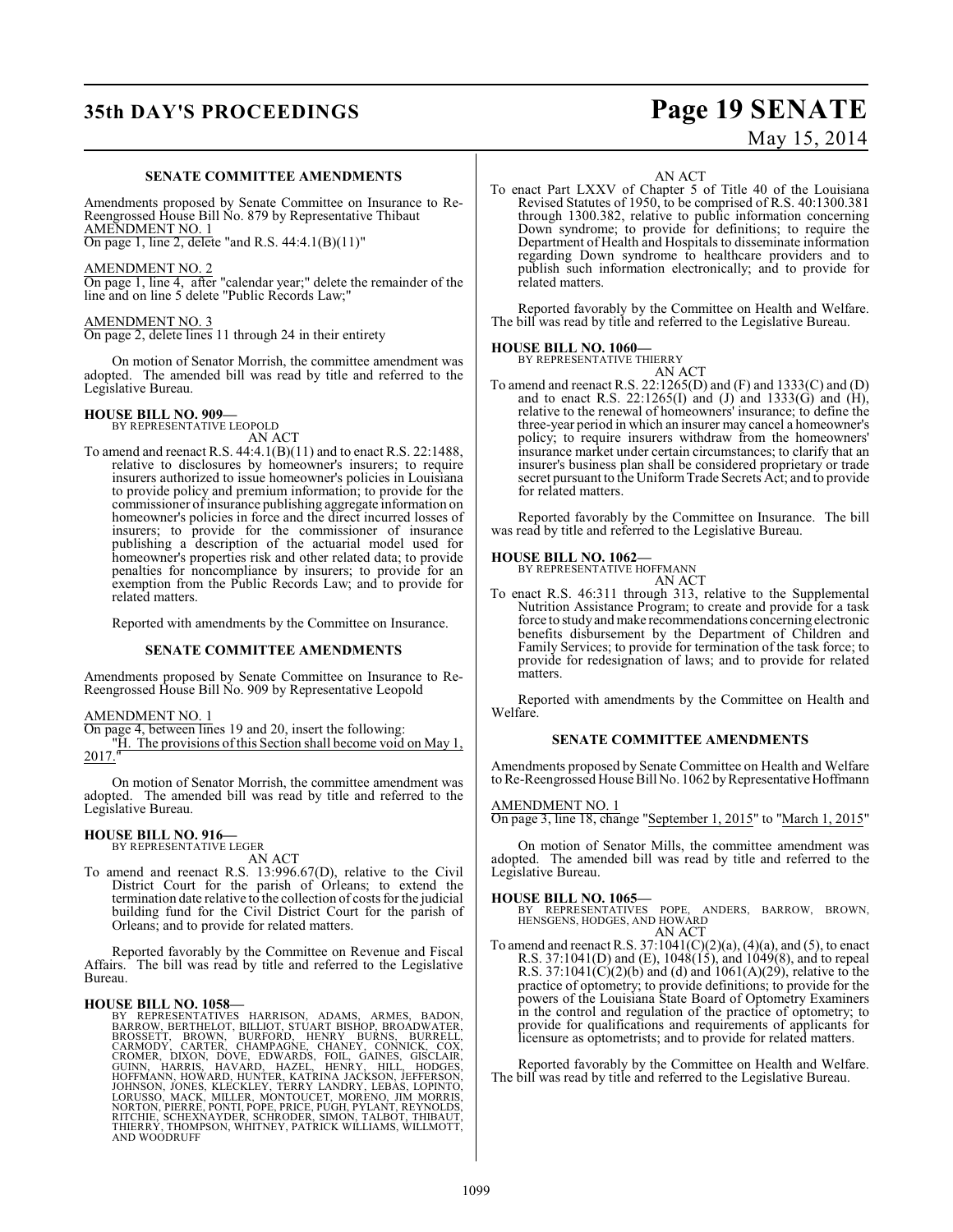# **Page 20 SENATE 35th DAY'S PROCEEDINGS**

## May 15, 2014

# **HOUSE BILL NO. 1074— (Substitute for House Bill No. 672 by**

**Representative Whitney)** BY REPRESENTATIVES WHITNEY, COX, HARRIS, HENSGENS, HOFFMANN, KATRINA JACKSON, JAY MORRIS, STOKES, PATRICK WILLIAMS, AND WILLMOTT AN ACT

To enact R.S. 37:1291(6), relative to physicians who attend to out-ofstate athletic teams; to provide for exemptions to certain physician licensure requirements in specified cases; to provide for construction; and to provide for related matters.

Reported favorably by the Committee on Health and Welfare. The bill was read by title and referred to the Legislative Bureau.

#### **HOUSE BILL NO. 1089—**

BY REPRESENTATIVE BILLIOT AN ACT

To amend and reenact R.S. 32:793(D), relative to rental dealers; to provide relative to contingent automobile liability policies for rental dealers; to provide for legislative findings and intent; and to provide for related matters.

Reported with amendments by the Committee on Commerce, Consumer Protection, and International Affairs.

#### **SENATE COMMITTEE AMENDMENTS**

Amendments proposed by Senate Committee on Commerce, Consumer Protection and International Affairs to Engrossed House Bill No. 1089 by Representative Billiot

#### AMENDMENT NO. 1

On page 1, line 14, after "policy" delete the remainder of the line and lines 15 through 17 and insert the following: "shall be placed, if available, through an insurance company licensed by and admitted in the state of Louisiana may be surplus lines insurance as defined in R.S. 22:46."

On motion of Senator Martiny, the committee amendment was adopted. The amended bill was read by title and referred to the Legislative Bureau.

#### **HOUSE BILL NO. 1105—** BY REPRESENTATIVE HODGES

AN ACT

To enact R.S. 15:541.1(A)(4) and (C)(3), relative to the posting of the National Human Trafficking Resource Center hotline; to require certain abortion facilities to post information regarding the hotline; to provide for duties of the Department of Health and Hospitals; and to provide for related matters.

Reported favorably by the Committee on Health and Welfare. The bill was read by title and referred to the Legislative Bureau.

# **HOUSE BILL NO. 1137—** BY REPRESENTATIVE HOFFMANN

AN ACT To enact Subpart PP of Part 1 of Chapter 1 of Subtitle II of Title 47 of the Louisiana Revised Statutes of 1950, to be comprised of R.S. 47:120.231, Subpart QQ of Part 1 of Chapter 1 of Subtitle II of Title 47 of the Louisiana Revised Statutes of 1950, to be comprised of R.S. 47:120.241, and Subpart RR of Part 1 of Chapter 1 of Subtitle II of Title 47 of the Louisiana Revised Statutes of 1950, to be comprised of R.S. 47:120.251, relative to state individual income tax return checkoffs for certain donations; to provide for a method for individuals to donate all or a portion of any refund due to them to The Louisiana Association for the Blind, the Louisiana Center for the Blind, and Affiliated Blind of Louisiana, Inc.; to provide for the administration and disbursement of donated monies; to provide for reporting; to provide for an effective date; and to provide for related matters.

Reported favorably by the Committee on Revenue and Fiscal Affairs. The bill was read by title and referred to the Legislative Bureau.

#### **HOUSE BILL NO. 1169—**

BY REPRESENTATIVE ADAMS AN ACT

To amend and reenact R.S.  $9:3550(C)(1)$  and  $(G)(3)(a)(introducing$ paragraph), relative to insurance premium finance companies; to remove the fourteen-day notice requirement applicable to outof-state insurance premium finance companies; and to provide for related matters.

Reported favorably by the Committee on Insurance. The bill was read by title and referred to the Legislative Bureau.

#### **HOUSE BILL NO. 1249—**

BY REPRESENTATIVES MONTOUCET, FANNIN, AND REYNOLDS AN ACT

To amend and reenact R.S. 45:1177(A)(1), (2)(k), (4), and (5) and to enact R.S. 45:1177(A)(6), relative to inspection and supervision fees paid by certain motor carriers and public utilities doing business in this state; to change the ranges for such fees; to exempt nonprofit water utility cooperatives or corporations wholly owned by water user members from paying such fees; and to provide for related matters.

Reported favorably by the Committee on Commerce, Consumer Protection, and International Affairs. The bill was read by title and referred to the Legislative Bureau.

#### **HOUSE BILL NO. 1254— (Substitute for House Bill No. 336 by Representative Simon)**

BY REPRESENTATIVES SIMON, ANDERS, BARROW, BURFORD, COX,<br>HARRIS, HENSGENS, HILL, HOFFMANN, LEBAS, JAY MORRIS,<br>STOKES, WHITNEY, PATRICK WILLIAMS, AND WILLMOTT AND SENATOR NEVERS

AN ACT

To enact R.S. 22:1054 and Chapter 67 of Title 46 of the Louisiana Revised Statutes of 1950, to be comprised of R.S. 46:2921, relative to access to coverage for individuals diagnosed with a terminal condition; to prohibit health care plan treatment coverage decisions based upon an individual's terminal diagnosis; to provide for penalties; to provide for definitions; to provide for an effective date; and to provide for related matters.

Reported favorably by the Committee on Health and Welfare. The bill was read by title and referred to the Legislative Bureau.

## **HOUSE BILL NO. 1268— (Substitute for House Bill No. 66 by Representative Montoucet)** BY REPRESENTATIVE MONTOUCET

AN ACT

To enact R.S. 17:1519.17.1, relative to service by certain physicians on the State Medical Disability Board; to create and provide for a task force to study and make recommendations concerning a prospective requirement for service by state-affiliated physicians on the State Medical Disability Board upon request of the Firefighters' Retirement System; to provide for termination of the task force; to provide for a report to certain legislative committees; and to provide for related matters.

Reported favorably by the Committee on Health and Welfare. The bill was read by title and referred to the Legislative Bureau.

#### **HOUSE BILL NO. 1273— (Substitute for House Bill No. 911 by Representative Leger)** BY REPRESENTATIVE LEGER

AN ACT

To enact Chapter 1-B of Title 37 of the Louisiana Revised Statutes of 1950, to be comprised of R.S. 37:31 through 36, relative to licenses to engage in certain fields of work for persons convicted of certain offenses; to permit persons convicted of certain offenses to apply for and hold provisional and regular licenses to engage in certain fields of work; to provide for exceptions; and to provide for related matters.

Reported with amendments by the Committee on Commerce, Consumer Protection, and International Affairs.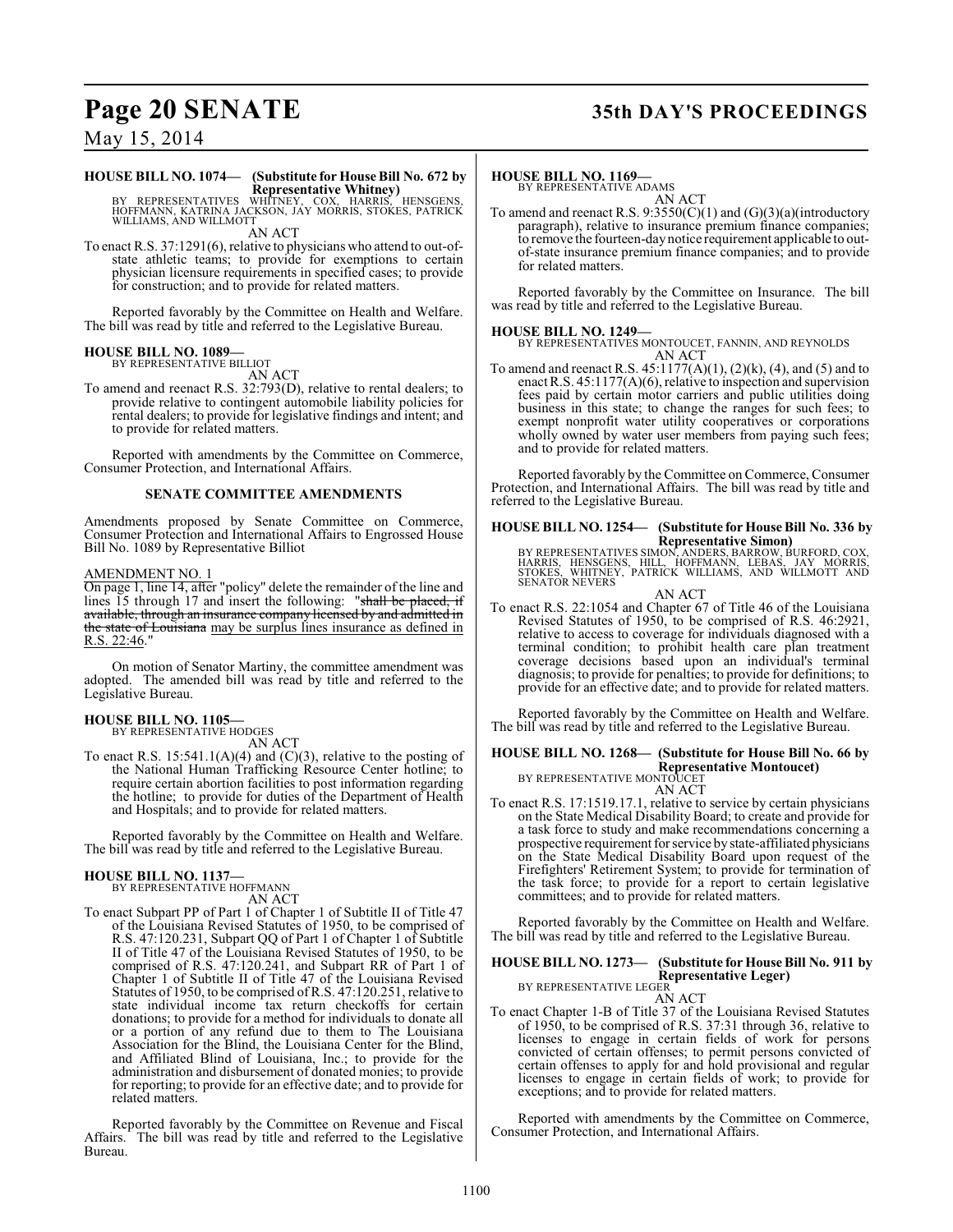# **35th DAY'S PROCEEDINGS Page 21 SENATE**

#### **SENATE COMMITTEE AMENDMENTS**

Amendments proposed by Senate Committee on Commerce, Consumer Protection and International Affairs to Reengrossed House Bill No. 1273 by Representative Leger

AMENDMENT NO. 1

On page 2, line 12, after "applied" insert "and is otherwise qualified to receive."

AMENDMENT NO. 2 On page 3, delete line 29

AMENDMENT NO. 3 On page 4, line 1, change " $(2)$ " to " $(1)$ "

AMENDMENT NO. 4 On page 4, line 2, change "(3)" to "(2)"

AMENDMENT NO. 5 On page 4, line 3, change "(4)" to "(3)"

On motion of Senator Martiny, the committee amendment was adopted. The amended bill was read by title and referred to the Legislative Bureau.

#### **Rules Suspended**

Senator Thompson asked for and obtained a suspension of the rules to recall Senate Concurrent Resolution No. 136 from the Committee on Education.

#### **SENATE CONCURRENT RESOLUTION NO. 136—**

BY SENATOR THOMPSON A CONCURRENT RESOLUTION

To express the public policy of the state of Louisiana to provide for the protection of the mounds, ridges, and other features associated with the Monumental Earthworks of Poverty Point; to protect the agricultural setting, which enhances the education, inspiration, and enrichment of all who visit the Poverty Point Historic Site; and to reactivate the Ancient Mounds Heritage Area and Trails Advisory Commission to provide a framework for this protection.

The resolution was read by title. Senator Thompson moved to adopt the Senate Concurrent Resolution.

#### **ROLL CALL**

The roll was called with the following result:

#### YEAS

| Mr. President<br>Adley<br>Allain<br>Appel<br><b>Broome</b><br>Brown<br><b>Buffington</b><br>Chabert<br>Claitor<br>Cortez<br>Crowe<br>Donahue<br>Total - 34 | Dorsey-Colomb<br>Erdey<br>Gallot<br>Guillory<br>Johns<br>Kostelka<br>LaFleur<br>Long<br>Martiny<br>Mills<br>Morrell<br>Morrish<br><b>NAYS</b> | Murray<br>Peacock<br>Perry<br>Riser<br>Smith, G.<br>Smith, J.<br>Tarver<br>Thompson<br>Walsworth<br>White |
|------------------------------------------------------------------------------------------------------------------------------------------------------------|-----------------------------------------------------------------------------------------------------------------------------------------------|-----------------------------------------------------------------------------------------------------------|
| Total $-0$                                                                                                                                                 | <b>ABSENT</b>                                                                                                                                 |                                                                                                           |
| Amedee                                                                                                                                                     | Nevers                                                                                                                                        | Ward                                                                                                      |

Heitmeier P Total - 5

| Ievers  |  |
|---------|--|
| eterson |  |

# May 15, 2014

The Chair declared the Senate had adopted the Senate Concurrent Resolution, and ordered it sent to the House.

#### **Reconsideration**

The vote by which House Concurrent Resolution No. 106 failed to pass on Wednesday, May 14, 2014, was reconsidered.

#### **HOUSE CONCURRENT RESOLUTION NO. 106—** BY REPRESENTATIVE NORTON

A CONCURRENT RESOLUTION

To acknowledge and commemorate the historic milestones in healthcare reform that our nation has reached since the enactment of the Affordable Care Act in 2010.

On motion of Senator Dorsey-Colomb the previously amended resolution was read by title and returned to the Calendar, subject to call.

#### **Senate Concurrent Resolutions on Second Reading Reported by Committees**

**SENATE RESOLUTION NO. 42—** BY SENATOR CROWE

A RESOLUTION

To commend the Republic of China, known as Taiwan, for positive economic relations with the state of Louisiana, to call for closer economic relations between Taiwan and the United States, to support Taiwan's participation in the International Civil Aviation Organization and United Nations Framework Convention on Climate Change, to encourage peaceful resolution of ongoing disputes in the East China Sea, and to welcome Director General Steve Hsia for his continued efforts and contributions to advance economic and cultural exchange between Taiwan and Louisiana.

Reported favorably by the Committee on Commerce, Consumer Protection, and International Affairs.

The resolution was read by title. On motion of Senator Crowe, the Senate Resolution was adopted.

### **Senate Concurrent Resolutions on Second Reading Reported by Committees**

#### **SENATE CONCURRENT RESOLUTION NO. 90—** BY SENATOR MARTINY

A CONCURRENT RESOLUTION

To recognize the importance of electronic payments and their superiority in terms of cost, safety, and convenience over cash and to encourage the use of electronic payments by all of Louisiana's citizens and particularly in government financing in the state.

Reported favorably by the Committee on Commerce, Consumer Protection, and International Affairs.

The resolution was read by title. Senator Martiny moved to adopt the Senate Concurrent Resolution.

## **ROLL CALL**

The roll was called with the following result:

#### YEAS

| Mr. President | Dorsey-Colomb | Morrish   |
|---------------|---------------|-----------|
| Adley         | Erdey         | Murray    |
| Appel         | Gallot        | Perry     |
| Broome        | Guillory      | Riser     |
| Brown         | Johns         | Smith, G. |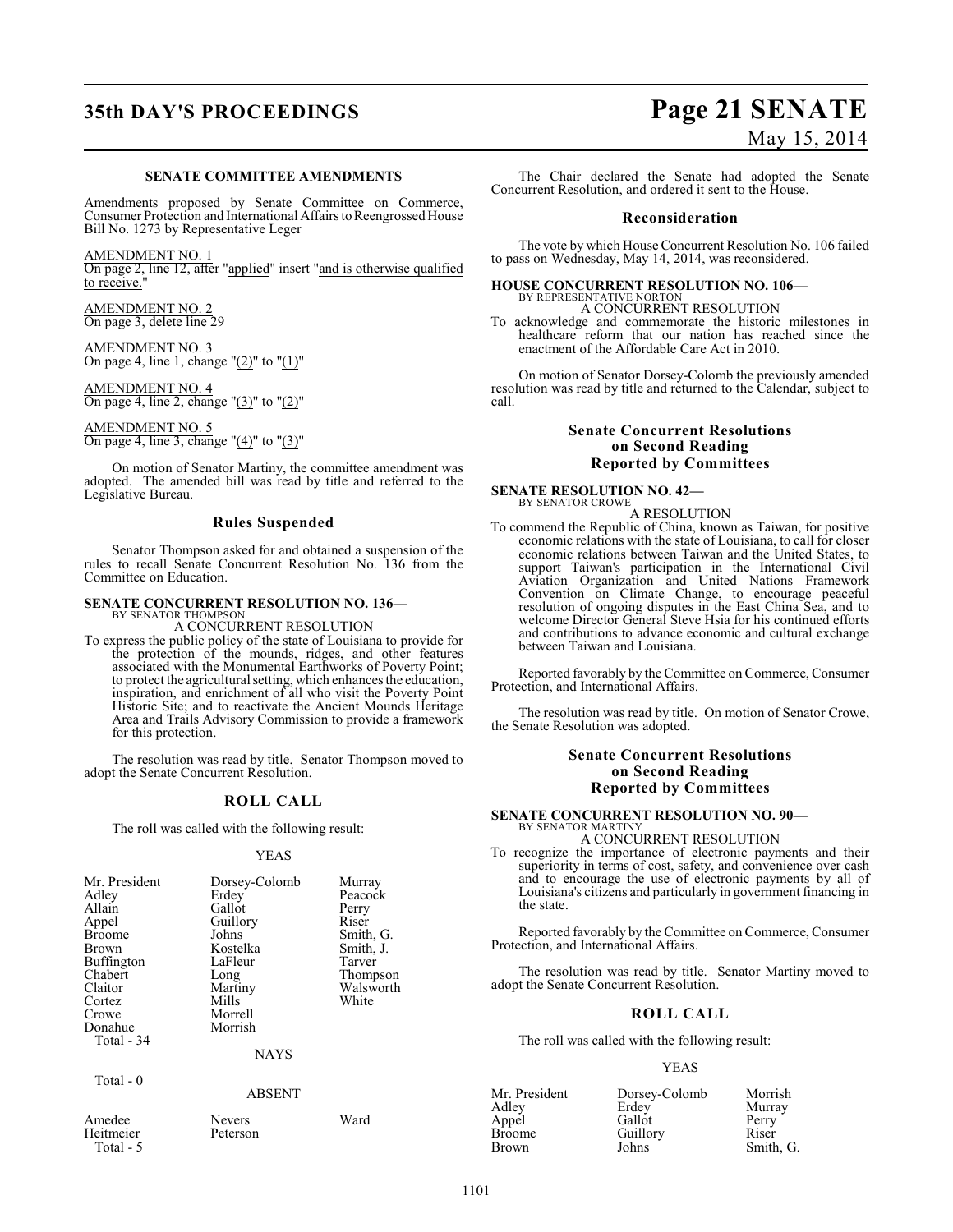Buffington LaFleur Smith, J.<br>
Chabert Long Tarver Chabert Long<br>Cortez Martiny Cortez Martiny Thompson Donahue Total - 30

Mills Walsworth<br>
Morrell White

**NAYS** 

Claitor Total - 1

#### ABSENT

Amedee Nevers<br>
Heitmeier Peacock Heitmeier Total - 8

Allain Kostelka Peterson

The Chair declared the Senate had adopted the Senate Concurrent Resolution and ordered it sent to the House.

#### **SENATE CONCURRENT RESOLUTION NO. 127—** BY SENATOR MORRELI

A CONCURRENT RESOLUTION

To urge and request the Department of Health and Hospitals to develop a plan for the creation of a demonstration program to coordinate and integrate the health care for persons eligible for both Medicare and Medicaid.

Reported with amendments by the Committee on Health and Welfare.

### **SENATE COMMITTEE AMENDMENTS**

Amendments proposed by Senate Committee on Health and Welfare to Original Senate Concurrent Resolution No. 127 by Senator Morrell

#### AMENDMENT NO. 1

On page 2, line 18, delete "existing Louisiana Medicare managed care plans" and insert "all Medicare managed care companies presently operating in Louisiana"

On motion of Senator Mills, the committee amendment was adopted.

The resolution was read by title. Senator Morrell moved to adopt the amended Senate Concurrent Resolution.

## **ROLL CALL**

The roll was called with the following result:

#### YEAS

| Mr. President<br>Adley<br>Appel<br><b>Broome</b><br><b>Brown</b><br><b>Buffington</b><br>Chabert<br>Cortez<br>Crowe<br>Donahue<br>Dorsey-Colomb<br>Total $-32$ | Erdey<br>Gallot<br>Guillory<br>Johns<br>Kostelka<br>LaFleur<br>Long<br>Martiny<br>Mills<br>Morrell<br>Morrish<br><b>NAYS</b> | Murray<br>Peacock<br>Perry<br>Riser<br>Smith, G.<br>Smith, J.<br>Tarver<br>Thompson<br>Walsworth<br>White |
|----------------------------------------------------------------------------------------------------------------------------------------------------------------|------------------------------------------------------------------------------------------------------------------------------|-----------------------------------------------------------------------------------------------------------|
| Total - 0                                                                                                                                                      |                                                                                                                              |                                                                                                           |

ABSENT

**Nevers** Peterson

| Allain    |  |
|-----------|--|
| Amedee    |  |
| Claitor   |  |
| Total - 7 |  |

Heitmeier Ward

# **Page 22 SENATE 35th DAY'S PROCEEDINGS**

The Chair declared the Senate had adopted the amended Senate Concurrent Resolution and ordered it engrossed and sent to the House.

### **Senate Bills and Joint Resolutions on Third Reading and Final Passage**

#### **SENATE BILL NO. 143—** BY SENATOR KOSTELKA AND REPRESENTATIVE GAINES

AN ACT To amend and reenact Code of Civil Procedure Article 3601(A) and to repeal R.S. 13:4062, relative to special civil proceedings; to provide for injunctions and temporary restraining orders against the state and political subdivisions; to provide for filing and notice of an affidavit; to provide for waiver of certain requirements; to provide for hearings by certain legislative committees; to provide for hearings on injunctions under certain circumstances; to provide for the burden of proof; to provide for the traversal of affidavits; and to provide for related matters.

### **Floor Amendments**

Senator Kostelka proposed the following amendments.

#### **SENATE FLOOR AMENDMENTS**

Amendments proposed by Senator Kostelka to Engrossed Senate Bill No. 143 by Senator Kostelka

#### AMENDMENT NO. 1 On page 3, line 2, change "**Article 3602**" to "**Chapter 2 of Title I of Book VII of this Code**"

On motion of Senator Kostelka, the amendments were adopted.

The bill was read by title. Senator Kostelka moved the final passage of the amended bill.

## **ROLL CALL**

The roll was called with the following result:

YEAS

| Mr. President<br>Adlev<br>Appel<br>Broome<br>Brown<br>Buffington<br>Chabert<br>Claitor<br>Cortez<br>Crowe<br>Donahue<br>Dorsey-Colomb<br>Total - 35 | Erdey<br>Gallot<br>Guillory<br>Johns<br>Kostelka<br>LaFleur<br>Long<br>Martiny<br>Mills<br>Morrell<br>Morrish<br>Murray | Peacock<br>Perry<br>Peterson<br>Riser<br>Smith, G.<br>Smith, J.<br>Tarver<br>Thompson<br>Walsworth<br>Ward<br>White |
|-----------------------------------------------------------------------------------------------------------------------------------------------------|-------------------------------------------------------------------------------------------------------------------------|---------------------------------------------------------------------------------------------------------------------|
|                                                                                                                                                     | <b>NAYS</b>                                                                                                             |                                                                                                                     |
| Total - 0                                                                                                                                           | <b>ABSENT</b>                                                                                                           |                                                                                                                     |
| Allain<br>Amedee<br>Total - 4                                                                                                                       | Heitmeier<br><b>Nevers</b>                                                                                              |                                                                                                                     |

The Chair declared the amended bill was passed, ordered reengrossed and sent to the House. Senator Kostelka moved to reconsider the vote by which the bill was passed and laid the motion on the table.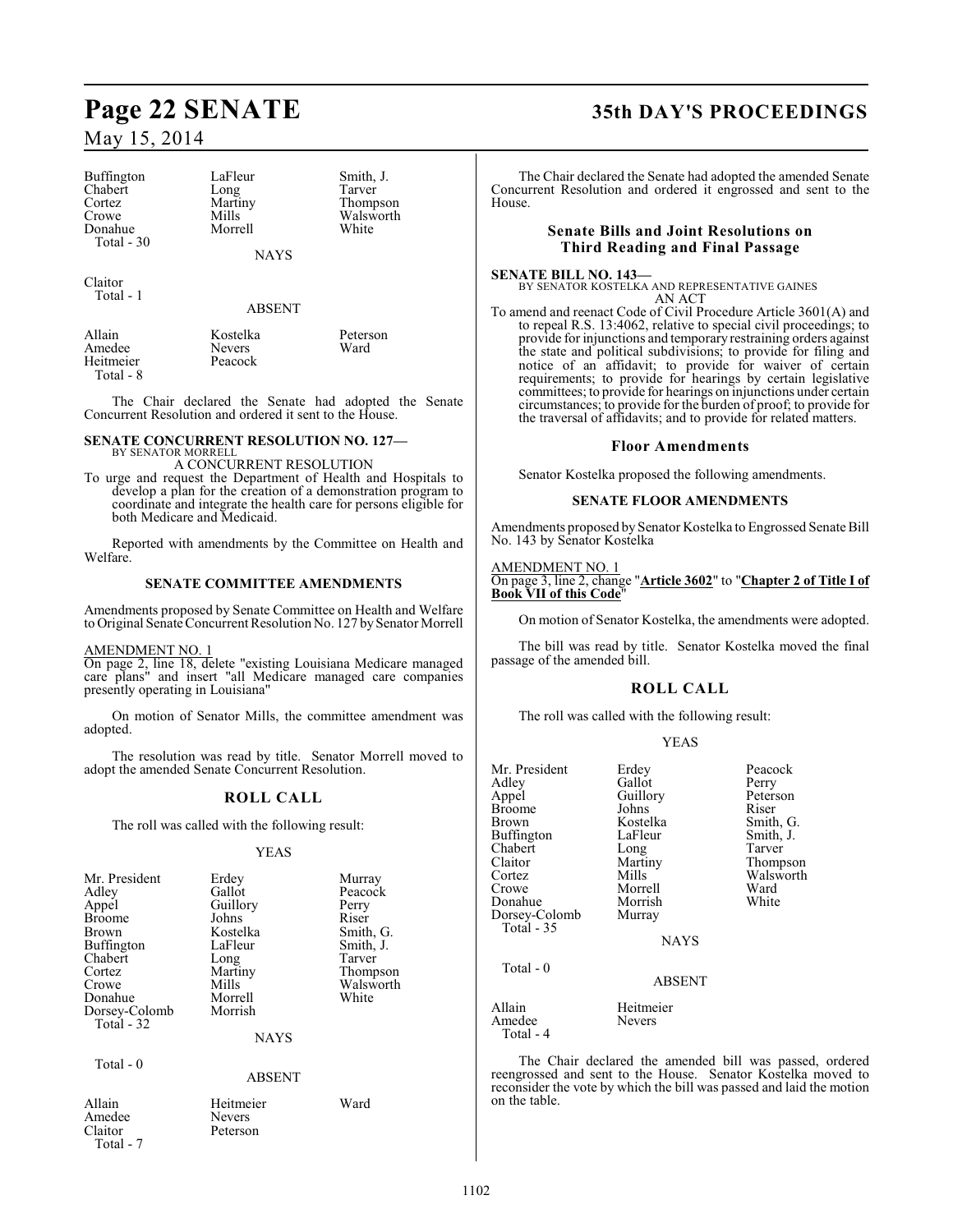# **35th DAY'S PROCEEDINGS Page 23 SENATE**

# May 15, 2014

#### **SENATE BILL NO. 683— (Substitute of Senate Bill No. 437 by Senator Morrell)** BY SENATOR MORRELL

AN ACT

To enact R.S. 17:221.1, relative to the Recovery School District and certain other public school systems; to provide relative to student enrollment; to provide relative to school systems with an enrollment process which utilizes a single application; to provide relative to application and enrollment procedures and time lines; to provide relative to notification of school enrollment information; to provide for effectiveness; and to provide for related matters.

The bill was read by title. Senator Morrell moved the final passage of the bill.

#### **ROLL CALL**

The roll was called with the following result:

#### YEAS

| Mr. President     | Johns       | Peterson  |
|-------------------|-------------|-----------|
| Adley             | Kostelka    | Riser     |
| <b>Broome</b>     | LaFleur     | Smith, G. |
| Brown             | Long        | Smith, J. |
| <b>Buffington</b> | Martiny     | Tarver    |
| Chabert           | Mills       | Thompson  |
| Claitor           | Morrell     | Walsworth |
| Cortez            | Morrish     | Ward      |
| Dorsey-Colomb     | Murray      | White     |
| Erdey             | Peacock     |           |
| Gallot            | Perry       |           |
| Total - 31        |             |           |
|                   | <b>NAYS</b> |           |
| Total - 0         |             |           |

#### ABSENT

| Allain             | Crowe    | Heitmeier     |
|--------------------|----------|---------------|
| Amedee             | Donahue  | <b>Nevers</b> |
| Appel<br>Total - 8 | Guillory |               |
|                    |          |               |

The Chair declared the bill was passed and ordered it sent to the House. Senator Morrell moved to reconsider the vote by which the bill was passed and laid the motion on the table.

### **Rules Suspended**

Senator Gallot asked for and obtained a suspension of the rules to revert to:

#### **Senate Bills and Joint Resolutions Returned from the House of Representatives with Amendments, Subject to Call**

#### **Called from the Calendar**

Senator Gallot asked that Senate Bill No. 12 be called from the Calendar.

#### **SENATE BILL NO. 12—**

BY SENATORS GALLOT, DORSEY-COLOMB, PEACOCK, GARY SMITH AND THOMPSON AN ACT

To amend and reenact R.S. 14:91.6(A) and 91.8, R.S. 26:901, 902(1), 905(B), 909(A)(2), 910, 910.1, the introductory paragraph of  $911(A)$  and  $(A)(1)$  and  $(2)$ , the introductory paragraph of  $917(A)$ and  $(C)$ , and  $932(6)$ , and R.S.  $47:851(C)(2)$ , and to enact R.S.  $14:91.6(B)(6)$  and  $(7)$ , relative to alternative nicotine products and vapor products; to prohibit the sale or other distribution of alternative nicotine products and vapor pens to persons under the age of eighteen years; to provide relative to definitions; and to provide for related matters.

The bill was read by title. Returned from the House of Representatives with amendments:

#### **LEGISLATIVE BUREAU AMENDMENTS**

Amendments proposed by Legislative Bureau to Reengrossed Senate Bill No. 12 by Senator Gallot

AMENDMENT NO. 1 On page 2, line 5, following "**any**" insert "**of the following**"

AMENDMENT NO. 2 On page 2, line 20, following "**any**" insert "**of the following**"

AMENDMENT NO. 3 On page 5, line 15, following "**any**" insert "**of the following**"

AMENDMENT NO. 4 On page 6, line 22, following "**any**" insert "**of the following**"

AMENDMENT NO. 5 On page 7, line 15, change "(5)(b)" to "**(2)(a)**"

AMENDMENT NO. 6 On page 10, line 11, following "**any**" insert "**of the following**"

AMENDMENT NO. 7 On page 12, line 8, following "either" insert "**of the following apply**"

Senator Gallot moved to concur in the amendments proposed by the House.

#### **ROLL CALL**

The roll was called with the following result:

#### YEAS

| Mr. President<br>Adley<br>Appel<br>Broome<br>Brown<br>Buffington                | Erdey<br>Gallot<br>Guillory<br>Johns<br>Kostelka<br>LaFleur | Peacock<br>Perry<br>Peterson<br>Riser<br>Smith, G.<br>Smith, J. |
|---------------------------------------------------------------------------------|-------------------------------------------------------------|-----------------------------------------------------------------|
| Chabert<br>Claitor<br>Cortez<br>Crowe<br>Donahue<br>Dorsey-Colomb<br>Total - 34 | Long<br>Martiny<br>Mills<br>Morrell<br>Morrish<br>Murray    | Tarver<br>Thompson<br>Walsworth<br>White                        |
| Total $-0$                                                                      | <b>NAYS</b><br><b>ABSENT</b>                                |                                                                 |
| Allain<br>Amedee<br>Total - 5                                                   | Heitmeier<br><b>Nevers</b>                                  | Ward                                                            |

The Chair declared the Senate concurred in the amendments proposed by the House.

#### **Rules Suspended**

Senator Thompson asked for and obtained a suspension of the rules to pass over House Concurrent Resolution Reported by Committee to be Adopted.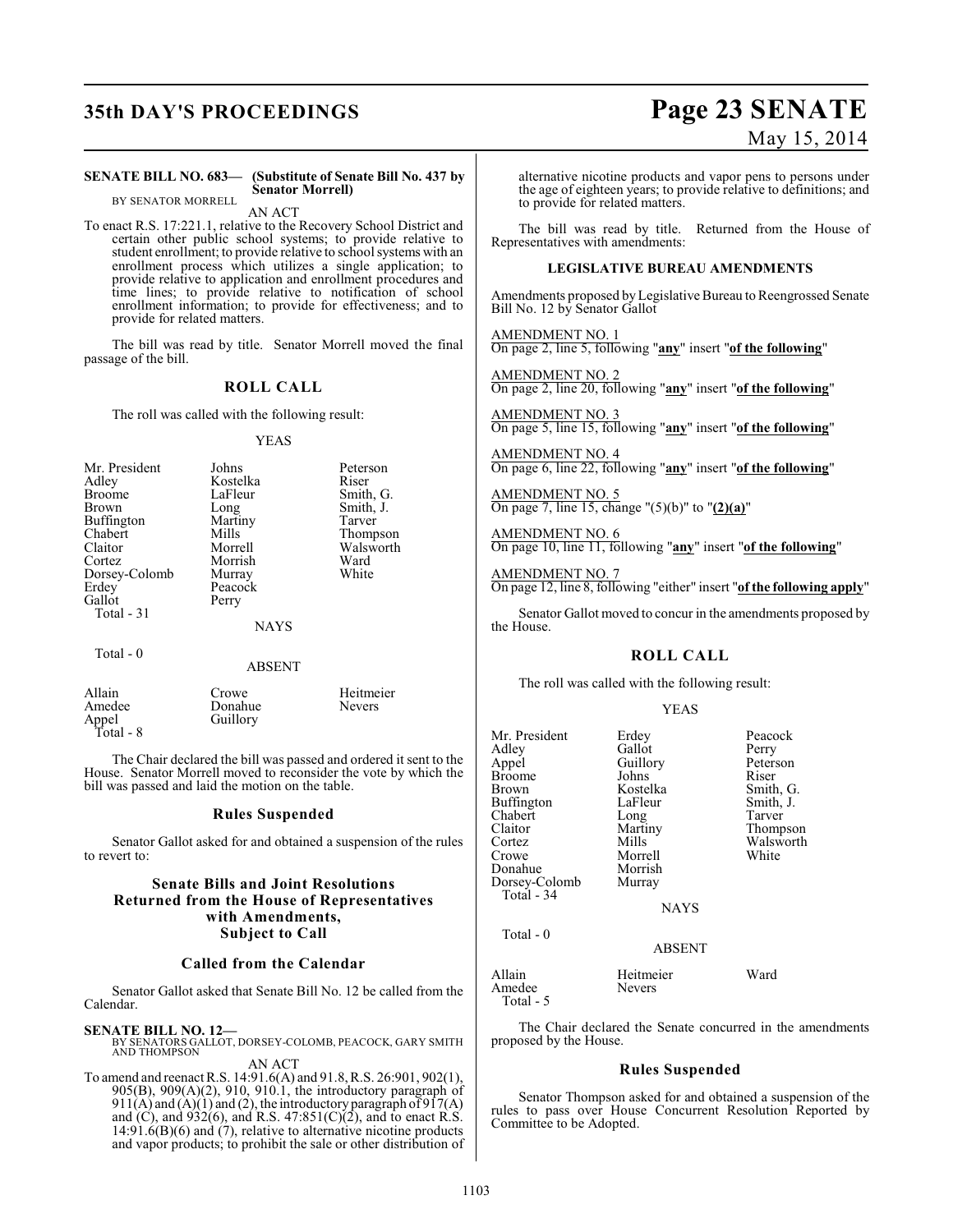#### **House Bills and Joint Resolutions on Third Reading and Final Passage**

#### **Bagneris Rule**

Senator Thompson moved to suspend the rules to temporarily pass over controversial House Bills on Third Reading and Final Passage with the intention of taking them up later, in their regular order.

Without objection, so ordered.

#### **HOUSE BILL NO. 6—**

BY REPRESENTATIVE PEARSON AN ACT

To amend and reenact R.S. 11:927(B), relative to the optional retirement plan for postsecondary education employees participating in the Teachers' Retirement System of Louisiana; to provide for minimum employer contributions; to provide for application of payments; to provide for an effective date; and to provide for related matters.

The bill was read by title. Senator Appel moved the final passage of the bill.

#### **ROLL CALL**

The roll was called with the following result:

#### YEAS

| Gallot   | Peacock               |
|----------|-----------------------|
|          | Perry                 |
|          | Peterson              |
| Johns    | Riser                 |
| Kostelka | Smith, G.             |
| LaFleur  | Smith, J.             |
| Long     | Tarver                |
| Martiny  | Thompson              |
| Mills    | Walsworth             |
| Morrell  | Ward                  |
| Morrish  | White                 |
| Murray   |                       |
|          |                       |
| NAYS     |                       |
|          | Guillory<br>Heitmeier |

Total - 0

ABSENT

| Allain    | Donahue       |
|-----------|---------------|
| Amedee    | <b>Nevers</b> |
| Total - 4 |               |

The Chair declared the bill was passed and ordered it returned to the House. Senator Appel moved to reconsider the vote by which the bill was passed and laid the motion on the table.

#### **HOUSE BILL NO. 289—** BY REPRESENTATIVE PONTI

AN ACT

To enact R.S. 33:9097.22, relative to East Baton Rouge Parish; to create the Tara Subdivision Crime Prevention and Neighborhood Improvement District within the parish; to provide relative to the boundaries, purpose, governance, and powers and duties of the district; to provide relative to the funding, including the authority to impose a parcel fee, subject to voter approval, within the district; to provide with respect to termination of the district; and to provide for related matters.

#### **Floor Amendments**

Senator Claitor proposed the following amendments.

# **Page 24 SENATE 35th DAY'S PROCEEDINGS**

#### **SENATE FLOOR AMENDMENTS**

Amendments proposed by Senator Claitor to Engrossed House Bill No. 289 by Representative Ponti

AMENDMENT NO. 1

On page 2, delete line 19 and insert "in the district, and to"

On motion of Senator Claitor, the amendments were adopted.

The bill was read by title. Senator Claitor moved the final passage of the amended bill.

#### **ROLL CALL**

The roll was called with the following result:

YEAS

| Mr. President<br>Adlev<br>Allain<br>Appel<br>Broome<br>Brown<br>Buffington<br>Claitor<br>Crowe<br>Dorsey-Colomb<br>Erdev<br>Total - 33<br>Total - 0 | Gallot<br>Guillory<br>Heitmeier<br>Johns<br>Kostelka<br>LaFleur<br>Long<br>Martiny<br>Mills<br>Morrell<br>Morrish<br><b>NAYS</b> | Murray<br>Peacock<br>Perry<br>Peterson<br>Riser<br>Smith, G.<br>Smith, J.<br>Thompson<br>Walsworth<br>Ward<br>White |
|-----------------------------------------------------------------------------------------------------------------------------------------------------|----------------------------------------------------------------------------------------------------------------------------------|---------------------------------------------------------------------------------------------------------------------|
|                                                                                                                                                     | <b>ABSENT</b>                                                                                                                    |                                                                                                                     |
| Amedee<br>Chabert<br>Total $-6$                                                                                                                     | Cortez<br>Donahue                                                                                                                | Nevers<br>Tarver                                                                                                    |

The Chair declared the amended bill was passed and ordered it returned to the House. Senator Claitor moved to reconsider the vote by which the bill was passed and laid the motion on the table.

#### **HOUSE BILL NO. 291—**

BY REPRESENTATIVE JIM MORRIS AN ACT

To enact R.S. 40:1501.7, relative to Caddo Parish Fire District No. 1; to authorize the district to levy a sales and use tax, subject to voter approval; and to provide for related matters.

The bill was read by title. Senator Buffington moved the final passage of the bill.

#### **ROLL CALL**

The roll was called with the following result:

#### YEAS

Mr. President Erdey Peacock<br>Adley Gallot Perry Adley Gallot Perry Heitmeier Peters<br>Johns Riser Broome Johns<br>Brown Kostelka Kostelka Smith, G.<br>LaFleur Smith, J. Buffington LaFleur Smith,<br>
Chabert Long Tarver Chabert Long<br>Claitor Martiny Claitor Martiny Thompson Cortez Mills Walsworth<br>Crowe Morrell Ward Morrell Ward<br>
Morrish White Donahue Morrish<br>Dorsey-Colomb Murray Dorsey-Colomb Total - 35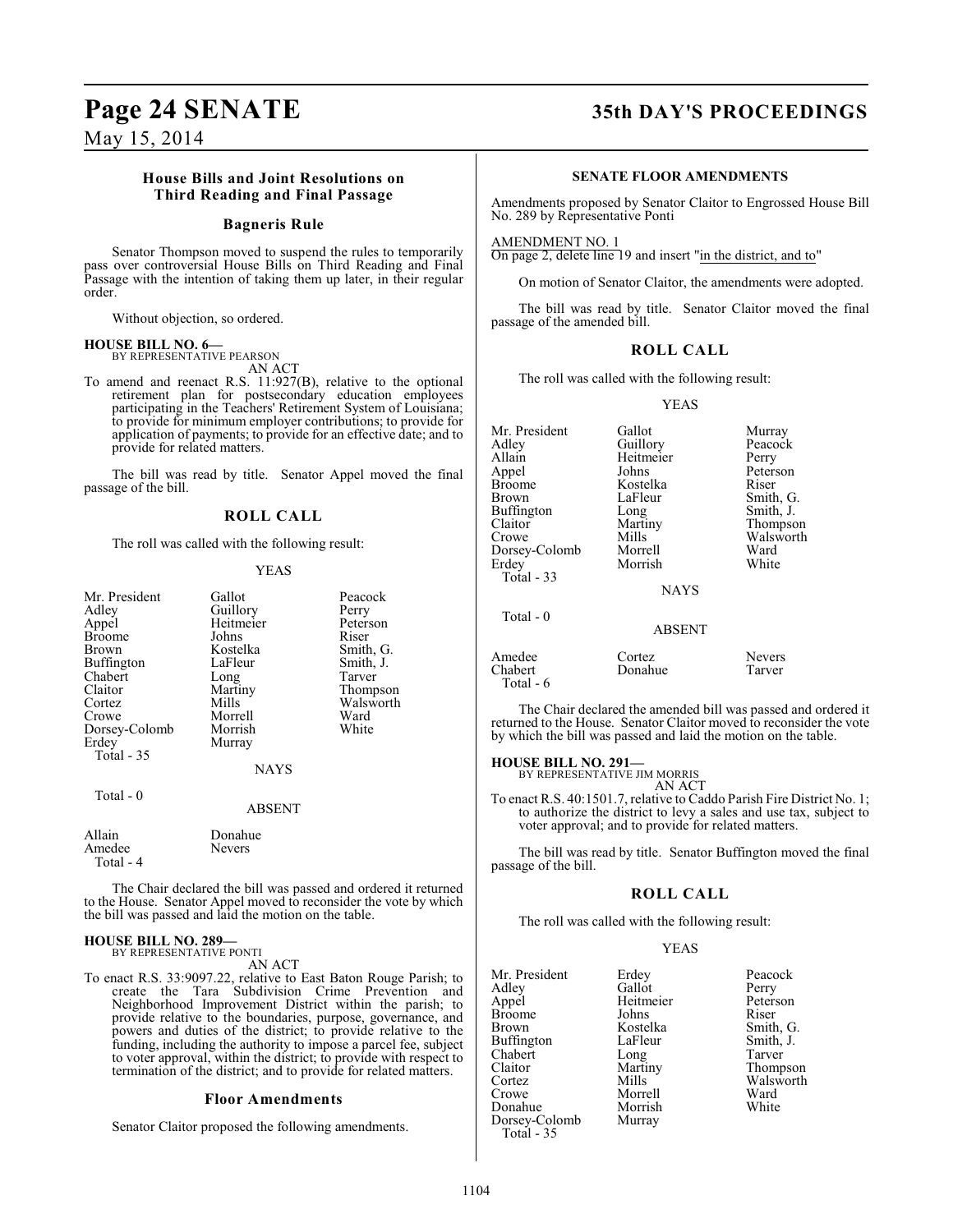### NAYS

| `otal |  |
|-------|--|
|-------|--|

ABSENT

Allain Guillory<br>Amedee Nevers Amedee Total - 4

The Chair declared the bill was passed and ordered it returned to the House. Senator Buffington moved to reconsider the vote by which the bill was passed and laid the motion on the table.

- **HOUSE BILL NO. 347—** BY REPRESENTATIVES BADON, HONORE, HOWARD, AND PYLANT AN ACT
- To amend and reenact R.S. 32:1301 and 1311(D) and to enact R.S. 32:1311(E), relative to trailer inspections; to exempt certain trailers from requirement to bear a safety inspection certificate; and to provide for related matters.

The bill was read by title. Senator Adley moved the final passage of the bill.

#### **ROLL CALL**

The roll was called with the following result:

#### YEAS

| Mr. President<br>Adley<br>Allain<br>Appel<br><b>Broome</b><br>Brown<br>Buffington<br>Chabert<br>Claitor<br>Cortez<br>Donahue<br>Total $-32$<br>Total - 0 | Dorsey-Colomb<br>Erdey<br>Gallot<br>Guillory<br>Heitmeier<br>Johns<br>Kostelka<br>LaFleur<br>Long<br>Martiny<br>Mills<br><b>NAYS</b><br><b>ABSENT</b> | Morrish<br>Murray<br>Peacock<br>Peterson<br>Riser<br>Smith, G.<br>Smith, J.<br>Thompson<br>Walsworth<br>White |
|----------------------------------------------------------------------------------------------------------------------------------------------------------|-------------------------------------------------------------------------------------------------------------------------------------------------------|---------------------------------------------------------------------------------------------------------------|
| Amedee<br>Crowe<br>Morrell                                                                                                                               | Nevers<br>Perry<br>Tarver                                                                                                                             | Ward                                                                                                          |

The Chair declared the bill was passed and ordered it returned to the House. Senator Adley moved to reconsider the vote by which the bill was passed and laid the motion on the table.

#### **HOUSE BILL NO. 402—**

Total - 7

- BY REPRESENTATIVES BARRAS, BROWN, FRANKLIN, GISCLAIR,<br>GUINN, HONORE, HOWARD, TERRY LANDRY, LEBAS, LEOPOLD,<br>MACK,NORTON,AND ST.GERMAIN AN ACT
- To designate an overpass on U.S. Highway 90 in the parish of Iberia as the "George Rodrigue Memorial Overpass".

The bill was read by title. Senator Mills moved the final passage of the bill.

#### **ROLL CALL**

The roll was called with the following result:

#### YEAS

Murray

|       | Mr. President |  |
|-------|---------------|--|
| Adley |               |  |

Erdey Morrish<br>Gallot Murray

# **35th DAY'S PROCEEDINGS Page 25 SENATE** May 15, 2014

| Appel<br><b>Broome</b> | Guillory<br>Heitmeier | Peacock<br>Peterson |
|------------------------|-----------------------|---------------------|
| Brown                  | Johns                 | Riser               |
|                        |                       |                     |
| Buffington             | Kostelka              | Smith, G.           |
| Chabert                | LaFleur               | Smith, J.           |
| Claitor                | Long                  | Thompson            |
| Crowe                  | Martiny               | Walsworth           |
| Donahue                | Mills                 | Ward                |
| Dorsey-Colomb          | Morrell               | White               |
| <b>Total - 33</b>      |                       |                     |
|                        | <b>NAYS</b>           |                     |
| Total $-0$             |                       |                     |
|                        | <b>ABSENT</b>         |                     |
| Allain                 | Cortez                | Perry               |
| Amedee                 | <b>Nevers</b>         | Tarver              |
| Total - 6              |                       |                     |

The Chair declared the bill was passed and ordered it returned to the House. Senator Mills moved to reconsider the vote by which the bill was passed and laid the motion on the table.

#### **HOUSE BILL NO. 415—**

BY REPRESENTATIVE HOFFMANN AN ACT

To amend and reenact R.S. 17:3883(A)(6), relative to the evaluation of teachers and administrators; to require the appointment and convening of an advisory subcommittee to make specific recommendations relative to such evaluations; to provide a time line for the convening of the subcommittee and for the submission of recommendations; to provide relative to the membership of the subcommittee; and to provide for related matters.

The bill was read by title. Senator Walsworth moved the final passage of the bill.

#### **ROLL CALL**

The roll was called with the following result:

#### YEAS

| Mr. President<br>Adlev<br>Appel<br>Broome<br>Brown<br>Buffington<br>Chabert<br>Claitor<br>Cortez<br>Crowe<br>Dorsey-Colomb<br>Total - 32 | Erdey<br>Gallot<br>Guillory<br>Heitmeier<br>Johns<br>Kostelka<br>Long<br>Martiny<br>Mills<br>Morrell<br>Morrish<br>NAYS | Murray<br>Peacock<br>Peterson<br>Riser<br>Smith, G.<br>Smith, J.<br>Tarver<br>Thompson<br>Walsworth<br>White |
|------------------------------------------------------------------------------------------------------------------------------------------|-------------------------------------------------------------------------------------------------------------------------|--------------------------------------------------------------------------------------------------------------|
| Total - 0                                                                                                                                | <b>ABSENT</b>                                                                                                           |                                                                                                              |
| Allain<br>Amedee<br>Donahue<br>Total - 7                                                                                                 | LaFleur<br>Nevers<br>Perry                                                                                              | Ward                                                                                                         |

The Chair declared the bill was passed and ordered it returned to the House. Senator Walsworth moved to reconsider the vote by which the bill was passed and laid the motion on the table.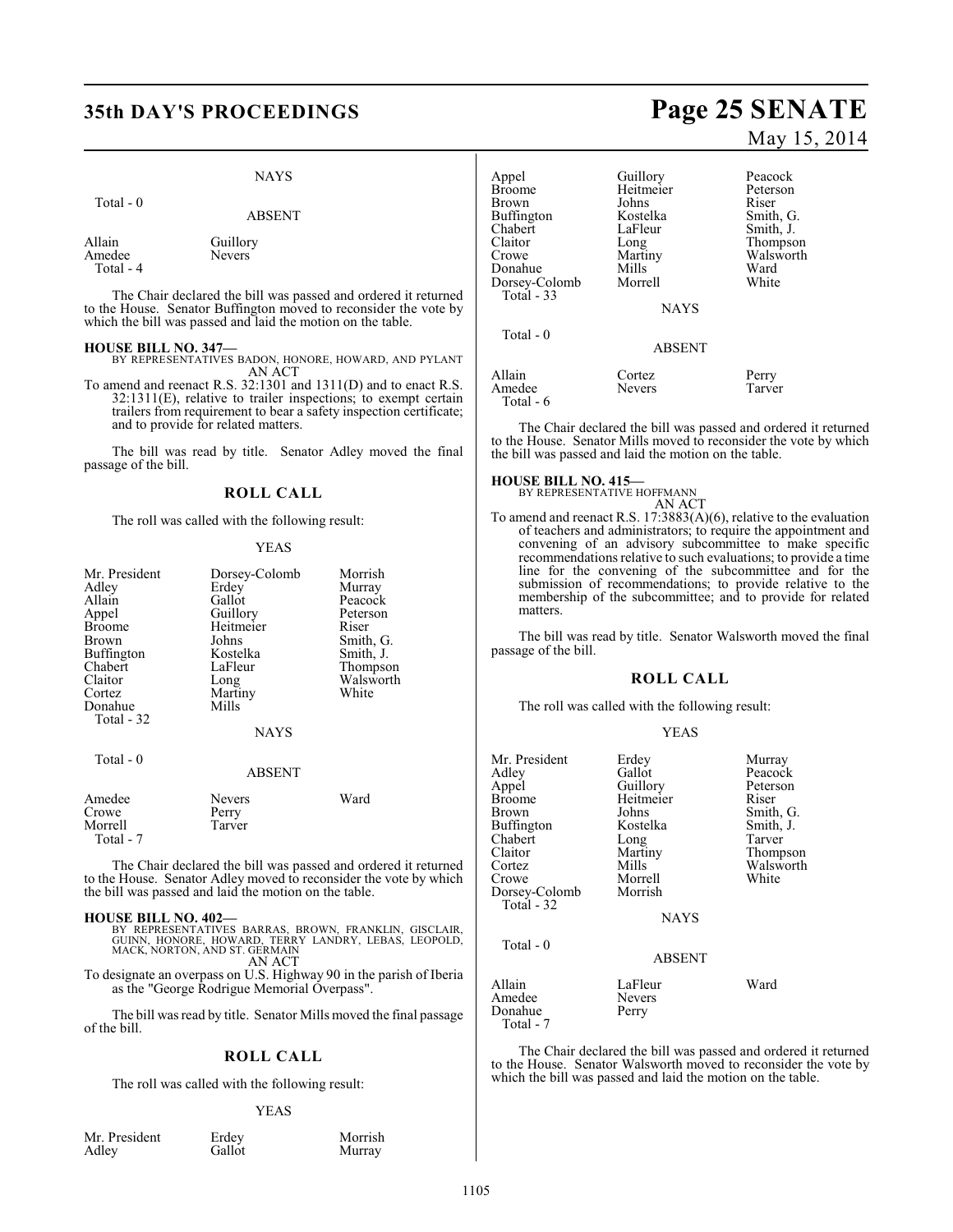# **Page 26 SENATE 35th DAY'S PROCEEDINGS**

## May 15, 2014

## **HOUSE BILL NO. 455—**

BY REPRESENTATIVE IVEY AN ACT

To amend and reenact R.S. 33:9097.3(A),  $(C)$ , and  $(G)(1)$ , relative to the Wedgewood Civic Association District in East Baton Rouge Parish; to provide relative to the name and purpose of the district; to provide relative to the budget approval process for the district; and to provide for related matters.

The bill was read by title. Senator White moved the final passage of the bill.

#### **ROLL CALL**

The roll was called with the following result:

#### YEAS

| Mr. President | Dorsey-Colomb | Morrish   |
|---------------|---------------|-----------|
| Adley         | Erdey         | Murray    |
| Allain        | Gallot        | Peacock   |
| Appel         | Guillory      | Peterson  |
| <b>Broome</b> | Heitmeier     | Riser     |
| Brown         | Johns         | Smith, G. |
| Buffington    | Kostelka      | Smith, J. |
| Chabert       | LaFleur       | Tarver    |
| Claitor       | Long          | Thompson  |
| Cortez        | Martiny       | Walsworth |
| Crowe         | Mills         | White     |
| Donahue       | Morrell       |           |
| Total - 35    |               |           |
|               | <b>NAYS</b>   |           |
| Total - 0     |               |           |
|               | <b>ABSENT</b> |           |
| Amedee        | Perry         |           |
| Nevers        | Ward          |           |

Total - 4

The Chair declared the bill was passed and ordered it returned to the House. Senator White moved to reconsider the vote by which the bill was passed and laid the motion on the table.

## **HOUSE BILL NO. 479—**

BY REPRESENTATIVE PONTI

AN ACT To amend and reenact R.S. 39:2007(D), relative to state procurements and public contracts; to provide with respect to the Louisiana Initiative for Small Entrepreneurships; to provide for the duties of the commissioner of administration; to require notice to certain entities regarding public bid and other competitive opportunities for state procurements and public contracts; and to provide for related matters.

The bill was read by title. Senator Claitor moved the final passage of the bill.

#### **ROLL CALL**

The roll was called with the following result:

#### YEAS

| Erdey    | Peacock               |
|----------|-----------------------|
| Gallot   | Perry                 |
|          | Peterson              |
|          | Riser                 |
| Johns    | Smith, G.             |
| Kostelka | Smith, J.             |
| LaFleur  | Tarver                |
| Long     | Thompson              |
| Martiny  | Walsworth             |
| Mills    | Ward                  |
|          | Guillory<br>Heitmeier |

| Crowe<br>Donahue<br>Dorsey-Colomb<br>Total - 37 | Morrell<br>Morrish<br>Murray<br><b>NAYS</b> | White |
|-------------------------------------------------|---------------------------------------------|-------|
| Total - 0                                       | <b>ABSENT</b>                               |       |
| Amedee<br>Total - 2                             | Nevers                                      |       |

The Chair declared the bill was passed and ordered it returned to the House. Senator Claitor moved to reconsider the vote by which the bill was passed and laid the motion on the table.

#### **HOUSE BILL NO. 542—**

BY REPRESENTATIVES WILLMOTT, BROADWATER, HENRY BURNS,<br>CARTER, EDWARDS, HENRY, HOLLIS, JEFFERSON, NANCY LANDRY,<br>PRICE, REYNOLDS, RICHARD, SHADOIN, THOMPSON, AND ALFRED WILLIAMS

AN ACT To enact R.S.  $17:81(X)$  and  $3996(B)(34)$ , relative to instruction in public high schools regarding cardiopulmonary resuscitation and automated external defibrillators; to require and provide guidelines for such instruction; to provide relative to rules and regulations; and to provide for related matters.

The bill was read by title. Senator Brown moved the final passage of the bill.

#### **ROLL CALL**

The roll was called with the following result:

#### YEAS

| Mr. President       | Dorsey-Colomb | Murray    |
|---------------------|---------------|-----------|
| Adley               | Erdey         | Peacock   |
| Allain              | Gallot        | Perry     |
| Appel               | Heitmeier     | Peterson  |
| <b>Broome</b>       | Johns         | Riser     |
| Brown               | Kostelka      | Smith, G. |
| Buffington          | LaFleur       | Smith, J. |
| Chabert             | Long          | Tarver    |
| Claitor             | Martiny       | Thompson  |
| Cortez              | Mills         | Walsworth |
| Crowe               | Morrell       | Ward      |
| Donahue             | Morrish       | White     |
| Total - 36          |               |           |
|                     | <b>NAYS</b>   |           |
| Total $-0$          |               |           |
|                     | <b>ABSENT</b> |           |
| Amedee<br>Total - 3 | Guillory      | Nevers    |

The Chair declared the bill was passed and ordered it returned to the House. Senator Brown moved to reconsider the vote by which the bill was passed and laid the motion on the table.

#### **HOUSE BILL NO. 568—**

| BY REPRESENTATIVE ST. GERMAIN |        |
|-------------------------------|--------|
|                               | AN ACT |

To enact R.S. 33:1981.1 and 2201(B)(introductory paragraph) and (22), relative to financial benefits for surviving spouses and children of fire operation personnel; to provide for financial security for surviving spouses and children of enforcement and emergency service personnel of the office of the state fire marshal; to provide for financial security for surviving spouses and children of firemen upon death by heart attack or stroke; to create a presumption; and to provide for related matters.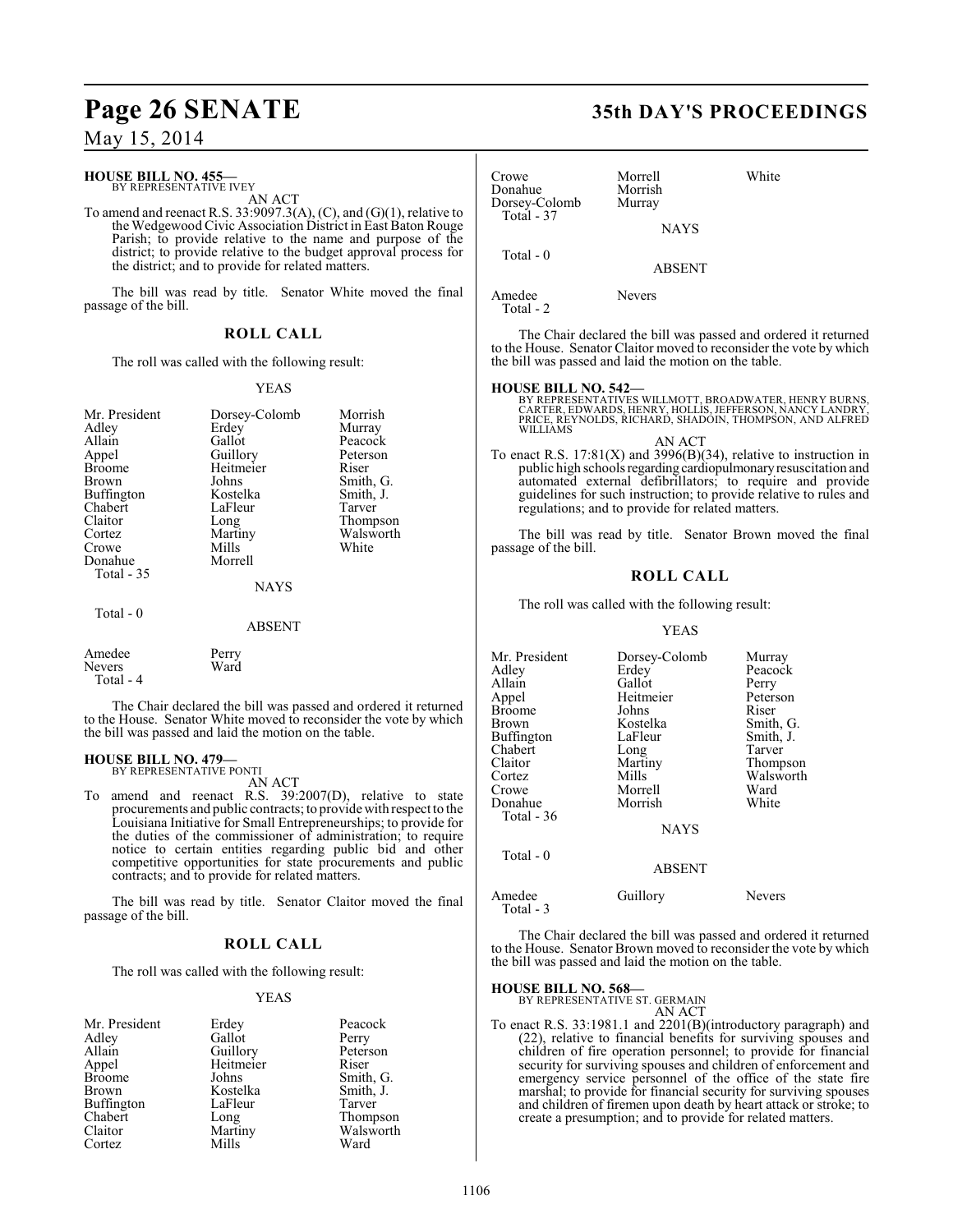The bill was read by title. Senator Buffington moved the final passage of the bill.

### **ROLL CALL**

The roll was called with the following result:

#### YEAS

| Erdey       | Peacock   |
|-------------|-----------|
| Gallot      | Perry     |
|             | Peterson  |
| Heitmeier   | Riser     |
| Johns       | Smith, G. |
| Kostelka    | Smith, J. |
| LaFleur     | Tarver    |
| Long        | Thompson  |
| Martiny     | Walsworth |
| Mills       | Ward      |
| Morrell     | White     |
| Morrish     |           |
| Murray      |           |
|             |           |
| <b>NAYS</b> |           |
|             | Guillory  |

# ABSENT

Total - 2

 $Total - 0$ 

Amedee Nevers

The Chair declared the bill was passed and ordered it returned to the House. Senator Buffington moved to reconsider the vote by which the bill was passed and laid the motion on the table.

# **HOUSE BILL NO. 582—** BY REPRESENTATIVE JONES

AN ACT

To enact R.S. 33:2740.32, relative to the city of Morgan City; to create the Morgan City Development District; to provide for the governing authority thereof; to provide for its powers and duties; to provide relative to the levy and collection of taxes by the governing authority of the district; to provide relative to bonds and other indebtedness of the district; and to provide for related matters.

The bill was read by title. Senator Allain moved the final passage of the bill.

#### **ROLL CALL**

The roll was called with the following result:

#### YEAS

| Mr. President | Erdey       | Peacock   |
|---------------|-------------|-----------|
| Adley         | Gallot      | Perry     |
| Allain        | Guillory    | Peterson  |
| Appel         | Heitmeier   | Riser     |
| Broome        | Johns       | Smith, G. |
| Brown         | Kostelka    | Smith, J. |
| Buffington    | LaFleur     | Tarver    |
| Chabert       | Long        | Thompson  |
| Claitor       | Martiny     | Walsworth |
| Cortez        | Mills       | Ward      |
| Crowe         | Morrell     | White     |
| Donahue       | Morrish     |           |
| Dorsey-Colomb | Murray      |           |
| Total - 37    |             |           |
|               | <b>NAYS</b> |           |

Total - 0

# **35th DAY'S PROCEEDINGS Page 27 SENATE** May 15, 2014

Smith, G. Smith, J.

Thompson Walsworth<br>Ward

#### ABSENT

Amedee Nevers

Total - 2

The Chair declared the bill was passed and ordered it returned to the House. Senator Allain moved to reconsider the vote by which the bill was passed and laid the motion on the table.

#### **HOUSE BILL NO. 584—** BY REPRESENTATIVE PUGH

AN ACT

To enact R.S. 33:4712.16, relative to Tangipahoa Parish; to authorize the governing authority of the parish of Tangipahoa to name a building in honor of a living person; and to provide for related matters.

The bill was read by title. Senator White moved the final passage of the bill.

#### **ROLL CALL**

The roll was called with the following result:

#### YEAS

| Mr. President<br>Adley<br>Allain<br>Appel<br><b>Broome</b><br>Brown<br>Buffington<br>Chabert<br>Claitor<br>Cortez<br>Crowe<br>Donahue<br>Dorsey-Colomb<br>Total - 37 | Erdey<br>Gallot<br>Guillory<br>Heitmeier<br>Johns<br>Kostelka<br>LaFleur<br>Long<br>Martiny<br>Mills<br>Morrell<br>Morrish<br>Murray | Peacock<br>Perry<br>Peterson<br>Riser<br>Smith, G<br>Smith, J.<br>Tarver<br>Thompso<br>Walswor<br>Ward<br>White |
|----------------------------------------------------------------------------------------------------------------------------------------------------------------------|--------------------------------------------------------------------------------------------------------------------------------------|-----------------------------------------------------------------------------------------------------------------|
|                                                                                                                                                                      | <b>NAYS</b>                                                                                                                          |                                                                                                                 |
| Total - 0                                                                                                                                                            |                                                                                                                                      |                                                                                                                 |

#### ABSENT

Amedee Nevers Total - 2

The Chair declared the bill was passed and ordered it returned to the House. Senator White moved to reconsider the vote by which the bill was passed and laid the motion on the table.

# **HOUSE BILL NO. 762—** BY REPRESENTATIVE ORTEGO

AN ACT

To amend and reenact Section 1 of Act No. 25 of the 2013 Regular Session of the Legislature, relative to the "Hadley J. Castille-Pecanaire Highway"; to correct the spelling of signage erected by the Department of Transportation and Development; and to provide for related matters.

The bill was read by title. Senator Guillory moved the final passage of the bill.

#### **ROLL CALL**

The roll was called with the following result:

#### YEAS

| Mr. President | Erdey     | Peacock  |
|---------------|-----------|----------|
| Adley         | Gallot    | Perry    |
| Allain        | Guillory  | Peterson |
| Appel         | Heitmeier | Riser    |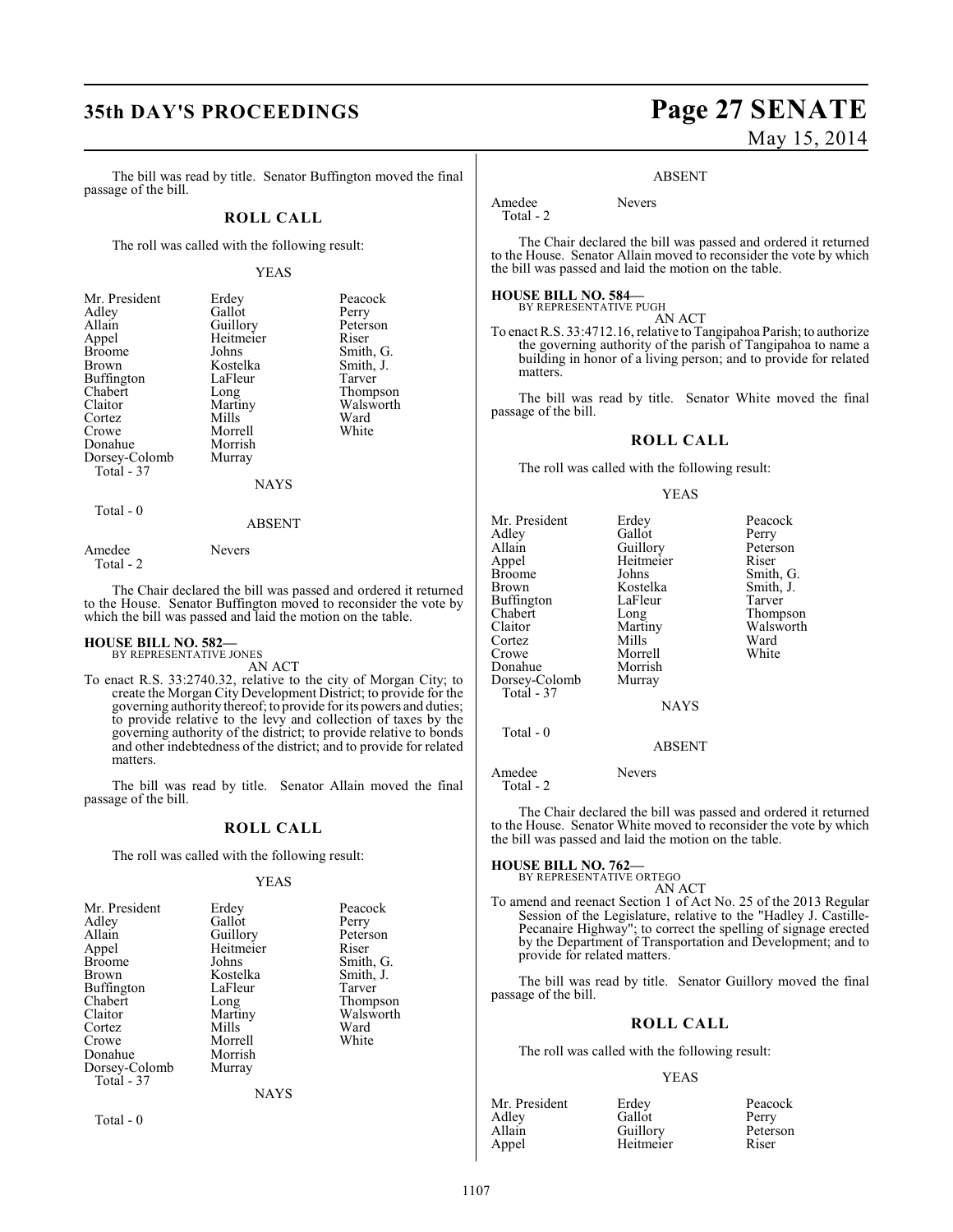| <b>Broome</b> |
|---------------|
| <b>Brown</b>  |
| Buffington    |
| Chabert       |
| Claitor       |
| Cortez        |
| Crowe         |
| Dorsey-Colomb |
| Total - 35    |

Johns Smith, G.<br>Kostelka Smith, J. Kostelka Smith,<br>LaFleur Tarver LaFleur<br>Long Long Thompson<br>Martiny Walsworth Mills Ward<br>
Morrish White Morrish Murray

NAYS

Walsworth<br>Ward

 $Total - 0$ 

## ABSENT

| Amedee    | Morrell       |
|-----------|---------------|
| Donahue   | <b>Nevers</b> |
| Total - 4 |               |

The Chair declared the bill was passed and ordered it returned to the House. Senator Guillory moved to reconsider the vote by which the bill was passed and laid the motion on the table.

## **HOUSE BILL NO. 792—**

- BY REPRESENTATIVE REYNOLDS AN ACT
- To enact R.S. 47:1925.11, relative to assessment districts; to provide relative to the office of assessor in the Webster Parish Assessment District; to authorize the assessor in such district to receive an automobile expense allowance; to provide for certain requirements; and to provide for related matters.

The bill was read by title. Senator Adley moved the final passage of the bill.

## **ROLL CALL**

The roll was called with the following result:

YEAS

| Mr. President     | Gallot    | Peacock   |
|-------------------|-----------|-----------|
| Adley             | Guillory  | Perry     |
| Allain            | Heitmeier | Peterson  |
| Appel             | Johns     | Riser     |
| <b>Broome</b>     | Kostelka  | Smith, G. |
| <b>Brown</b>      | LaFleur   | Smith, J. |
| <b>Buffington</b> | Long      | Tarver    |
| Chabert           | Martiny   | Thompson  |
| Claitor           | Mills     | Walsworth |
| Cortez            | Morrell   | Ward      |
| Dorsey-Colomb     | Morrish   | White     |
| Erdey             | Murray    |           |
| Total - 35        |           |           |
|                   | NAYS      |           |

Total - 0

#### ABSENT

| Amedee    | Donahue       |  |
|-----------|---------------|--|
| Crowe     | <b>Nevers</b> |  |
| Total - 4 |               |  |

The Chair declared the bill was passed and ordered it returned to the House. Senator Adley moved to reconsider the vote by which the bill was passed and laid the motion on the table.

#### **HOUSE BILL NO. 851—**

BY REPRESENTATIVE TALBOT AN ACT

To amend and reenact R.S. 32:862(G)(4), 863(A)(1), (3)(a), and  $(B)(2)(b)$ , 863.1(I)(3), 864, and 865(A) and (B)(1), relative to the penalties for operating a motor vehicle without the required motor vehicle liability security; to increase penalties for failing to provide required proof of compliance; to require suspension, revocation, and cancellation of driver's license and registration for violations; to remove limits on the maximum amount of

# **Page 28 SENATE 35th DAY'S PROCEEDINGS**

penalties and reinstatement fees that are assessed; to increase the administrative reinstatement fee; and to provide for related matters.

The bill was read by title. Senator Adley moved the final passage of the bill.

## **ROLL CALL**

The roll was called with the following result:

#### YEAS

| Mr. President<br>Adley<br>Allain<br>Appel<br>Broome<br>Brown<br>Buffington<br>Chabert<br>Claitor<br>Cortez<br>Crowe<br>Dorsey-Colomb<br>Total - 36 | Erdey<br>Gallot<br>Guillory<br>Heitmeier<br>Johns<br>Kostelka<br>LaFleur<br>Long<br>Martiny<br>Mills<br>Morrell<br>Morrish | Murray<br>Peacock<br>Perry<br>Peterson<br>Riser<br>Smith, G.<br>Smith, J.<br>Tarver<br>Thompson<br>Walsworth<br>Ward<br>White |
|----------------------------------------------------------------------------------------------------------------------------------------------------|----------------------------------------------------------------------------------------------------------------------------|-------------------------------------------------------------------------------------------------------------------------------|
|                                                                                                                                                    | <b>NAYS</b>                                                                                                                |                                                                                                                               |
| Total $-0$                                                                                                                                         | <b>ABSENT</b>                                                                                                              |                                                                                                                               |

Amedee Donahue Nevers Total - 3

The Chair declared the bill was passed and ordered it returned to the House. Senator Adley moved to reconsider the vote by which the bill was passed and laid the motion on the table.

## **HOUSE BILL NO. 864—**

BY REPRESENTATIVE TALBOT AN ACT

To enact R.S. 32:865.1, relative to school bus drivers; to provide penalties for operating a school bus without insurance; and to provide for related matters.

The bill was read by title. Senator Adley moved the final passage of the bill.

## **ROLL CALL**

The roll was called with the following result:

#### YEAS

| Mr. President | Erdey     | Peacock   |
|---------------|-----------|-----------|
| Adley         | Gallot    | Perry     |
| Allain        | Guillory  | Peterson  |
| Appel         | Heitmeier | Riser     |
| <b>Broome</b> | Johns     | Smith, G. |
| Brown         | Kostelka  | Smith, J. |
| Buffington    | LaFleur   | Tarver    |
| Chabert       | Long      | Thompso:  |
| Claitor       | Martiny   | Walswort  |
| Cortez        | Mills     | Ward      |
| Crowe         | Morrish   | White     |
| Dorsey-Colomb | Murray    |           |
| Total - 35    |           |           |

NAYS

Total - 0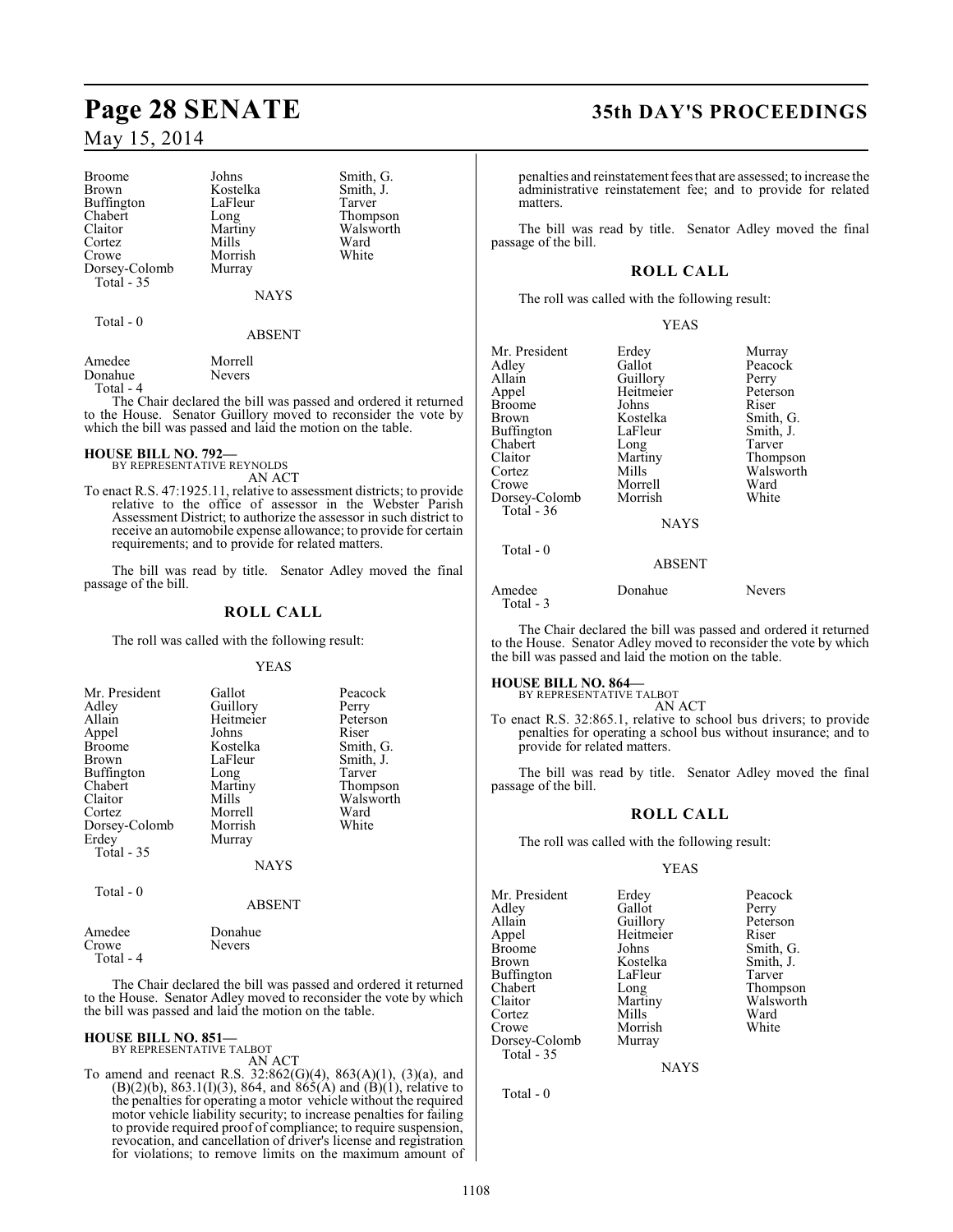# **35th DAY'S PROCEEDINGS Page 29 SENATE**

#### ABSENT

Amedee Morrell<br>Donahue Nevers Donahue Total - 4

The Chair declared the bill was passed and ordered it returned to the House. Senator Adley moved to reconsider the vote by which the bill was passed and laid the motion on the table.

#### **HOUSE BILL NO. 242—** BY REPRESENTATIVE ARMES

AN ACT

To enact R.S. 17:419.3, relative to school support personnel; to provide with respect to compensation for school support personnel who serve as substitute teachers; and to provide for related matters.

The bill was read by title. Senator John Smith moved the final passage of the bill.

## **ROLL CALL**

The roll was called with the following result:

#### YEAS

| Mr. President | Gallot        | Peacock   |
|---------------|---------------|-----------|
| Adley         | Guillory      | Perry     |
| Allain        | Heitmeier     | Peterson  |
| Appel         | Johns         | Riser     |
| Broome        | Kostelka      | Smith, G. |
| Brown         | LaFleur       | Smith, J. |
| Buffington    | Long          | Tarver    |
| Chabert       | Martiny       | Thompson  |
| Claitor       | Mills         | Walsworth |
| Crowe         | Morrell       | Ward      |
| Dorsey-Colomb | Morrish       | White     |
| Erdey         | Murray        |           |
| Total - 35    |               |           |
|               | <b>NAYS</b>   |           |
| Total - 0     |               |           |
|               | <b>ABSENT</b> |           |
| Amedee        | Donahue       |           |
| Cortez        | Nevers        |           |
| Total - 4     |               |           |

The Chair declared the bill was passed and ordered it returned to the House. Senator John Smith moved to reconsider the vote by which the bill was passed and laid the motion on the table.

**HOUSE BILL NO. 954—** BY REPRESENTATIVES LEGER AND CARTER AND SENATORS APPEL, LAFLEUR, AND WALSWORTH AN ACT

To enact R.S. 17:407.26 and to repeal R.S. 17:24.10, relative to early childhood education; to provide relative to the Cecil J. Picard LA 4 Early Childhood Program; to provide relative to funding; to provide relative to eligibility criteria; to provide relative to the cost of participation; to provide relative to rules and regulations; and to provide for related matters.

The bill was read by title. Senator Walsworth moved the final passage of the bill.

#### **ROLL CALL**

The roll was called with the following result:

#### YEAS

Peacock

| Mr. President | Erdey  | Murray |
|---------------|--------|--------|
| Adley         | Gallot | Peacoc |

# May 15, 2014

Allain Guillory Perry<br>
Appel Heitmeier Peterson Heitmeier Peters<br>Johns Riser Broome Johns<br>Brown Kostelka Kostelka Smith, G.<br>LaFleur Smith, J. Buffington LaFleur Smith,<br>
Chabert Long Tarver Chabert Long<br>Claitor Martiny Martiny Thompson<br>
Mills Walsworth Cortez Mills Walsworth<br>Crowe Morrell Ward Morrell Ward<br>
Morrish White Dorsey-Colomb Total - 36 **NAYS**  Total - 0 ABSENT

Amedee Donahue Nevers Total - 3

The Chair declared the bill was passed and ordered it returned to the House. Senator Walsworth moved to reconsider the vote by which the bill was passed and laid the motion on the table.

#### **HOUSE BILL NO. 963—**

BY REPRESENTATIVE GAROFALO AN ACT

To enact R.S. 32:410.1, relative to official state identification credentials; to prohibit novelty or unofficial credentials intended to simulate state credentials; and to provide for related matters.

The bill was read by title. Senator Adley moved the final passage of the bill.

#### **ROLL CALL**

The roll was called with the following result:

#### YEAS

| Mr. President | Gallot      | Perry     |
|---------------|-------------|-----------|
| Adley         | Heitmeier   | Peterson  |
| Appel         | Johns       | Riser     |
| <b>Broome</b> | Kostelka    | Smith, G. |
| Brown         | LaFleur     | Smith, J. |
| Buffington    | Long        | Tarver    |
| Chabert       | Martiny     | Thompson  |
| Claitor       | Mills       | Walsworth |
| Cortez        | Morrell     | Ward      |
| Crowe         | Morrish     | White     |
| Dorsey-Colomb | Murray      |           |
| Erdey         | Peacock     |           |
| Total - 34    |             |           |
|               | <b>NAYS</b> |           |
| Total - 0     |             |           |

#### ABSENT

Allain Donahue Nevers<br>Amedee Guillory Guillory Total - 5

The Chair declared the bill was passed and ordered it returned to the House. Senator Adley moved to reconsider the vote by which the bill was passed and laid the motion on the table.

#### **HOUSE BILL NO. 967—**

BY REPRESENTATIVE GAROFALO AN ACT

To enact R.S. 32:410.1, relative to international driver's licenses; to provide for the use and validity of international driver's licenses; to provide for cease and desist orders; to provide for the promulgation of rules and regulations; and to provide for related matters.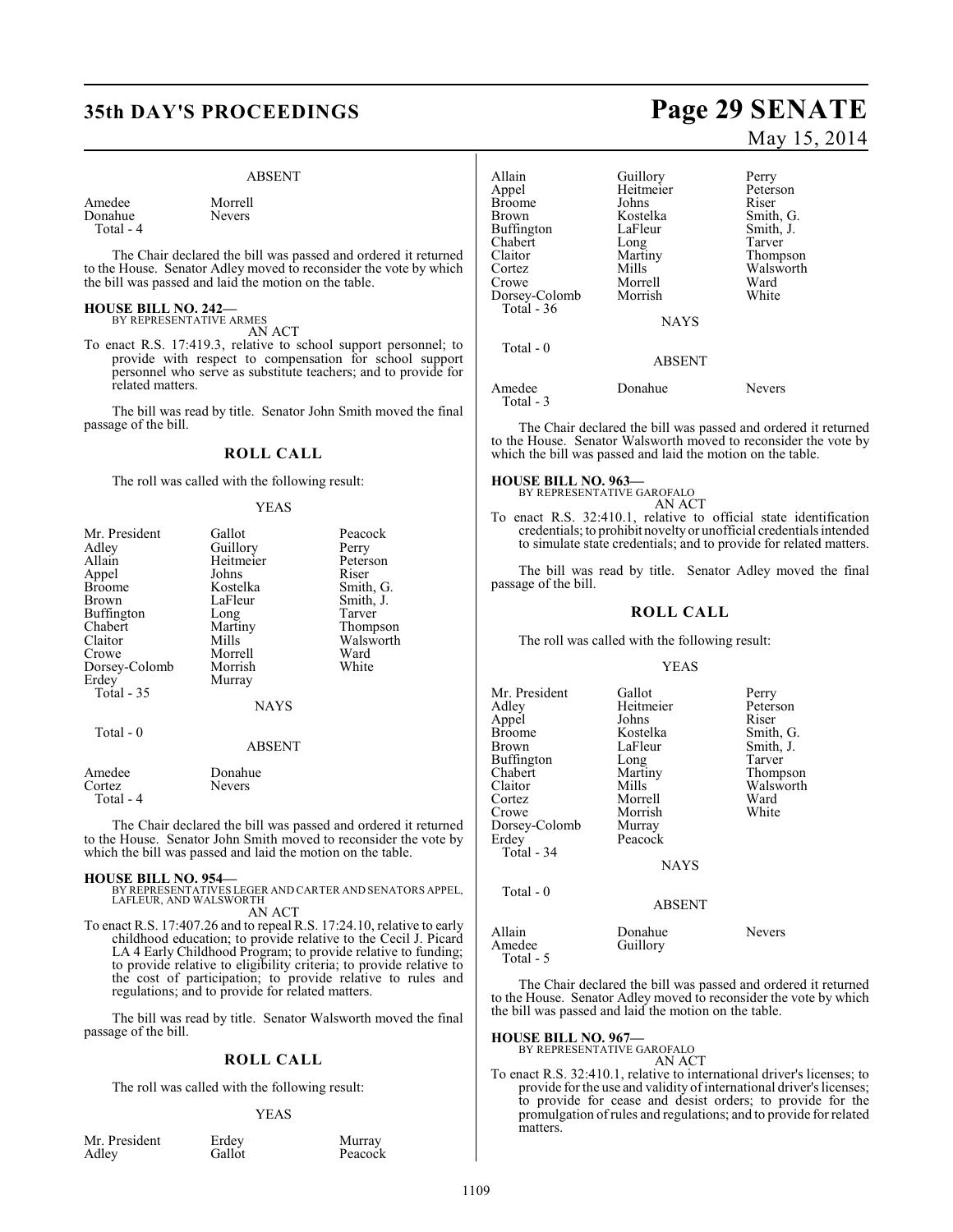The bill was read by title. Senator Adley moved the final passage of the bill.

#### **ROLL CALL**

The roll was called with the following result:

#### YEAS

| Mr. President | Gallot        | Perry         |
|---------------|---------------|---------------|
| Adley         | Heitmeier     | Peterson      |
| Allain        | Johns         | Riser         |
| Appel         | Kostelka      | Smith, G.     |
| <b>Broome</b> | LaFleur       | Smith, J.     |
| <b>Brown</b>  | Long          | Tarver        |
| Buffington    | Martiny       | Thompson      |
| Chabert       | Mills         | Walsworth     |
| Claitor       | Morrell       | Ward          |
| Crowe         | Morrish       | White         |
| Dorsey-Colomb | Murray        |               |
| Erdey         | Peacock       |               |
| Total - 34    |               |               |
|               | <b>NAYS</b>   |               |
| Total $-0$    |               |               |
|               | <b>ABSENT</b> |               |
| Amedee        | Donahue       | <b>Nevers</b> |

Cortez Guillory Total - 5 The Chair declared the bill was passed and ordered it returned

to the House. Senator Adley moved to reconsider the vote by which

# the bill was passed and laid the motion on the table.

**HOUSE BILL NO. 998—** BY REPRESENTATIVE ORTEGO AN ACT

To amend and reenact R.S. 32:235(A) and to enact R.S.  $25:651(C)(7)$ , relative to the uniform highway marking system manual and specifications for a uniform system of traffic control devices; to require the Department of Transportation and Development to adopt a supplement and specifications to the manual on uniform traffic control devices permitting parish governing authorities to request bilingual signs on certain roads; to provide guidelines for the supplement to be adopted by the Department of Transportation and Development; to provide for additional authority for the Council for the Development of French in Louisiana; and to provide for related matters.

The bill was read by title. Senator LaFleur moved the final passage of the bill.

#### **ROLL CALL**

The roll was called with the following result:

#### YEAS

| Mr. President | Erdey     | Murra  |
|---------------|-----------|--------|
| Adley         | Gallot    | Peaco  |
| Allain        | Guillory  | Perry  |
| Appel         | Heitmeier | Peters |
| <b>Broome</b> | Johns     | Riser  |
| <b>Brown</b>  | Kostelka  | Smith. |
| Buffington    | LaFleur   | Smith  |
| Chabert       | Long      | Tarver |
| Claitor       | Martiny   | Thom   |
| Cortez        | Mills     | Walsw  |
| Crowe         | Morrell   | Ward   |
| Dorsey-Colomb | Morrish   | White  |
| Total - 36    |           |        |
|               |           |        |

**Murray** Peacock<br>Perry Peterson<br>Riser Smith, G. Smith, J. Tarver Thompson Walsworth<br>Ward

# **Page 30 SENATE 35th DAY'S PROCEEDINGS**

#### **NAYS**

| Total $-0$           | <b>ABSENT</b> |               |
|----------------------|---------------|---------------|
| Amedee<br>Total $-3$ | Donahue       | <b>Nevers</b> |

The Chair declared the bill was passed and ordered it returned to the House. Senator LaFleur moved to reconsider the vote by which the bill was passed and laid the motion on the table.

# **HOUSE BILL NO. 457—** BY REPRESENTATIVE PIERRE

AN ACT

To amend and reenact R.S.  $33:4720.171(F)(1)$  and (G), relative to Lafayette Parish; to provide relative to the North Lafayette Redevelopment Authority; to provide relative to the boundaries of the authority; to provide relative to the governing board of the authority; to change the membership of the governing board; to provide relative to the terms and qualifications of board members and their powers and duties; and to provide for related matters.

#### **Floor Amendments**

Senator Guillory proposed the following amendments.

#### **SENATE FLOOR AMENDMENTS**

Amendments proposed by Senator Guillory to Reengrossed House Bill No. 457 by Representative Pierre

AMENDMENT NO. 1 On page 2, line 9, change "One" to "Two"

AMENDMENT NO. 2 On page 2, delete lines 19 and 20

## AMENDMENT NO. 3

On page 2, line 21, change "(v)" to "(iv)"

#### AMENDMENT NO. 4

On page 2, line 23, change "(vi)" to "(v)"

On motion of Senator Guillory, the amendments were adopted.

The bill was read by title. Senator Guillory moved the final passage of the amended bill.

#### **ROLL CALL**

The roll was called with the following result:

#### YEAS

Mr. President Erdey Murray<br>Adley Gallot Peacocl Adley Gallot Peacock Appel Guillory Perry Broome Heitmeier Peters<br>Brown Johns Riser Brown Johns Riser Buffington Kostelka Smith, G.<br>Chabert LaFleur Smith, J. Chabert LaFleur Smith, J.<br>Claitor Long Tarver Claitor Long Tarver<br>
Cortez Martiny Thomp Cortez Martiny Thompson<br>Crowe Mills Walsworth Crowe Mills Walsworth<br>
Donahue Morrell Ward Dorsey-Colomb Total - 36

Morrell Ward<br>
Morrish White

**NAYS** 

Total - 0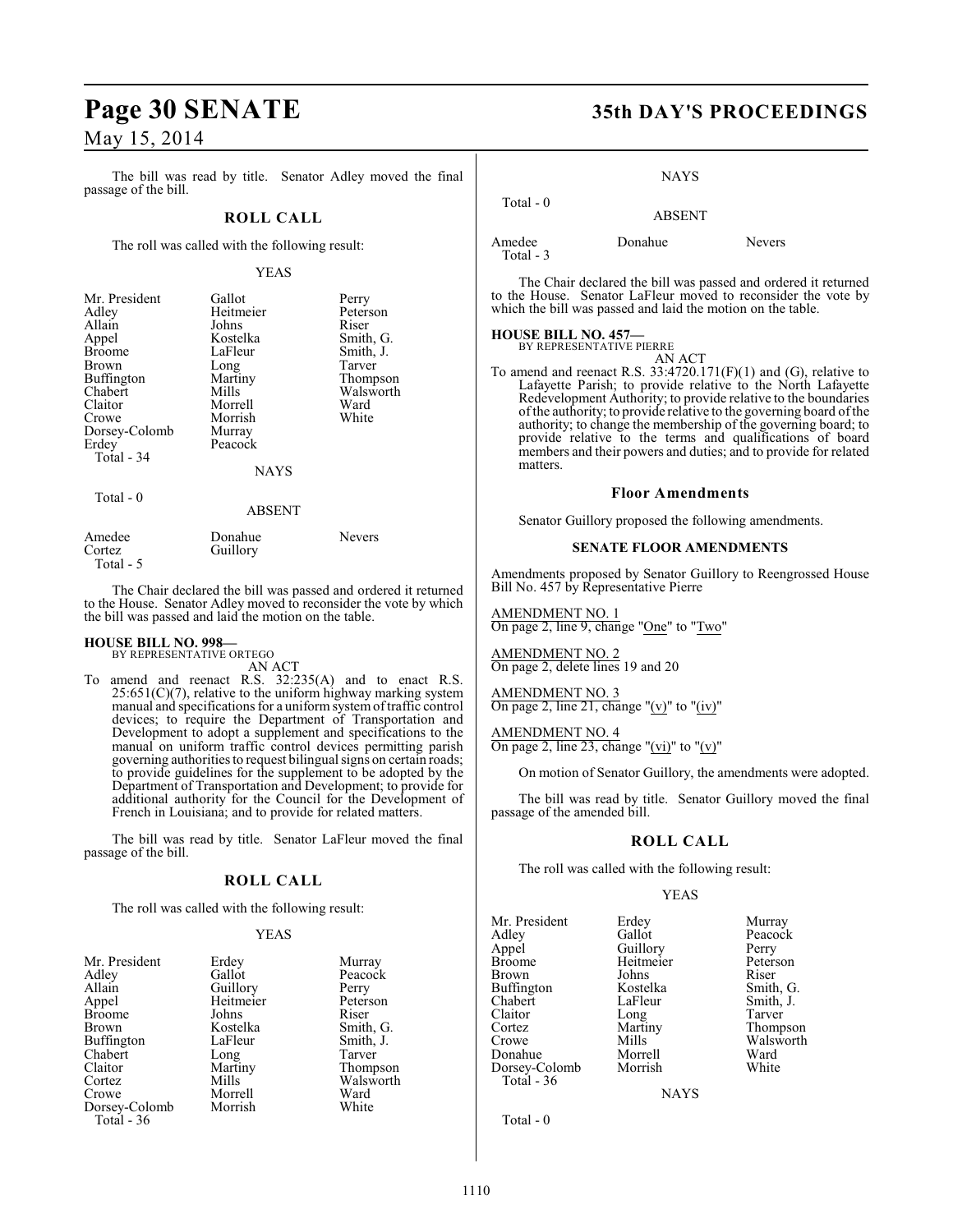# **35th DAY'S PROCEEDINGS Page 31 SENATE**

#### ABSENT

Nevers

| Allain    | Amedee |  |
|-----------|--------|--|
| Total - 3 |        |  |

The Chair declared the amended bill was passed and ordered it returned to the House. Senator Guillory moved to reconsider the vote by which the bill was passed and laid the motion on the table.

#### **HOUSE BILL NO. 1086—** BY REPRESENTATIVE BARRAS

AN ACT

To amend and reenact R.S. 33:9022(5), relative to nonprofit economic development corporations; to provide with respect to definitions; to authorize economic development districts and authorities to authorize creation of nonprofit economic development corporations; and to provide for related matters.

The bill was read by title. Senator Mills moved the final passage of the bill.

## **ROLL CALL**

The roll was called with the following result:

#### YEAS

| Mr. President | Dorsey-Colomb | Peacock   |
|---------------|---------------|-----------|
| Adley         | Erdey         | Perry     |
| Allain        | Gallot        | Peterson  |
| Appel         | Guillory      | Riser     |
| <b>Broome</b> | Heitmeier     | Smith, G. |
| Brown         | Johns         | Smith, J. |
| Buffington    | LaFleur       | Tarver    |
| Chabert       | Martiny       | Thompson  |
| Claitor       | Mills         | Walsworth |
| Cortez        | Morrell       | Ward      |
| Crowe         | Morrish       | White     |
| Donahue       | Murray        |           |
| Total - 35    |               |           |
|               | <b>NAYS</b>   |           |
| Total $-0$    |               |           |
|               | <b>ABSENT</b> |           |
| Amedee        | Long          |           |
| Kostelka      | Nevers        |           |

The Chair declared the bill was passed and ordered it returned to the House. Senator Mills moved to reconsider the vote by which the bill was passed and laid the motion on the table.

# **HOUSE BILL NO. 1109—** BY REPRESENTATIVE POPE

Total - 4

AN ACT

To amend and reenact R.S. 33:104, relative to planning commissions; to provide relative to commissions located in certain municipalities; to provide relative to monthly meetings of commissions; to provide relative to cancellations of such meetings; and to provide for related matters.

The bill was read by title. Senator Erdey moved the final passage of the bill.

#### **ROLL CALL**

The roll was called with the following result:

#### YEAS

| Mr. President | Erdey    | Murray  |
|---------------|----------|---------|
| Adley         | Gallot   | Peacock |
| Appel         | Guillory | Perry   |

# May 15, 2014

| Broome<br>Brown<br>Buffington<br>Chabert<br>Claitor<br>Cortez<br>Crowe<br>Dorsey-Colomb<br>Total $-33$ | Heitmeier<br>Johns<br>Kostelka<br>LaFleur<br>Long<br>Martiny<br>Mills<br>Morrish | Peterson<br>Riser<br>Smith, G.<br>Smith, J.<br>Tarver<br>Thompson<br>Walsworth<br>Ward |
|--------------------------------------------------------------------------------------------------------|----------------------------------------------------------------------------------|----------------------------------------------------------------------------------------|
|                                                                                                        | <b>NAYS</b>                                                                      |                                                                                        |
| Total $-0$                                                                                             | <b>ABSENT</b>                                                                    |                                                                                        |
| Allain<br>Amedee<br>Total - 6                                                                          | Donahue<br>Morrell                                                               | <b>Nevers</b><br>White                                                                 |

The Chair declared the bill was passed and ordered it returned to the House. Senator Erdey moved to reconsider the vote by which the bill was passed and laid the motion on the table.

**HOUSE BILL NO. 1197—** BY REPRESENTATIVE SCHRODER

AN ACT

To enact R.S. 47:463.165, relative to motor vehicle special prestige license plates; to provide for the Save the Tchefuncte River Lighthouse special prestige license plate; to provide for the creation, issuance, and design of such license plates; to provide relative to the fee and distribution of fees for such plates; to authorize the promulgation of rules and regulations relative to the creation and implementation of a special prestige license plate; and to provide for related matters.

The bill was read by title. Senator Claitor moved the final passage of the bill.

#### **ROLL CALL**

The roll was called with the following result:

| <b>YEAS</b> |
|-------------|
|             |

| Mr. President<br>Adley<br>Allain<br>Appel<br>Broome<br>Brown<br>Buffington<br>Chabert<br>Claitor<br>Cortez<br>Crowe<br>Dorsey-Colomb<br><b>Total - 35</b> | Erdey<br>Gallot<br>Guillory<br>Heitmeier<br>Johns<br>Kostelka<br>LaFleur<br>Long<br>Martiny<br>Mills<br>Morrell<br>Morrish<br><b>NAYS</b> | Murray<br>Peacock<br>Perry<br>Riser<br>Smith, G.<br>Smith, J.<br>Tarver<br>Thompson<br>Walsworth<br>Ward<br>White |
|-----------------------------------------------------------------------------------------------------------------------------------------------------------|-------------------------------------------------------------------------------------------------------------------------------------------|-------------------------------------------------------------------------------------------------------------------|
| Total - 0                                                                                                                                                 | <b>ABSENT</b>                                                                                                                             |                                                                                                                   |
| Amedee<br>Donahue<br>Total - 4                                                                                                                            | <b>Nevers</b><br>Peterson                                                                                                                 |                                                                                                                   |

The Chair declared the bill was passed and ordered it returned to the House. Senator Claitor moved to reconsider the vote by which the bill was passed and laid the motion on the table.

# **HOUSE BILL NO. 1228—** BY REPRESENTATIVE FOIL

AN ACT To amend and reenact R.S. 17:4031(B)(2)(a) and to repeal R.S. 17:4031(B)(2)(c) and Section 2 of Act No. 424 of the 2012 Regular Session of the Legislature, relative to the School Choice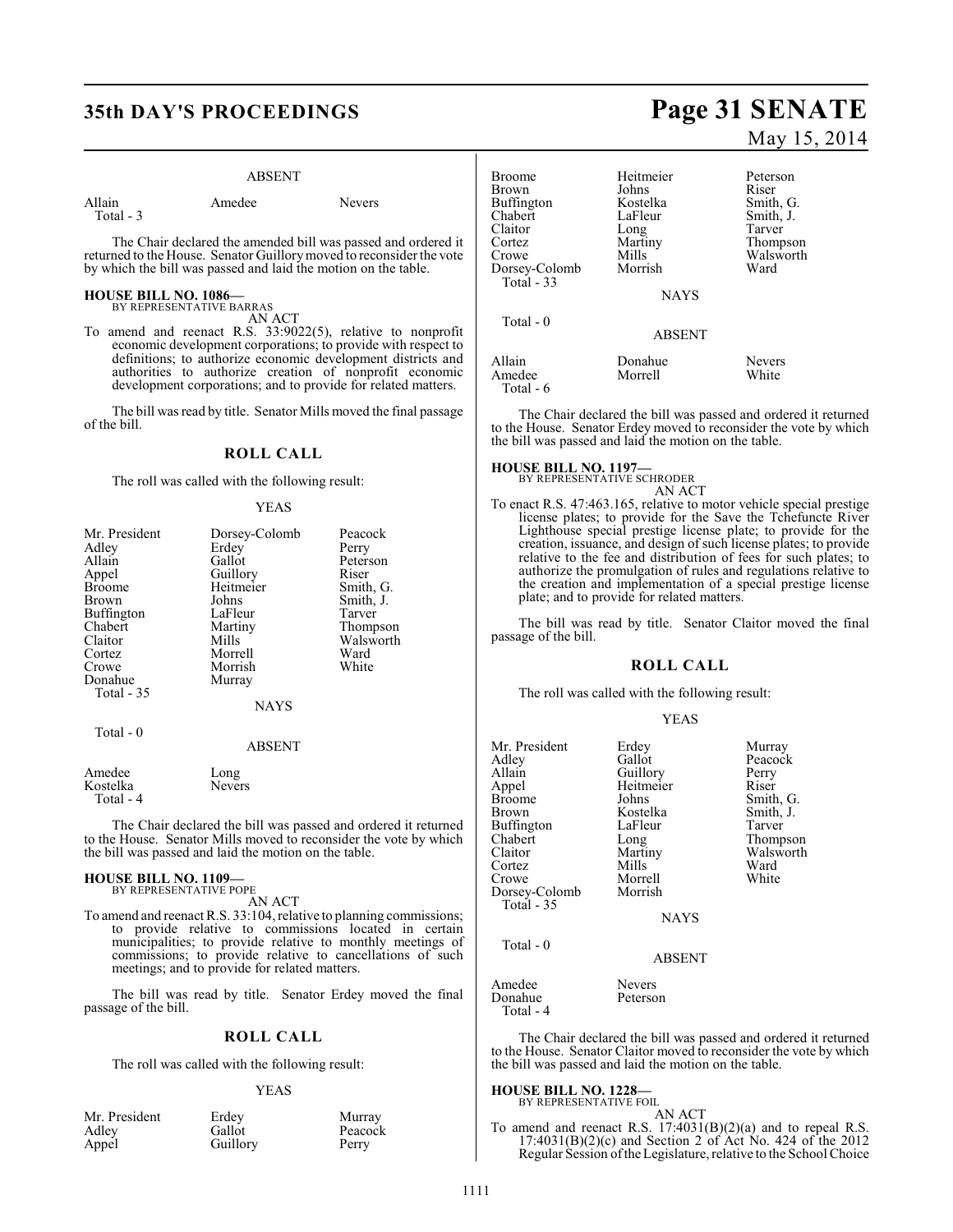# **Page 32 SENATE 35th DAY'S PROCEEDINGS**

## May 15, 2014

Program for Certain Students with Exceptionalities; to provide relative to student eligibility criteria for participation in the program; to provide for continuation of the program; and to provide for related matters.

The bill was read by title. Senator Appel moved the final passage of the bill.

#### **ROLL CALL**

The roll was called with the following result:

#### YEAS

| Mr. President<br>Adley<br>Allain | Erdey<br>Gallot<br>Guillory | Murray<br>Peacock<br>Perry |
|----------------------------------|-----------------------------|----------------------------|
| Appel                            | Heitmeier                   | Peterson                   |
| <b>Broome</b>                    | Johns                       | Riser                      |
| <b>Brown</b>                     | Kostelka                    | Smith, G.                  |
| Buffington                       | LaFleur                     | Smith, J.                  |
| Chabert                          | Long                        | Tarver                     |
| Claitor                          | Martiny                     | Thompson                   |
| Cortez                           | Mills                       | Walsworth                  |
| Crowe                            | Morrell                     | Ward                       |
| Dorsey-Colomb<br>Total - 36      | Morrish                     | White                      |
|                                  | <b>NAYS</b>                 |                            |
| Total - 0                        |                             |                            |

#### ABSENT

| Amedee<br>Total - 3 | Donahue | <b>Nevers</b> |
|---------------------|---------|---------------|
|                     |         |               |

The Chair declared the bill was passed and ordered it returned to the House. Senator Appel moved to reconsider the vote by which the bill was passed and laid the motion on the table.

**HOUSE BILL NO. 1237—** BY REPRESENTATIVES WOODRUFF AND ABRAMSON

AN ACT

To enact R.S. 47:463.165, relative to motor vehicle special prestige license plates; to provide for the "Saint Katharine Drexel Prep" special prestige license plate; to provide for the creation, issuance, and design of such license plates; to provide relative to the fee and distribution of fees for such plates; to authorize the promulgation of rules and regulations; and to provide for related matters.

The bill was read by title. Senator Heitmeier moved the final passage of the bill.

### **ROLL CALL**

The roll was called with the following result:

#### YEAS

| Mr. President<br>Adley<br>Allain<br>Appel<br><b>Broome</b><br><b>Brown</b><br><b>Buffington</b><br>Chabert<br>Claitor<br>Cortez<br>Crowe<br>Dorsey-Colomb<br>Total - 34 | Erdey<br>Gallot<br>Guillory<br>Heitmeier<br>Johns<br>Kostelka<br>LaFleur<br>Long<br>Mills<br>Morrell<br>Morrish<br>Murray | Peacock<br>Perry<br>Riser<br>Smith, G.<br>Smith, J.<br>Tarver<br>Thompson<br>Walsworth<br>Ward<br>White |
|-------------------------------------------------------------------------------------------------------------------------------------------------------------------------|---------------------------------------------------------------------------------------------------------------------------|---------------------------------------------------------------------------------------------------------|
|-------------------------------------------------------------------------------------------------------------------------------------------------------------------------|---------------------------------------------------------------------------------------------------------------------------|---------------------------------------------------------------------------------------------------------|

**NAYS** 

ABSENT

 Total - 0 Amedee Martiny Peterson<br>Donahue Nevers Nevers<sup>1</sup> Total - 5

The Chair declared the bill was passed and ordered it returned to the House. Senator Heitmeier moved to reconsider the vote by which the bill was passed and laid the motion on the table.

## **HOUSE BILL NO. 1244—**

BY REPRESENTATIVE WILLMOTT

AN ACT To repeal Chapter 6 of Title 2 of the Louisiana Revised Statutes of 1950, comprised of R.S. 2:701 through 710, relative to the Southeast Regional Airport Authority; to repeal the creation and authority of the entity; and to provide an effective date.

The bill was read by title. Senator Adley moved the final passage of the bill.

#### **ROLL CALL**

The roll was called with the following result:

#### YEAS

| Mr. President<br>Adlev<br>Allain<br>Appel<br>Broome<br>Brown<br>Buffington<br>Chabert<br>Cortez<br>Crowe<br>Dorsey-Colomb<br>Erdey<br>Total - 35 | Gallot<br>Guillory<br>Heitmeier<br>Johns<br>Kostelka<br>LaFleur<br>Long<br>Martiny<br>Mills<br>Morrell<br>Morrish<br>Murray | Peacock<br>Perry<br>Peterson<br>Riser<br>Smith, G.<br>Smith, J.<br>Tarver<br>Thompson<br>Walsworth<br>Ward<br>White |
|--------------------------------------------------------------------------------------------------------------------------------------------------|-----------------------------------------------------------------------------------------------------------------------------|---------------------------------------------------------------------------------------------------------------------|
|                                                                                                                                                  | <b>NAYS</b>                                                                                                                 |                                                                                                                     |
| Total - 0                                                                                                                                        | ABSENT                                                                                                                      |                                                                                                                     |

Amedee Donahue<br>Claitor Nevers Claitor

Total - 4

The Chair declared the bill was passed and ordered it returned to the House. Senator Adley moved to reconsider the vote by which the bill was passed and laid the motion on the table.

## **HOUSE BILL NO. 1271— (Substitute for House Bill No. 941 by Representative Leger)**<br>BY REPRESENTATIVE LEGER

AN ACT To enact R.S. 17:100.11, relative to public school facilities in certain public school districts; to provide relative to the allocation and dedication of certain local tax revenues to the replacement, repair, and improvement of such facilities; to provide for powers, duties, and responsibilities of the school boards of affected school districts, individual schools, and the Recovery School District with respect to such facilities and funds; to require the establishment of certain offices and accounts; to establish procedures governing the allocation and use of funds; to provide with respect to the allocation of funds to charter schools in the district and to the duties and responsibilities of the school board and the Recovery School District with respect to public facilities occupied or used by charter schools; to provide for fees and charges; to provide relative to outstanding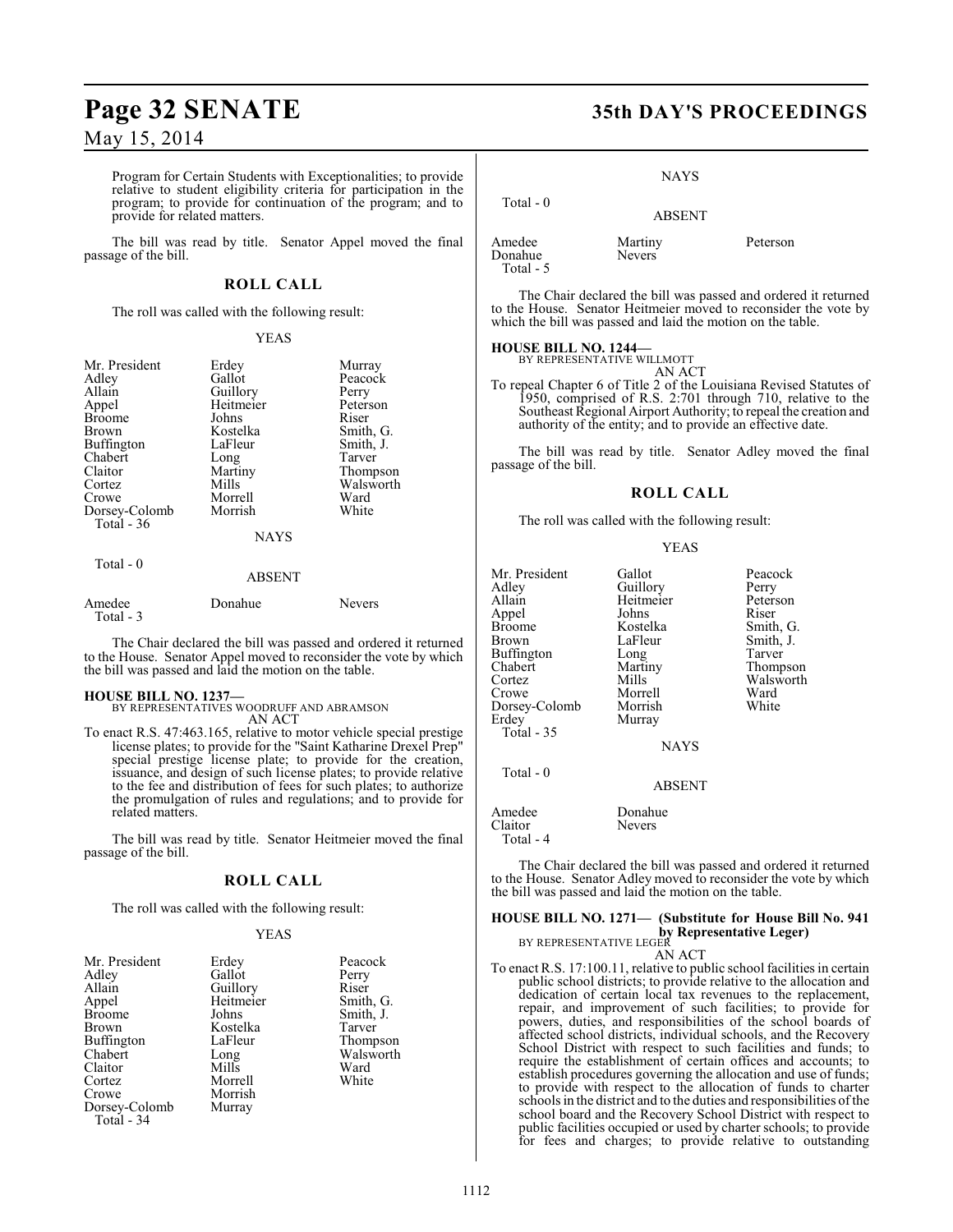# **35th DAY'S PROCEEDINGS Page 33 SENATE**

# May 15, 2014

obligations of school boards and future obligations; and to provide for related matters.

#### **Floor Amendments**

Senator Peterson proposed the following amendments.

#### **SENATE FLOOR AMENDMENTS**

Amendments proposed by Senator Peterson to Reengrossed House Bill No. 1271 by Representative Leger

#### AMENDMENT NO. 1

On page 8, at the beginning of line 24, delete "divided"

#### AMENDMENT NO. 2

On page 8, line 25, change "times" to "multiplied by"

On motion of Senator Peterson, the amendments were adopted.

The bill was read by title. Senator Peterson moved the final passage of the amended bill.

## **ROLL CALL**

The roll was called with the following result:

#### YEAS

| Mr. President<br>Adley<br>Allain<br>Appel<br><b>Broome</b><br><b>Brown</b><br>Buffington<br>Claitor<br>Cortez<br>Crowe<br>Dorsey-Colomb | Gallot<br>Heitmeier<br>Johns<br>Kostelka<br>LaFleur<br>Long<br>Martiny<br>Mills<br>Morrell<br>Morrish<br>Murray | Perry<br>Peterson<br>Riser<br>Smith, G.<br>Smith, J.<br>Tarver<br>Thompson<br>Walsworth<br>Ward<br>White |
|-----------------------------------------------------------------------------------------------------------------------------------------|-----------------------------------------------------------------------------------------------------------------|----------------------------------------------------------------------------------------------------------|
| Erdey<br>Total - 34                                                                                                                     | Peacock<br><b>NAYS</b>                                                                                          |                                                                                                          |
| $Total - 0$                                                                                                                             |                                                                                                                 |                                                                                                          |

#### ABSENT

| Amedee               | Donahue  | <b>Nevers</b> |  |
|----------------------|----------|---------------|--|
| Chabert<br>Total - 5 | Guillory |               |  |

The Chair declared the amended bill was passed and ordered it returned to the House. Senator Peterson moved to reconsider the vote by which the bill was passed and laid the motion on the table.

#### **House Bills and Joint Resolutions on Third Reading and Final Passage, Subject to Call**

#### **Called from the Calendar**

Senator Johns asked that House Bill No. 1195 be called from the Calendar.

# **HOUSE BILL NO. 1195—** BY REPRESENTATIVE LORUSSO

AN ACT

To amend and reenact R.S. 22:1964(24) and (25), relative to unfair trade practices in the business of insurance; to provide that any attempt to limit through contractual provisions the amount of information that a non-captive producer may provide to consumers on competing limited benefit or supplemental benefit plans shall be such an unfair trade practice; to provide that any

attempt to limit through contractual provisions the number of other insurance companies that such a producer may represent shall be deemed such an unfair trade practice; and to provide for related matters.

#### **Floor Amendments**

Senator Gary Smith proposed the following amendments.

#### **SENATE FLOOR AMENDMENTS**

Amendments proposed by Senator Gary Smith to Engrossed House Bill No. 1195 by Representative Lorusso

AMENDMENT NO. 1 On page 1, line 2, after "and (25)" insert "and to enact R.S. 22:1964(26)"

#### AMENDMENT NO. 2

On page 1, line 8, after "unfair trade practice;" insert "to provide that any policy or contract of insurance without a conspicuous notice indicating that the policy or contract contains defense costs within the limit of liability shall be deemed such an unfair trade practice;"

#### AMENDMENT NO. 3

On page 2, after line 15, insert the following:

 $(26)$  Any policy or contract of insurance shall include a conspicuous notice indicating in bold print that the policy or contract contains defense costs within the limit of liability. Failure to comply with the provisions of this Paragraph shall subject the insurer to a penalty up to ten thousand dollars and shall not be subject to the penalties provided in R.S.

On motion of Senator Gary Smith, the amendments were adopted.

The bill was read by title. Senator Johns moved the final passage of the amended bill.

#### **ROLL CALL**

The roll was called with the following result:

## YEAS

| Mr. President<br>Adley | Gallot<br>Heitmeier | Perry<br>Peterson |
|------------------------|---------------------|-------------------|
| Allain                 | Johns               | Riser             |
| Appel                  | Kostelka            | Smith, G.         |
| <b>Broome</b>          | LaFleur             | Smith, J.         |
| Brown                  | Long                | Tarver            |
| Buffington             | Martiny             | Thompson          |
| Chabert                | Mills               | Walsworth         |
| Claitor                | Morrell             | Ward              |
| Cortez                 | Morrish             | White             |
| Dorsey-Colomb          | Murray              |                   |
| Erdey                  | Peacock             |                   |
| Total - 34             |                     |                   |
|                        | NAYS                |                   |
| Total - 0              |                     |                   |
|                        | <b>ABSENT</b>       |                   |
| Amedee<br>Crowe        | Donahue<br>Guillory | <b>Nevers</b>     |
| Total - 5              |                     |                   |

The Chair declared the amended bill was passed and ordered it returned to the House. Senator Johns moved to reconsider the vote by which the bill was passed and laid the motion on the table.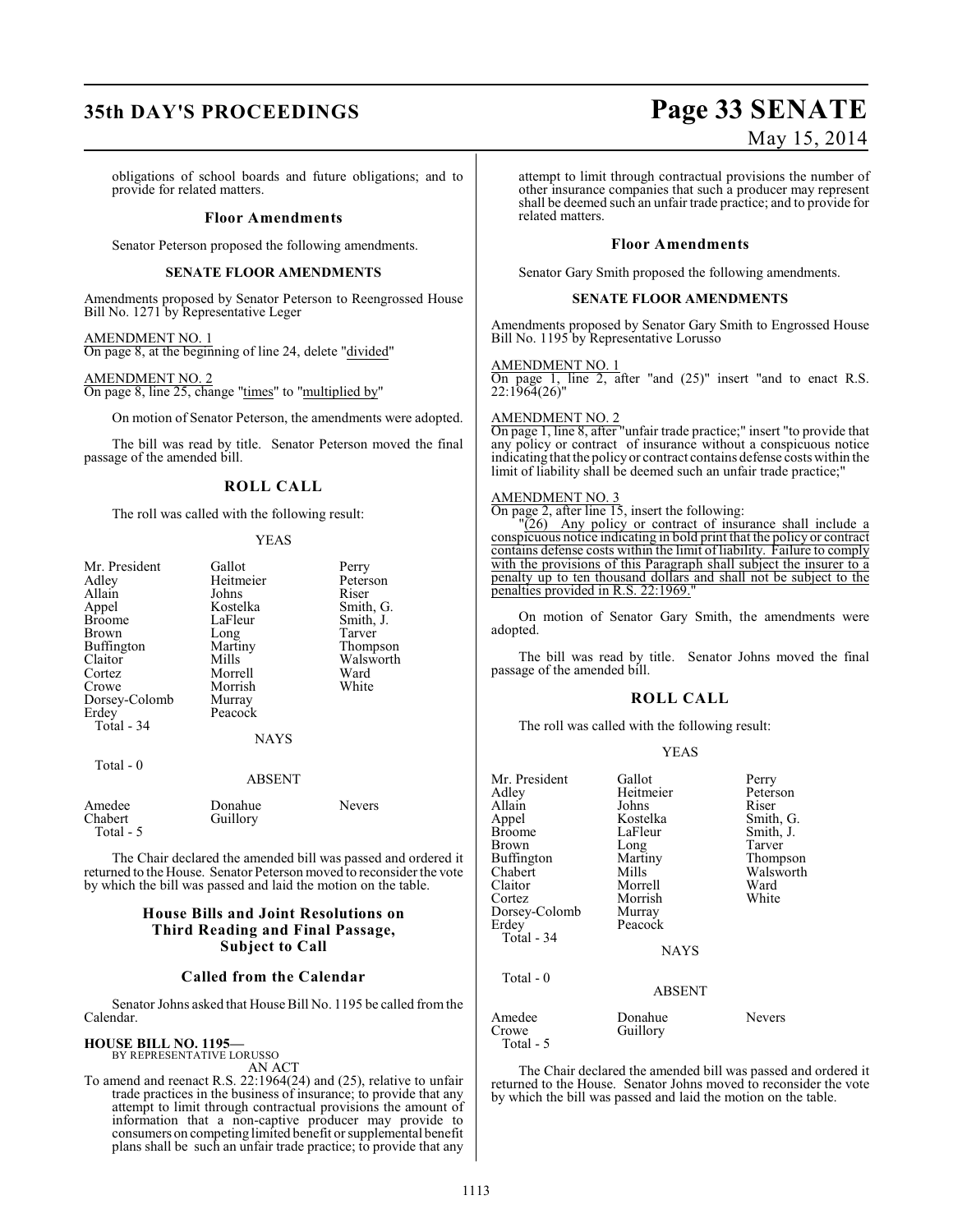#### **Called from the Calendar**

Senator Ward asked that House Bill No. 186 be called from the Calendar.

#### **HOUSE BILL NO. 186—**

BY REPRESENTATIVES HENRY, HENRY BURNS, CARMODY, COX, FOIL, AND THOMPSON AN ACT

To amend and reenact R.S. 56:116.1(B)(3), to enact R.S. 56:116.6, and to repeal R.S. 56:116.1(D)(3), relative to hunting; to provide for hunting game birds, wild quadrupeds, outlaw quadrupeds, nutria, and beaver; to provide for hunting with sound suppressing devices; and to provide for related matters.

The bill was read by title. Senator Ward moved the final passage of the bill.

#### **ROLL CALL**

The roll was called with the following result:

#### YEAS

| Mr. President | Erdey     | Peacock   |
|---------------|-----------|-----------|
| Adley         | Gallot    | Perry     |
| Allain        | Heitmeier | Peterson  |
| Appel         | Johns     | Riser     |
| <b>Broome</b> | Kostelka  | Smith, G. |
| <b>Brown</b>  | LaFleur   | Smith, J. |
| Buffington    | Long      | Tarver    |
| Chabert       | Martiny   | Thompson  |
| Claitor       | Mills     | Walsworth |
| Cortez        | Morrell   | Ward      |
| Crowe         | Morrish   | White     |
| Dorsey-Colomb | Murray    |           |
| Total - 35    |           |           |
|               | NAYS      |           |
| Total - 0     |           |           |

#### ABSENT

Amedee Guillory<br>Donahue Nevers Donahue Total - 4

The Chair declared the bill was passed and ordered it returned to the House. Senator Ward moved to reconsider the vote by which the bill was passed and laid the motion on the table.

#### **Called from the Calendar**

Senator Thompson asked that House Bill No. 1024 be called from the Calendar.

# **HOUSE BILL NO. 1024—** BY REPRESENTATIVE KATRINA JACKSON

AN ACT

To repeal R.S. 40:981.3(D), relative to drug free zones; to repeal the private residence exception for violations of the Uniform Controlled Dangerous Substances Law which occur in drug free zones.

The bill was read by title. Senator Thompson moved the final passage of the bill.

### **ROLL CALL**

The roll was called with the following result:

#### YEAS

Mr. President Erdey Peacock<br>Adley Gallot Perry Adley

Allain Heitmeier Peterson Appel Johns<br>Broome Kostelka Broome Kostelka Smith, J.<br>Brown LaFleur Tarver Buffington Long<br>Chabert Martiny Chabert Martiny Walsworth<br>Claitor Mills Ward Claitor Mills Ward Cortez Morrell White Crowe Morrish<br>Dorsey-Colomb Murray Dorsey-Colomb Total - 34 Smith, G. Total - 1

LaFleur Tarver<br>
Long Thompson

**NAYS** 

ABSENT

Amedee Guillory<br>Donahue Nevers Donahue Total - 4

The Chair declared the bill was passed and ordered it returned to the House. Senator Thompson moved to reconsider the vote by which the bill was passed and laid the motion on the table.

#### **Called from the Calendar**

Senator Appel asked that House Bill No. 600 be called from the Calendar.

#### **HOUSE BILL NO. 600—**

BY REPRESENTATIVE ABRAMSON AN ACT

To enact R.S. 17:158(J) and 3996(B)(34), relative to the loading and unloading of school buses; to provide limitations on the location of such loading and unloading; and to provide for related matters.

#### **Floor Amendments**

Senator Appel proposed the following amendments.

#### **SENATE FLOOR AMENDMENTS**

Amendments proposed by Senator Appel to Reengrossed House Bill No. 600 by Representative Abramson

#### AMENDMENT NO. 1

On page 1, at the end of line 8, add "; loading and unloading students**"**

On motion of Senator Appel, the amendments were adopted.

The bill was read by title. Senator Appel moved the final passage of the amended bill.

## **ROLL CALL**

The roll was called with the following result:

Morrell

#### YEAS

Mr. President Erdey Peacock<br>Adley Gallot Perry Adley Gallot Perry Appel Johns Riser Broome Kostelka<br>Brown LaFleur Buffington Long<br>Chabert Martiny Chabert Martiny Thompson Claitor Mills Walsworth<br>
Cortez Morrell Ward

Heitmeier Peters<br>Johns Riser LaFleur Smith, J.<br>Long Tarver

# **Page 34 SENATE 35th DAY'S PROCEEDINGS**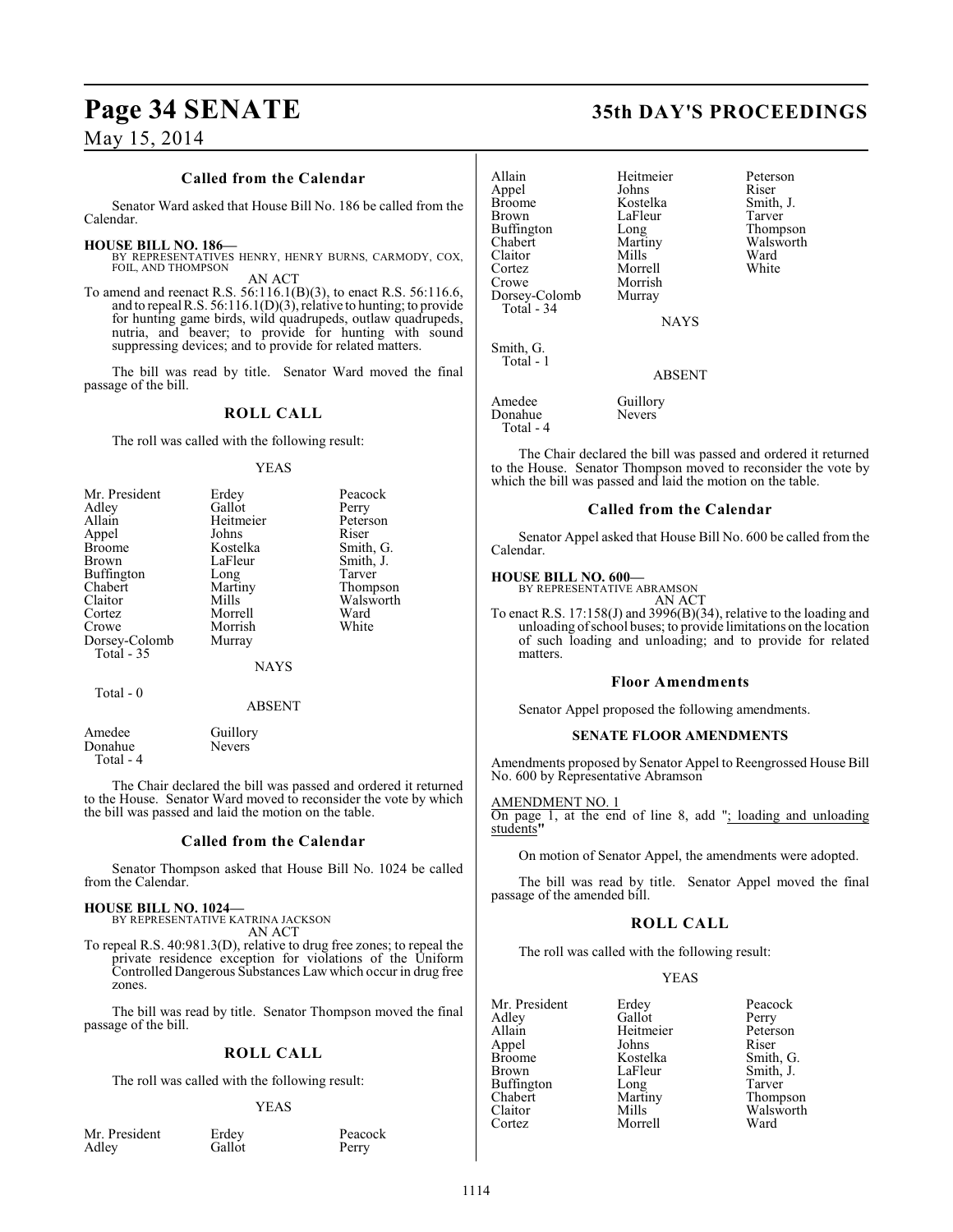# **35th DAY'S PROCEEDINGS Page 35 SENATE**

| Crowe         | Morrish     | White |
|---------------|-------------|-------|
| Dorsey-Colomb | Murray      |       |
| Total $-35$   | <b>NAYS</b> |       |

NAYS

Total - 0

ABSENT

| Amedee    | Guillory      |
|-----------|---------------|
| Donahue   | <b>Nevers</b> |
| Total - 4 |               |

The Chair declared the amended bill was passed and ordered it returned to the House. Senator Appel moved to reconsider the vote by which the bill was passed and laid the motion on the table.

#### **Called from the Calendar**

Senator Appel asked that House Bill No. 602 be called from the Calendar.

**HOUSE BILL NO. 602—** BY REPRESENTATIVES ABRAMSON AND LEGER AN ACT

To enact Subpart PP of Part 1 of Chapter 1 of Subtitle II of Title 47 of the Louisiana Revised Statutes of 1950, to be comprised of R.S. 47:120.231, relative to state individual income tax return checkoffs for certain donations; to provide for a method for individuals to donate all or a portion of any refund due to them to The Lighthouse for the Blind in New Orleans, Inc.; to provide for the administration and disbursement of donated monies; to provide for reporting; to provide for an effective date; and to provide for related matters.

The bill was read by title. Senator Appel moved the final passage of the bill.

#### **ROLL CALL**

The roll was called with the following result:

#### YEAS

| Mr. President<br>Adley<br>Allain<br>Appel<br><b>Broome</b><br><b>Brown</b><br><b>Buffington</b><br>Chabert<br>Claitor<br>Cortez | Erdey<br>Gallot<br>Heitmeier<br>Johns<br>Kostelka<br>LaFleur<br>Long<br>Martiny<br>Mills<br>Morrell | Peacock<br>Perry<br>Peterson<br>Riser<br>Smith, G.<br>Smith, J.<br>Tarver<br>Thompson<br>Walsworth<br>Ward |
|---------------------------------------------------------------------------------------------------------------------------------|-----------------------------------------------------------------------------------------------------|------------------------------------------------------------------------------------------------------------|
| Crowe<br>Dorsey-Colomb<br>Total $-35$                                                                                           | Morrish<br>Murray                                                                                   | White                                                                                                      |
|                                                                                                                                 | <b>NAYS</b>                                                                                         |                                                                                                            |
| Total $-0$                                                                                                                      | <b>ABSENT</b>                                                                                       |                                                                                                            |
|                                                                                                                                 |                                                                                                     |                                                                                                            |

| Amedee     | Guillory      |
|------------|---------------|
| Donahue    | <b>Nevers</b> |
| Total $-4$ |               |

The Chair declared the bill was passed and ordered it returned to the House. Senator Appel moved to reconsider the vote by which the bill was passed and laid the motion on the table.

#### **Called from the Calendar**

Senator Morrish asked that House Bill No. 419 be called from the Calendar.

# May 15, 2014

#### **HOUSE BILL NO. 419—**

BY REPRESENTATIVE MONTOUCET AN ACT

To enact R.S. 38:215.1, relative to maintenance of public drainage; to prohibit refusal of access to public drainage for maintenance purposes; to provide relative to a determination of the right of access by a court of competent jurisdiction; to provide for an award of court costs and attorney fees; to provide for definitions; and to provide for related matters.

The bill was read by title. Senator Morrish moved the final passage of the bill.

### **ROLL CALL**

The roll was called with the following result:

#### YEAS

| Mr. President<br>Adley<br>Allain<br>Appel<br><b>Broome</b><br>Brown<br>Buffington<br>Chabert<br>Claitor<br>Cortez<br>Crowe<br>Dorsey-Colomb<br>Total $-36$ | Erdey<br>Gallot<br>Guillory<br>Heitmeier<br>Johns<br>Kostelka<br>LaFleur<br>Long<br>Martiny<br>Mills<br>Morrell<br>Morrish | Murray<br>Peacock<br>Perry<br>Peterson<br>Riser<br>Smith, G.<br>Smith, J.<br>Tarver<br>Thompson<br>Walsworth<br>Ward<br>White |
|------------------------------------------------------------------------------------------------------------------------------------------------------------|----------------------------------------------------------------------------------------------------------------------------|-------------------------------------------------------------------------------------------------------------------------------|
|                                                                                                                                                            | <b>NAYS</b>                                                                                                                |                                                                                                                               |
| Total - 0                                                                                                                                                  | <b>ABSENT</b>                                                                                                              |                                                                                                                               |
| Amedee                                                                                                                                                     | Donahue                                                                                                                    | Nevers                                                                                                                        |

Total - 3

The Chair declared the bill was passed and ordered it returned to the House. Senator Morrish moved to reconsider the vote by which the bill was passed and laid the motion on the table.

#### **Called from the Calendar**

Senator Martiny asked that House Bill No. 621 be called from the Calendar.

#### **HOUSE BILL NO. 621—**

BY REPRESENTATIVE ABRAMSON AN ACT

To amend and reenact R.S. 12:1333, relative to limited liability companies; to provide for the authority to act on behalf of a limited liability company upon the death or adjudged incompetency of a last remaining member; and to provide for related matters.

The bill was read by title. Senator Martiny moved the final passage of the bill.

### **ROLL CALL**

The roll was called with the following result:

#### YEAS

Mr. President Gallot Perry<br>Adley Heitmeier Peterson Heitmeier Peters<br>Johns Riser Allain Johns<br>Broome Kostelka Broome Kostelka Smith, G.<br>Brown LaFleur Smith, J. LaFleur Smith, J.<br>Long Tarver Buffington<br>Chabert Martiny Thompson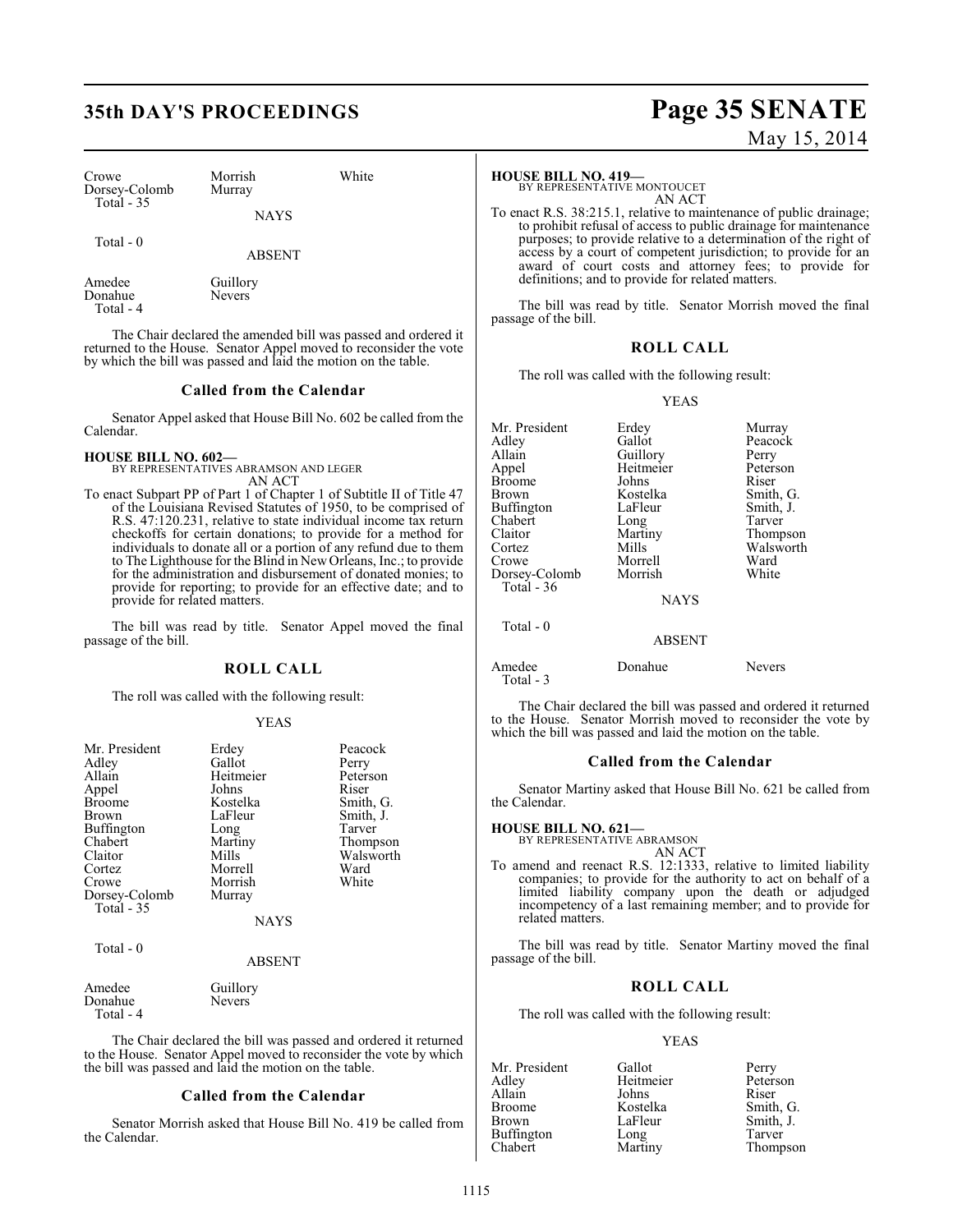| Claitor<br>Cortez<br>Crowe<br>Dorsey-Colomb<br>Erdey<br>Total - 34<br>Total $-0$ | Mills<br>Morrell<br>Morrish<br>Murray<br>Peacock<br><b>NAYS</b><br><b>ABSENT</b> | Walsworth<br>Ward<br>White |
|----------------------------------------------------------------------------------|----------------------------------------------------------------------------------|----------------------------|
| Amedee<br>Appel                                                                  | Donahue<br>Guillory                                                              | Nevers                     |

Total - 5

The Chair declared the bill was passed and ordered it returned to the House. Senator Martiny moved to reconsider the vote by which the bill was passed and laid the motion on the table.

#### **Rules Suspended**

Senator Erdey asked for and obtained a suspension of the rules to revert to:

## **House Bills and Joint Resolutions on Third Reading and Final Passage**

**HOUSE BILL NO. 690—** BY REPRESENTATIVES BROADWATER, HENRY BURNS, CARMODY, CARTER, CHAMPAGNE, HENRY, IVEY, JEFFERSON, PRICE, REYNOLDS, AND SMITH

AN ACT

To enact R.S. 38:2212.1(N), relative to group purchasing of school materials, equipment, and supplies; to authorize public school districts and public schools to participate in a purchasing cooperative for the purchase of school materials, equipment, and supplies; to provide for definitions; and to provide for related matters.

#### **Floor Amendments**

Senator Appel proposed the following amendments.

#### **SENATE FLOOR AMENDMENTS**

Amendments proposed by Senator Appel to Engrossed House Bill No. 690 by Representative Broadwater

AMENDMENT NO. 1

On page 2, line 14, after "cooperative" insert ", excluding the use of professional, architectural, engineering, and construction services"

On motion of Senator Appel, the amendments were adopted.

The bill was read by title. Senator Erdey moved the final passage of the amended bill.

## **ROLL CALL**

The roll was called with the following result:

#### YEAS

| Mr. President | Dorsey-Colomb | Morrish               |
|---------------|---------------|-----------------------|
| Adley         | Erdey         | Murray                |
| Allain        | Gallot        | Peacock               |
| Appel         | Guillory      | Perry                 |
| <b>Broome</b> | Heitmeier     | Riser                 |
| <b>Brown</b>  | Johns         | Smith, G.             |
| Buffington    | Kostelka      | Smith, J.             |
| Chabert       | LaFleur       | Tarver                |
| Claitor       | Long          | Thompson<br>Walsworth |
| Cortez        | Martiny       |                       |

# **Page 36 SENATE 35th DAY'S PROCEEDINGS**

| Crowe<br>Donahue<br>Total - $36$ | Mills<br>Morrell | Ward<br>White |  |
|----------------------------------|------------------|---------------|--|
|                                  | <b>NAYS</b>      |               |  |
| Peterson<br>Total - 1            |                  |               |  |
|                                  | <b>ABSENT</b>    |               |  |
| Amedee                           | <b>Nevers</b>    |               |  |

Total - 2

The Chair declared the amended bill was passed and ordered it returned to the House. Senator Erdey moved to reconsider the vote by which the bill was passed and laid the motion on the table.

### **House Concurrent Resolutions on Second Reading Reported by Committees**

#### **HOUSE CONCURRENT RESOLUTION NO. 54—** BY REPRESENTATIVE ST. GERMAIN

A CONCURRENT RESOLUTION To urge and request the office of conservation to study the effect of implementing certain requirements for operators of salt dome caverns.

Reported favorably by the Committee on Commerce, Consumer Protection, and International Affairs.

The resolution was read by title. Senator Buffington moved to concur in the House Concurrent Resolution.

## **ROLL CALL**

The roll was called with the following result:

#### YEAS

| Mr. President<br>Adlev<br>Allain<br>Appel<br>Broome<br>Brown<br>Buffington<br>Chabert<br>Claitor<br>Cortez<br>Crowe<br>Donahue<br>Dorsey-Colomb<br>Total - 37 | Erdey<br>Gallot<br>Guillory<br>Heitmeier<br>Johns<br>Kostelka<br>LaFleur<br>Long<br>Martiny<br>Mills<br>Morrell<br>Morrish<br>Murray | Peacock<br>Perry<br>Peterson<br>Riser<br>Smith, G.<br>Smith, J.<br>Tarver<br>Thompson<br>Walsworth<br>Ward<br>White |
|---------------------------------------------------------------------------------------------------------------------------------------------------------------|--------------------------------------------------------------------------------------------------------------------------------------|---------------------------------------------------------------------------------------------------------------------|
|                                                                                                                                                               |                                                                                                                                      |                                                                                                                     |
|                                                                                                                                                               | <b>NAYS</b>                                                                                                                          |                                                                                                                     |
|                                                                                                                                                               |                                                                                                                                      |                                                                                                                     |

#### ABSENT

Amedee Nevers Total - 2

Total - 0

The Chair declared the Senate concurred in the House Concurrent Resolution and ordered it returned to the House.

## **HOUSE CONCURRENT RESOLUTION NO. 70—** BY REPRESENTATIVE HARRISON A CONCURRENT RESOLUTION

To apply to the Congress of the United States to call a convention pursuant to Article V of the Constitution of the United States for the sole and exclusive purpose of proposing an amendment to the Constitution of the United States, for submission to the states for ratification, that would provide for a balanced budget.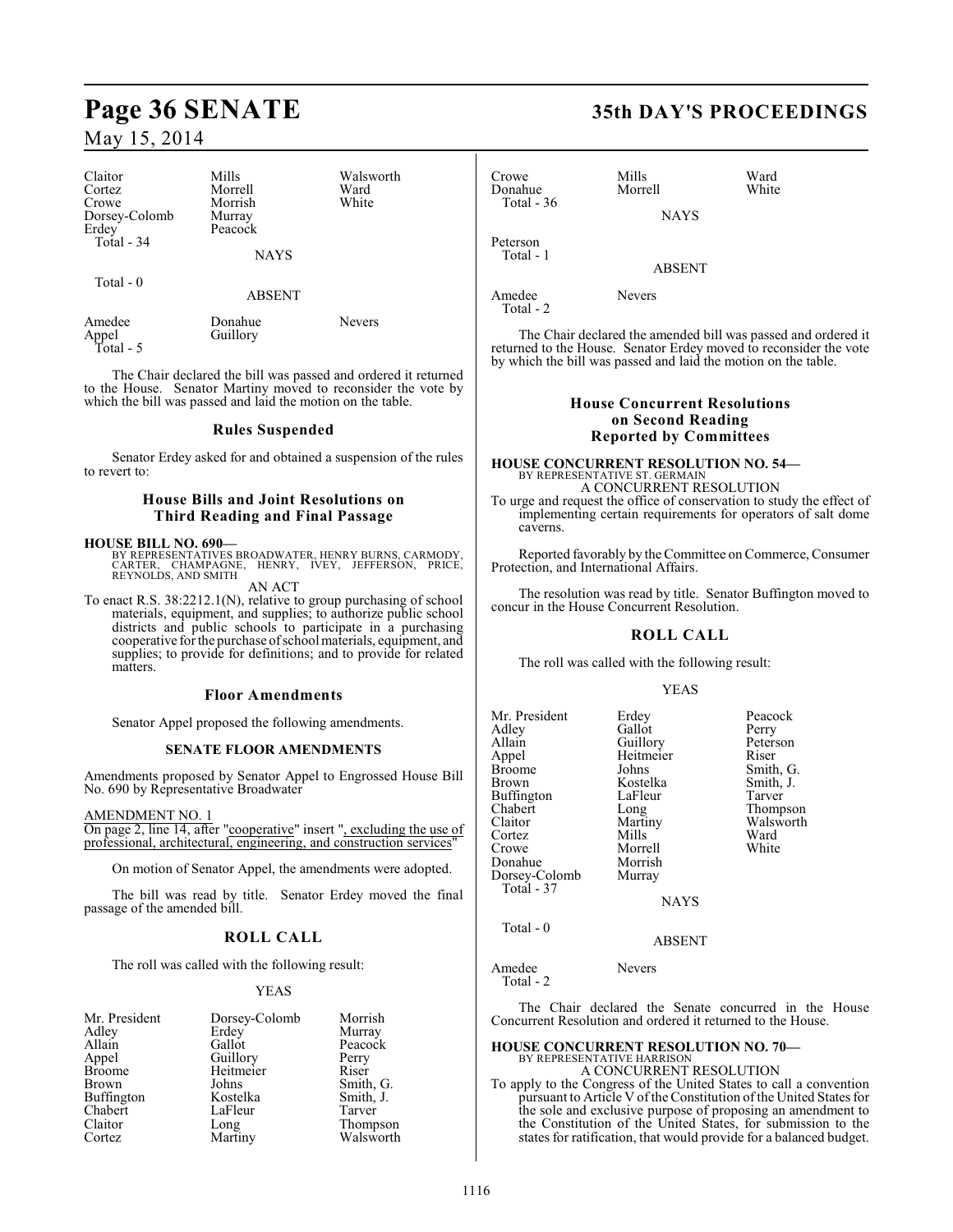# **35th DAY'S PROCEEDINGS Page 37 SENATE**

Reported favorably by the Committee on Senate and Governmental Affairs.

The resolution was read by title. Senator Peterson moved to concur in the House Concurrent Resolution.

#### **ROLL CALL**

The roll was called with the following result:

#### YEAS

| Mr. President<br>Adley<br>Allain<br>Appel<br><b>Broome</b><br><b>Brown</b><br>Buffington<br>Chabert<br>Claitor<br>Cortez<br>Crowe<br>Donahue<br>Total - 36 | Dorsey-Colomb<br>Erdey<br>Gallot<br>Guillory<br>Heitmeier<br>Johns<br>Kostelka<br>LaFleur<br>Long<br>Martiny<br>Mills<br>Morrell | Morrish<br>Murray<br>Peacock<br>Perry<br>Peterson<br>Riser<br>Smith, G.<br>Smith, J.<br>Tarver<br>Thompson<br>Ward<br>White |
|------------------------------------------------------------------------------------------------------------------------------------------------------------|----------------------------------------------------------------------------------------------------------------------------------|-----------------------------------------------------------------------------------------------------------------------------|
|                                                                                                                                                            | <b>NAYS</b>                                                                                                                      |                                                                                                                             |

#### ABSENT

| Amedee    | <b>Nevers</b> | Walsworth |
|-----------|---------------|-----------|
| Total - 3 |               |           |

The Chair declared the Senate concurred in the House Concurrent Resolution and ordered it returned to the House.

# **HOUSE CONCURRENT RESOLUTION NO. 98—**

BY REPRESENTATIVE JEFFERSON A CONCURRENT RESOLUTION

To urge and request that the secretary and staff of the Department of Economic Development advise businesses receiving state tax and other financial incentives for business development that the Louisiana Legislature requests that hiring decisions be focused on Louisiana residents to the greatest degree possible.

Reported favorably by the Committee on Commerce, Consumer Protection, and International Affairs.

The resolution was read by title. Senator Gallot moved to concur in the House Concurrent Resolution.

#### **ROLL CALL**

The roll was called with the following result:

#### YEAS

| Mr. President<br>Adley<br>Allain<br>Appel<br><b>Broome</b><br><b>Brown</b><br>Buffington<br>Chabert<br>Claitor<br>Cortez<br>Crowe<br>Donahue<br>Dorsey-Colomb<br>Total - 37 | Erdey<br>Gallot<br>Guillory<br>Heitmeier<br>Johns<br>Kostelka<br>LaFleur<br>Long<br>Martiny<br>Mills<br>Morrell<br>Morrish<br>Murray | Peacock<br>Perry<br>Peterson<br>Riser<br>Smith, G.<br>Smith, J.<br>Tarver<br>Thompson<br>Walsworth<br>Ward<br>White |
|-----------------------------------------------------------------------------------------------------------------------------------------------------------------------------|--------------------------------------------------------------------------------------------------------------------------------------|---------------------------------------------------------------------------------------------------------------------|
|                                                                                                                                                                             | <b>NAYS</b>                                                                                                                          |                                                                                                                     |
|                                                                                                                                                                             |                                                                                                                                      |                                                                                                                     |

Total - 0

Total - 0

# May 15, 2014

Peacock Perry Peterson Riser Smith, G. Smith, J.<br>Tarver

Thompson Walsworth<br>Ward

#### ABSENT

Amedee Nevers Total - 2

The Chair declared the Senate concurred in the House Concurrent Resolution and ordered it returned to the House.

#### **HOUSE CONCURRENT RESOLUTION NO. 99—** BY REPRESENTATIVE HARRISON

A CONCURRENT RESOLUTION

To urge and request the Louisiana State Board of Medical Examiners to study the problem of over-prescribing of pain medication by physicians and to report findings and recommendations to the legislative committees on health and welfare.

Reported favorably by the Committee on Health and Welfare.

The resolution was read by title. Senator Heitmeier moved to concur in the House Concurrent Resolution.

### **ROLL CALL**

The roll was called with the following result:

#### YEAS

| Mr. President | Erdey       | Peacoo  |
|---------------|-------------|---------|
| Adley         | Gallot      | Perry   |
| Allain        | Guillory    | Peterso |
| Appel         | Heitmeier   | Riser   |
| <b>Broome</b> | Johns       | Smith,  |
| Brown         | Kostelka    | Smith,  |
| Buffington    | LaFleur     | Tarver  |
| Chabert       | Long        | Thomp   |
| Claitor       | Martiny     | Walsw   |
| Cortez        | Mills       | Ward    |
| Crowe         | Morrell     | White   |
| Donahue       | Morrish     |         |
| Dorsey-Colomb | Murray      |         |
| Total - 37    |             |         |
|               | <b>NAYS</b> |         |
| Total - 0     |             |         |
|               | 1.72.022.77 |         |

ABSENT

Amedee Nevers Total - 2

The Chair declared the Senate concurred in the House Concurrent Resolution and ordered it returned to the House.

## **HOUSE CONCURRENT RESOLUTION NO. 104—** BY REPRESENTATIVE LORUSSO A CONCURRENT RESOLUTION

To urge and request the Louisiana Department of Insurance to study the feasibility of providing a discount on motor vehicle liability insurance premiums to retired members of the armed forces and to report its findings to the legislative committees on insurance.

Reported favorably by the Committee on Insurance.

The resolution was read by title. Senator Murray moved to concur in the House Concurrent Resolution.

#### **ROLL CALL**

The roll was called with the following result:

#### YEAS

| Mr. President | Erdey    | Peacock  |
|---------------|----------|----------|
| Adley         | Gallot   | Perry    |
| Allain        | Guillory | Peterson |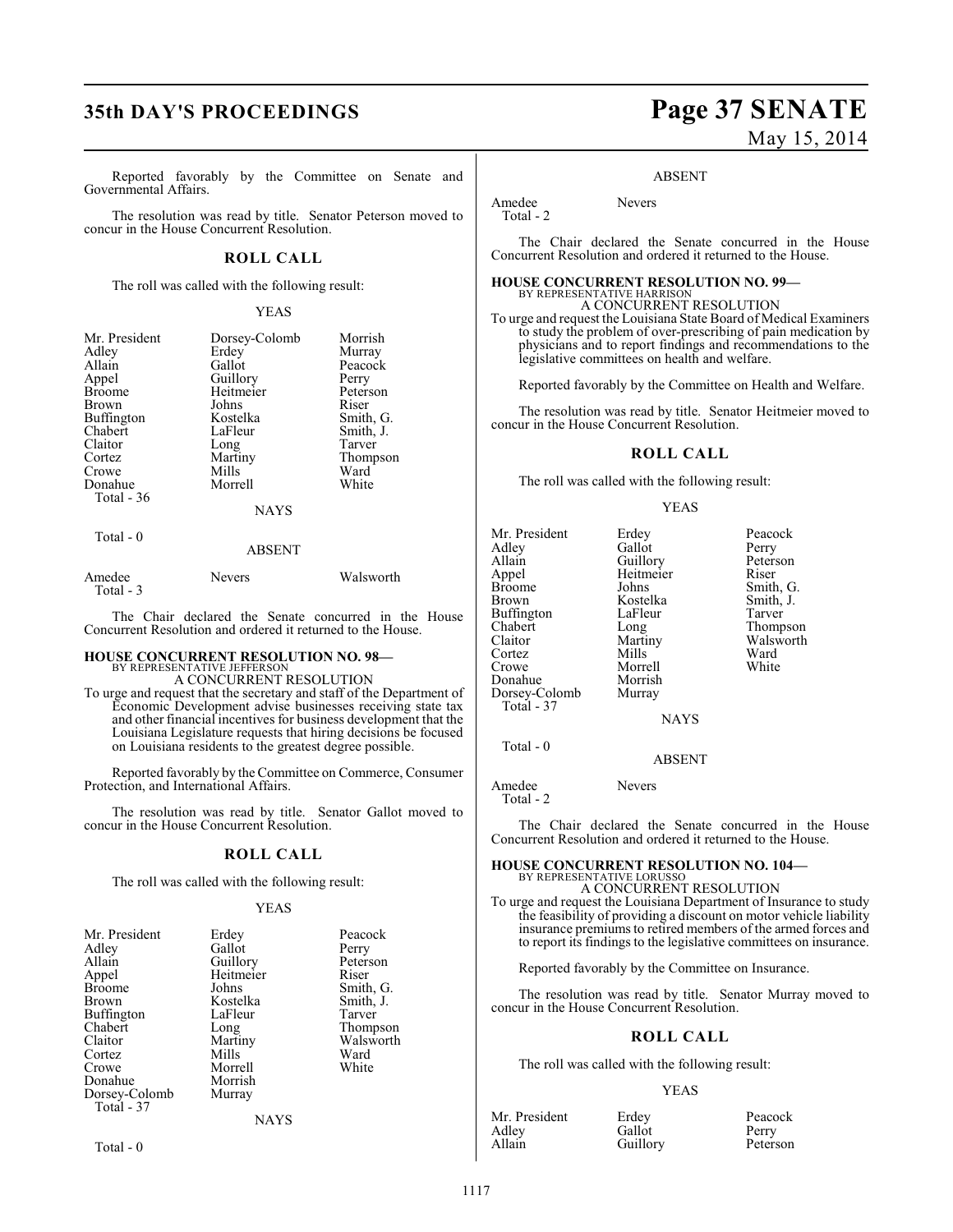Appel Heitmeier Riser<br>Broome Johns Smith Broome Johns Smith, G.<br>Brown Kostelka Smith I Buffington LaFle<br>Chabert Long Chabert Long Thompson<br>Claitor Martiny Walsworth Claitor Martiny Walsworth<br>Cortez Mills Ward Cortez Mills Ward Crowe Morrell White<br>
Donahue Morrish White Donahue Morrish<br>Dorsey-Colomb Murray Dorsey-Colomb Total - 37

Exercise<br>
Rostelka Smith, J.<br>
LaFleur Tarver

NAYS

Total - 0

#### ABSENT

Amedee Nevers Total - 2

The Chair declared the Senate concurred in the House Concurrent Resolution and ordered it returned to the House.

#### **HOUSE CONCURRENT RESOLUTION NO. 136—** BY REPRESENTATIVES SMITH, BARROW, AND ST. GERMAIN A CONCURRENT RESOLUTION

To urge and request the Department of Economic Development to encourage new and existing Louisiana companies to create strategies aimed to increase the number of women employed in STEM positions.

Reported favorably by the Committee on Commerce, Consumer Protection, and International Affairs.

The resolution was read by title. Senator Peterson moved to concur in the House Concurrent Resolution.

## **ROLL CALL**

The roll was called with the following result:

#### YEAS

| Mr. President<br>Adley<br>Allain<br>Broome<br>Brown<br>Buffington<br>Chabert<br>Total - 20 | Claitor<br>Crowe<br>Dorsey-Colomb<br>Gallot<br>Martiny<br>Mills<br>Morrell | Morrish<br>Murray<br>Peterson<br>Smith, G.<br>Tarver<br>Ward |
|--------------------------------------------------------------------------------------------|----------------------------------------------------------------------------|--------------------------------------------------------------|
|                                                                                            | <b>NAYS</b>                                                                |                                                              |
| Appel<br>Cortez<br>Erdey<br>Guillory<br>Total - 12                                         | Kostelka<br>Long<br>Peacock<br>Riser<br>ABSENT                             | Smith, J.<br>Thompson<br>Walsworth<br>White                  |
| Amedee<br>Donahue<br>Heitmeier<br>Total - 7                                                | Johns<br>LaFleur<br><b>Nevers</b>                                          | Perry                                                        |
| The                                                                                        | Chair declared the Senate concurred in the                                 |                                                              |

The Chair declared the Senate concurred in the House Concurrent Resolution and ordered it returned to the House.

#### **Rules Suspended**

Senator Thompson asked for and obtained a suspension of the rules to revert to the Morning Hour.

# **Page 38 SENATE 35th DAY'S PROCEEDINGS**

## **Introduction of Senate Concurrent Resolutions**

#### **SENATE CONCURRENT RESOLUTION NO. 137—** BY SENATOR MILLS

A CONCURRENT RESOLUTION To urge and request the Department of Health and Hospitals to study the most effective means to ensure the proper utilization of inhalers by school nurses within schools in Louisiana and to report its findings to the Senate Committee on Health and Welfare and the House Committee on Health and Welfare.

The resolution was read by title and placed on the Calendar for a second reading.

### **Rules Suspended**

Senator Guillory asked for and obtained a suspension of the rules to recommit a bill.

### **HOUSE BILL NO. 94—**



To amend and reenact R.S. 11:3384(A), (B), and (D) and 3386, relative to new members of the Firefighters' Pension and Relief Fund in the city of New Orleans; to provide relative to membership in the system for such members; to provide relative to retirement eligibility and benefits for such members; to provide relative to beneficiaries and survivors of certain such members; to provide for an effective date; and to provide for related matters.

Senator Guillory moved to recommit the bill from the Committee on Retirement to the Committee on Local and Municipal Affairs.

Without objection, so ordered.

### **Privilege Report of the Committee on Senate and Governmental Affairs**

#### **ENROLLMENTS**

Senator Amedee, Chairman on behalf of the Committee on Senate and Governmental Affairs, submitted the following report:

#### May 15, 2014

To the President and Members of the Senate:

I am directed by your Committee on Senate and Governmental Affairs to submit the following report:

The following Senate Concurrent Resolution has been properly enrolled:

#### **SENATE CONCURRENT RESOLUTION NO. 48—** BY SENATOR LONG

A CONCURRENT RESOLUTION

To provide for legislative approval of and to express support to the Board of Supervisors of Louisiana State University for the strategic collaboration with the state relating to the closure of Huey P. Long Medical Center to facilitate a new model of health care delivery in the Alexandria and Pineville area.

> Respectfully submitted, "JODY" AMEDEE Chairman

The foregoing Senate Concurrent Resolution was signed by the President of the Senate.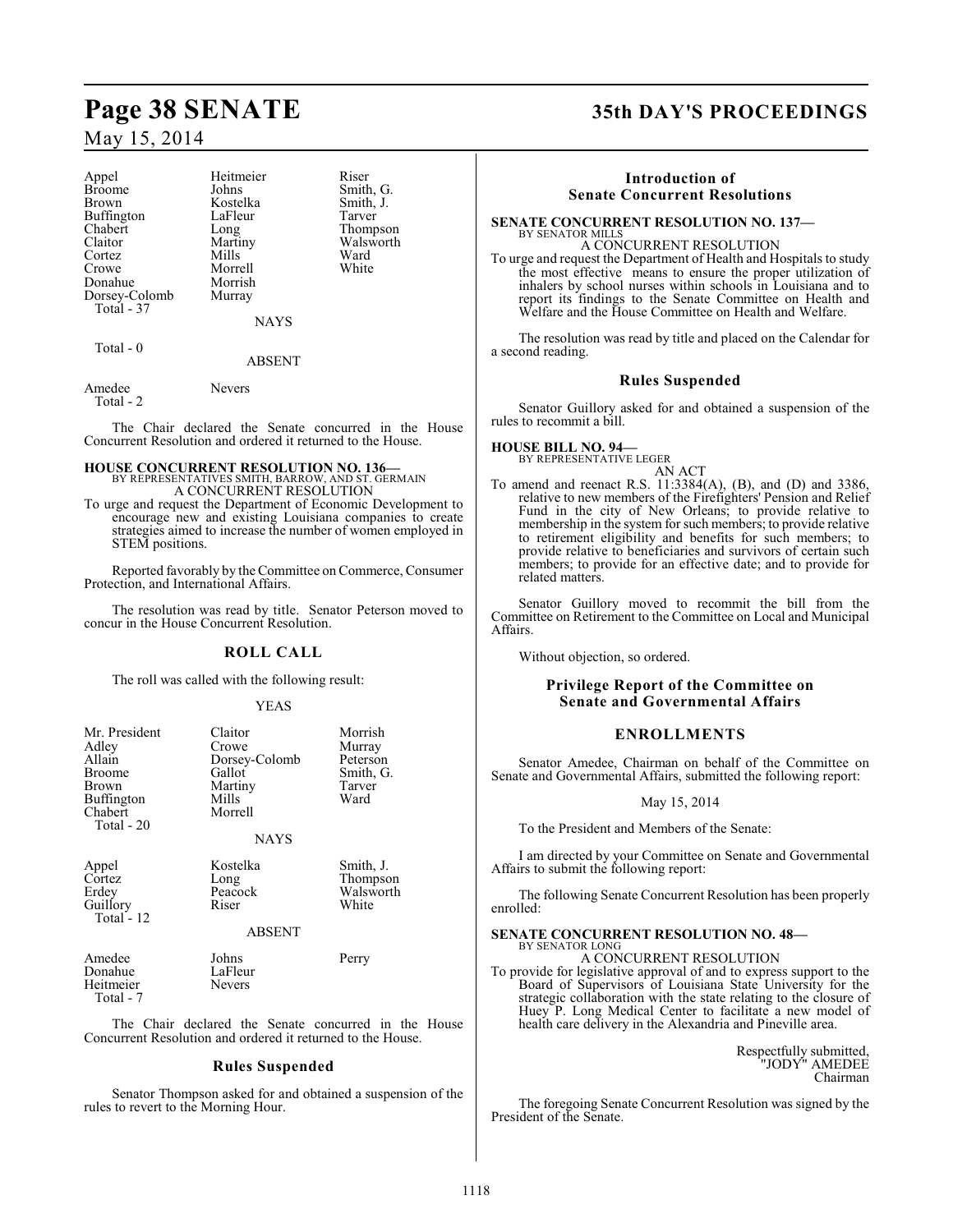# **35th DAY'S PROCEEDINGS Page 39 SENATE**

#### **Privilege Report of the Committee on Senate and Governmental Affairs**

#### **ENROLLMENTS**

Senator Amedee, Chairman on behalf of the Committee on Senate and Governmental Affairs, submitted the following report:

#### May 15, 2014

To the President and Members of the Senate:

I am directed by your Committee on Senate and Governmental Affairs to submit the following report:

The following Senate Bills have been properly enrolled:

#### **SENATE BILL NO. 39—** BY SENATOR MURRAY

AN ACT

To amend and reenact R.S. 9:1113, relative to partition of immovable property; to provide relative to minority interests; to provide relative to private sales; to provide certain terms, conditions, and procedures; and to provide for related matters.

# **SENATE BILL NO. 89—** BY SENATOR PEACOCK

AN ACT

To amend and reenact Title XX of Book III of the Civil Code, to be comprised of Articles 3133 through 3140, Civil Code Articles 3346, 3354, 3355, 3356, 3357, 3358, 3361, 3362, 3363, 3365, 3366, 3367, and 3368, the heading of Part IV of Chapter 1 of Code Title XX-A of Code Book III of Title 9 of the Louisiana Revised Statutes of 1950, R.S. 9:4401 and 5386, and R.S. 10:9-102(a)(2), to enact Title XX-A of Book III of the Civil Code to consist of Articles 3141 through 3175, R.S. 9:4402 and 4403, to repeal Civil Code Articles 3176, 3177, 3178, 3179, 3180, 3181, 3182, 3183, and 3184, relative to security, pledge, and registry; to provide for the liability of an obligor for his obligation; to provide for ratable treatment of creditors; to provide for limitations upon recourse; to provide for a definition of security; to provide for personal or real security; to provide for kinds of security; to provide for the law governing a security interest; to provide for the nullity of an agreement of forfeiture; to provide for the general provisions of pledge; to provide a definition of pledge; to provide for property susceptible of pledge; to provide for the pledge of property susceptible of encumbrance by a security interest; to provide for the accessory nature of pledge; to provide for the preference afforded by pledge; to provide for obligations for which pledge may be given; to provide for pledge securing an obligation that is not for the payment of money; to provide for pledge securing an obligation of another person; to provide the formal requirements of a contract of pledge; to provide for the acceptance of a pledge; to provide for who has the power to pledge; to provide for the pledge of a thing not owned; to provide the general requirements for effectiveness of pledge against third persons; to provide for effectiveness against third persons of the pledge of the lease of an immovable; to provide for effectiveness against third persons of the pledge of other obligations; to provide for the pledgee's right of retention; to provide for the indivisibility of pledge; to provide for the enforcement of a pledge of a movable; to provide for fruits of thing pledged; to provide for the pledge of the obligation of a third person; to provide for performance by an obligor of a pledged obligation; to provide for defenses available to the obligor of a pledged obligation; to provide for a clause prohibiting pledge; to provide for the modification of a contract from which a pledge obligation arises; to provide for the attachment of pledge obligations arising under modified or substituted contract; to provide for modification as default by pledgor; to provide that pledgee is not bound for pledgor's obligations; to provide for the requirements of a contract of the pledge of the lessor's rights in the lease of an immovable and its rents; to provide for the

# May 15, 2014

effectiveness of a pledge of the lessor's rights in the lease of an immovable and its rents against third persons; to provide for a pledge contained in act of mortgage; to provide for pledge of all or part of the leases of an immovable; to provide for pledge of mineral payments by owner of land or holder of mineral servitude; to provide for accounting to other pledgees for rent collected; to provide for the prohibition of a judicial sale of the lessor's rights in the lease of an immovable and its rents; to provide for the applicability of the general rules of Chapter 1 of Title XX-A of Book III of the Civil Code to the pledge of the lessor's rights in the lease of an immovable and its rents when no special provision is made in Chapter 2 of Title XX-A of Book III of the Civil Code; to provide for the place of recordation of instrument creating, establishing, or relating to a mortgage or privilege over an immovable, or the pledge of the lessor's rights in the lease of an immovable and its rents and the duty of recorder; to provide for the general provisions of mortgage records; to provide for the applicability of Chapter 2 of Title XXII-A of Book III of the Civil Code to mortgages, privileges, and pledges; to provide for a mortgage, pledge, or privilege affecting property in several parishes; to provide for transfers, amendments, and releases; to provide for a general rule of duration of the recordation of an instrument creating a mortgage, pledge, or evidencing a privilege; to provide for the duration of recordation of certain mortgages, pledges, and privileges; to provide for the duration of recordation of judicial mortgages; to provide for the effect of amendment; to provide for the method of reinscription; to provide for the exclusiveness of the method ofreinscription; to provide for the effect of timely recordation of notice of reinscription; to provide for the effect of notice recorded after cessation of effect of recordation; to provide for the form and content of cancellation upon written request; to provide for the cancellation of recordation after effect of recordation has ceased; to provide for cancellation of judicial mortgage arising from judgment that has prescribed; to provide for the pledge of leases and rents of an immovable; to provide for the pledge of the lessor's rights in the lease of an immovable and its rents; to provide for the right of pledgee to cash proceeds of rent; to provide for transitional filing rules for assignments of leases and rents recorded prior to January 1, 2015; to provide for mortgage to include pledge of mortgagor's rights to insurance; to provide a definition of an account for Chapter 9 of Title 10 of the Louisiana Revised Statutes of 1950; to provide authorization for the Louisiana State Law Institute to add Comments for Civil Code Articles 3359 and 3364; to provide authorization for the Louisiana State Law Institute to amend or to provide headings in the Civil Code and the Louisiana Revised Statutes of 1950; to provide for an effective date; and to provide for related matters.

**SENATE BILL NO. 101—** BY SENATOR MORRELL AND REPRESENTATIVE SMITH AN ACT

To enact R.S. 47:463.165, relative to motor vehicle special prestige license plates; to provide for the creation, issuance, and design of such license plates; to provide relative to the fee and distribution of such plates; to authorize the promulgation of rules and regulations relative to the creation and implementation of a special prestige license plate; and to provide for related matters.

**SENATE BILL NO. 131—** BY SENATOR MORRELL

AN ACT

To amend and reenact R.S. 47:463.60(B), (C), (D)(introductory paragraph), and (E), and to repeal R.S.  $47:463.60(\text{H})$ , relative to special prestige license plates; to provide with respect to the "Animal Friendly" prestige license plate; to provide for a royalty fee; to abolish the Pet Overpopulation Fund; to provide for the transfer of any remaining monies in the Pet Overpopulation Fund; to provide for an effective date; and to provide for related matters.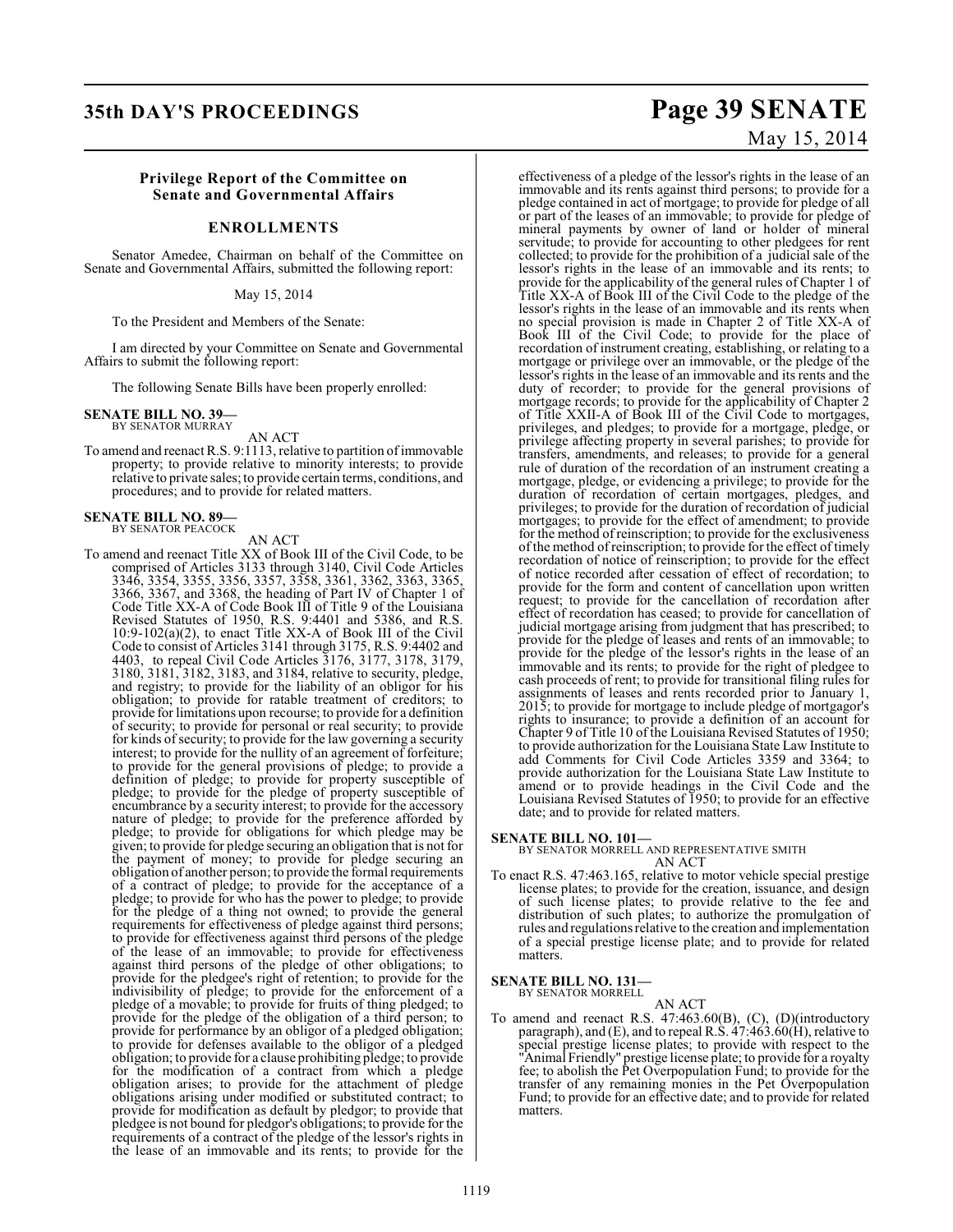# **Page 40 SENATE 35th DAY'S PROCEEDINGS**

## May 15, 2014

#### **SENATE BILL NO. 174—**

BY SENATORS PETERSON, APPEL, MARTINY AND GARY SMITH AND<br>REPRESENTATIVES BERTHELOT, BILLIOT, LEOPOLD, LORUSSO,<br>WILLMOTT AND WOODRUFF AN ACT

To amend and reenact R.S. 33:4762(C), 4764(A), and 4765(C), relative to the removal of dangerous structures; to provide for notice to the owner; to provide for certain action to appeal decision; to provide for certain notification in cases of grave public emergencies; to provide for an effective date; and to provide for related matters.

#### **SENATE BILL NO. 192—** BY SENATOR MORRISH

AN ACT

To amend and reenact R.S. 32:388(B)(1)(b)(iv), relative to trucks hauling concrete or construction aggregates; extends termination date for two years for ready-mixed concrete trucks to exceed licensed gross vehicle weight under certain conditions; and to provide for related matters.

#### **SENATE BILL NO. 266—** BY SENATOR MARTINY

AN ACT

To amend and reenact R.S. 51:703(D)(4), relative to investment adviser representatives; to eliminate an exemption from the examination requirement for certain investment adviser representatives; to provide for certain terms, procedures, and conditions; and to provide for related matters.

#### **SENATE BILL NO. 327—**

- BY SENATOR GARY SMITH AND REPRESENTATIVES GISCLAIR,<br>GUINN, HENRY, HILL, HODGES, HONORE, HOWARD, IVEY, TERRY<br>LANDRY, LEOPOLD, LOPINTO, MACK, NORTON AND RICHARD AN ACT
- To enact R.S. 47:463.165, relative to motor vehicle special prestige license plates; to provide for the creation, issuance, and design of such license plates; to provide relative to the fee and distribution of such plates; to authorize the promulgation of rules and regulations relative to the creation and implementation of a special prestige license plate; and to provide for related matters.

#### **SENATE BILL NO. 510—** BY SENATOR HEITMEIER

AN ACT

To enact R.S. 49:191(7) and to repeal R.S. 49:191(5)(j), relative to the Department of Veterans Affairs; to provide for re-creation of the Department of Veterans Affairs and the statutory entities made a part of the department by law; to provide for the effective termination date for all statutory authority for the existence of such statutory entities; to provide for an effective date; and to provide for related matters.

# **SENATE BILL NO. 567—** BY SENATOR GARY SMITH

AN ACT

To amend and reenact 47:1705(A), relative to information supplied to assessors and to the legislative auditor by tax recipient agencies; to provide relative to the deadline; to provide authorizing ordinances or resolutions and the tax rate to be applied to the assessed values for ad valorem tax purposes in the parish of St. Charles; to provide for an effective date; and to provide for related matters.

#### **SENATE BILL NO. 268—** BY SENATOR CLAITOR

AN ACT

To amend and reenact R.S. 9:2799.1, relative to civil liability for theft of goods from a merchant; to provide relative to liability; to provide for recovery of merchandise; to provide for restitution; and to provide for related matters.

#### **SENATE BILL NO. 317—**

BY SENATORS GARY SMITH AND GALLOT AND REPRESENTATIVE JIM MORRIS

AN ACT

To enact R.S. 32:295.4(5), relative to motor vehicle checkpoints; to require certain law enforcement agencies to establish procedures that prohibit checkpoints where the only vehicles subject to or targeted for inspection are motorcycles; and to provide for related matters.

**SENATE BILL NO. 342—**<br>BY SENATORS DONAHUE, CROWE AND NEVERS AND<br>REPRESENTATIVES TIM BURNS, CROMER, HOLLIS, PEARSON,<br>RITCHIE AND SIMON AN ACT

To amend and reenact R.S.  $38:291(V)$  and  $330.2(A)(1)(a)$ , to enact R.S. 38:329.6, and to repeal R.S. 38:330.1(B)(1)(a)(iv), relative to levees; and to provide for related matters.

# **SENATE BILL NO. 363—** BY SENATOR RISER

AN ACT

To amend and reenact R.S.  $47:2134(B)(1)$  and  $(C)(1)$ , relative to taxes paid under protest; to require the taxpayer to submit separate payments for the disputed amount of tax due and the amount that is not in dispute; and to provide for related matters.

# **SENATE BILL NO. 418-**<br>BY SENATOR GARY SMITH

AN ACT

To amend and reenact R.S. 47:501(C)(1) and (2) and to enact R.S. 47:501(D), relative to registration of vehicles; to provide for required credentials for initial and first renewal of registration of a motor vehicle, trailer, or semitrailer; to provide for penalties for fraudulent execution of required credentials; and to provide for related matters.

> Respectfully submitted, "JODY" AMEDEE Chairman

The foregoing Senate Bills were signed by the President of the Senate.

#### **Message to the Governor**

#### **SIGNED SENATE BILLS**

May 15, 2014

To the Honorable Governor of the State of Louisiana:

The President of the Senate and the Speaker of the House of Representatives have signed the following Senate Bills:

**SENATE BILL NO. 7—**<br>BY SENATORS PEACOCK AND BUFFINGTON AND<br>REPRESENTATIVES FRANKLIN, GISCLAIR, GUINN AND NORTON AN ACT

To enact R.S. 47:463.165, relative to motor vehicle special prestige license plates; to provide for the creation, issuance, and design of such license plates; to provide relative to the fee and distribution of such plates; to authorize the promulgation of rules and regulations relative to the creation and implementation of a special prestige license plate; and to provide for related matters.

**SENATE BILL NO. 16—**<br>BY SENATOR GUILLORY AND REPRESENTATIVE ROBIDEAUX AND<br>SENATORS ALARIO, APPEL, BROOME, BROWN, BUFFINGTON,<br>CHABERT, CORTEZ, CROWE, DONAHUE, DORSEY-COLOMB,<br>HEITMEIER, JOHNS, KOSTELKA, LONG, MILLS, MURRAY,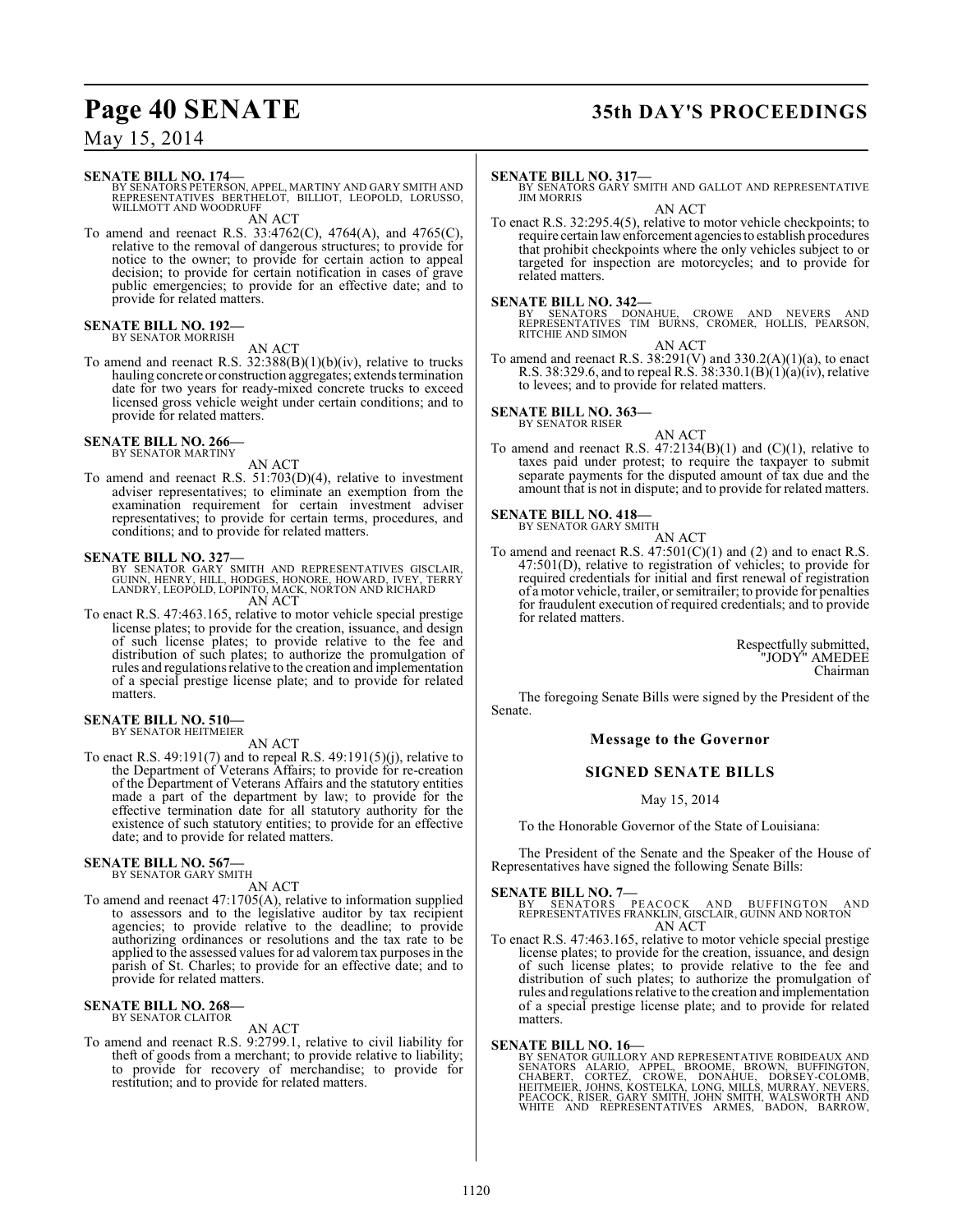# **35th DAY'S PROCEEDINGS Page 41 SENATE**

# May 15, 2014

BERTHELOT, BILLIOT, WESLEY BISHOP, BROADWATER, BROWN,<br>HENRY BURNS, TIM BURNS, BURRELL, CARMODY, CHANEY, COX,<br>DOVE, EDWARDS, GAINES, GISCLAIR, GREENE, GUILLORY, HARRIS,<br>HARRISON, HAVARD, HAZEL, HILL, HOFFMANN, HUNTER, HUVAL

#### AN ACT

To grant a permanent benefit increase to retirees and beneficiaries of the Louisiana State Police Retirement System in conformity with the statutory provisions governing the system's experience account.

#### **SENATE BILL NO. 18—**

BY SENATOR GUILLORY AND REPRESENTATIVE ROBIDEAUX AND SENATORS ALARIO, ALLAIN, APPEL, BROOME, BROWN, BUFFINGTON, CHABERT, CORTEZ, CROWE, DONAHUE, DORSEY-COLOMB, HEITMEIER, JOHNS, KOSTELKA, LAFLEUR, LONG<br>MARTINY, MILLS, MURR

To grant a permanent benefit increase to retirees and beneficiaries of the Louisiana State Employees' Retirement System in conformity with the statutory provisions governing the system's experience account.

**SENATE BILL NO. 19—**<br>BY SENATOR GUILLORY AND REPRESENTATIVE ROBIDEAUX AND<br>BY SENATOR GUILLORY AND REPRESENTATIVE ROBIDEAUX AND<br>ENATORS ADLEY, ALARIO, ALLAIN, APPEL, BROOME, BROWN,<br>COLOMB, ERDEY, HEITMEIER, JOHNS, KOSTELKA SEABAUGH, SHADOIN, ST. GERMAIN, STOKES, THIBAUT, THIERRY, WHITNEY, PATRICK WILLIAMS, WILLMOTT AND WOODRUFF

#### AN ACT

To grant a permanent benefit increase to retirees and beneficiaries of the Louisiana School Employees' Retirement System in conformity with the statutory provisions governing the system's experience account.

**SENATE BILL NO. 21—**<br>BY SENATOR GUILLORY AND REPRESENTATIVE ROBIDEAUX AND<br>SENATORS ALARIO, ALLAIN, APPEL, BROOME, BROWN,<br>BUFFINGTON, CHABERT, CLAITOR, CORTEZ, CROWE, DONAHUE,<br>DORSEY-COLOMB, HEITMEIER, KOSTELKA, LAFLEUR, L HENRY BURNS, TIM BURNS, BURRELL, CARMODY, CHANEY, COX,<br>EDWARDS, GAINES, GAROFALO, GISCLAIR, GUILLORY, GUINN,<br>HARRIS, HAZEL, HILL, HOFFMANN, HONORE, HOWARD, HUNTER,<br>HUVAL, IVEY, JEFFERSON, JOHNSON, JONES, KLECKLEY, LAMBERT,

#### AN ACT

To grant a permanent benefit increase to retirees and beneficiaries of the Teachers' Retirement System of Louisiana in conformity with the statutory provisions governing the system's experience account.

#### **SENATE BILL NO. 59—**

BY SENATOR JOHN SMITH AND REPRESENTATIVE HILL AN ACT

To repeal Part I-A of Chapter 4 of Title 12 of the Louisiana Revised Statutes of 1950, comprised of R.S. 12:431 and 431.1, relative to the Beauregard Electric Cooperative; to provide for an effective date; and to provide for related matters.

#### **SENATE BILL NO. 72—**

BY SENATOR WHITE

AN ACT To amend and reenact Children's Code Articles 633, 748, 844 and 1018, relative to petitions in certain proceedings; to remove the requirement of verification of such petitions; to provide for certain terms, conditions and procedures; and to provide for related matters.

# **SENATE BILL NO. 85—** BY SENATOR MURRAY

- 
- AN ACT To amend and reenact R.S. 9:315.3 and 315.20, relative to the obligation of child support; to provide for child care costs; to provide terms and conditions; and to provide for related matters.

#### **SENATE BILL NO. 99—** BY SENATOR RISER

AN ACT

To amend and reenact R.S. 47:1967(D), relative to listing and assessment of bank stock; to provide for determining the fair market value of bank stock; and to provide for related matters.

and they are hereby presented for executive approval.

Respectfully submitted, GLENN A. KOEPP Secretary of the Senate

#### **ATTENDANCE ROLL CALL**

#### PRESENT

| Mr. President<br>Adley<br>Allain<br>Appel<br><b>Broome</b><br>Brown<br>Buffington<br>Chabert<br>Claitor<br>Cortez<br>Crowe | Erdey<br>Gallot<br>Guillory<br>Heitmeier<br>Johns<br>Kostelka<br>LaFleur<br>Long<br>Martiny<br>Mills<br>Morrell | Peacock<br>Perry<br>Peterson<br>Riser<br>Smith, G.<br>Smith, J.<br>Tarver<br>Thompson<br>Walsworth<br>Ward<br>White |
|----------------------------------------------------------------------------------------------------------------------------|-----------------------------------------------------------------------------------------------------------------|---------------------------------------------------------------------------------------------------------------------|
|                                                                                                                            |                                                                                                                 |                                                                                                                     |
| Donahue                                                                                                                    | Morrish                                                                                                         |                                                                                                                     |
| Dorsey-Colomb<br>Total - 37                                                                                                | Murray                                                                                                          |                                                                                                                     |

Amedee Nevers

Total - 2

ABSENT

## **Leaves of Absence**

The following leaves of absence were asked for and granted:

Amedee 1 Day Nevers 1 Day

#### **Announcements**

The following committee meetings for May 16, 2014, were announced:

Finance 9:00 A.M. Room A